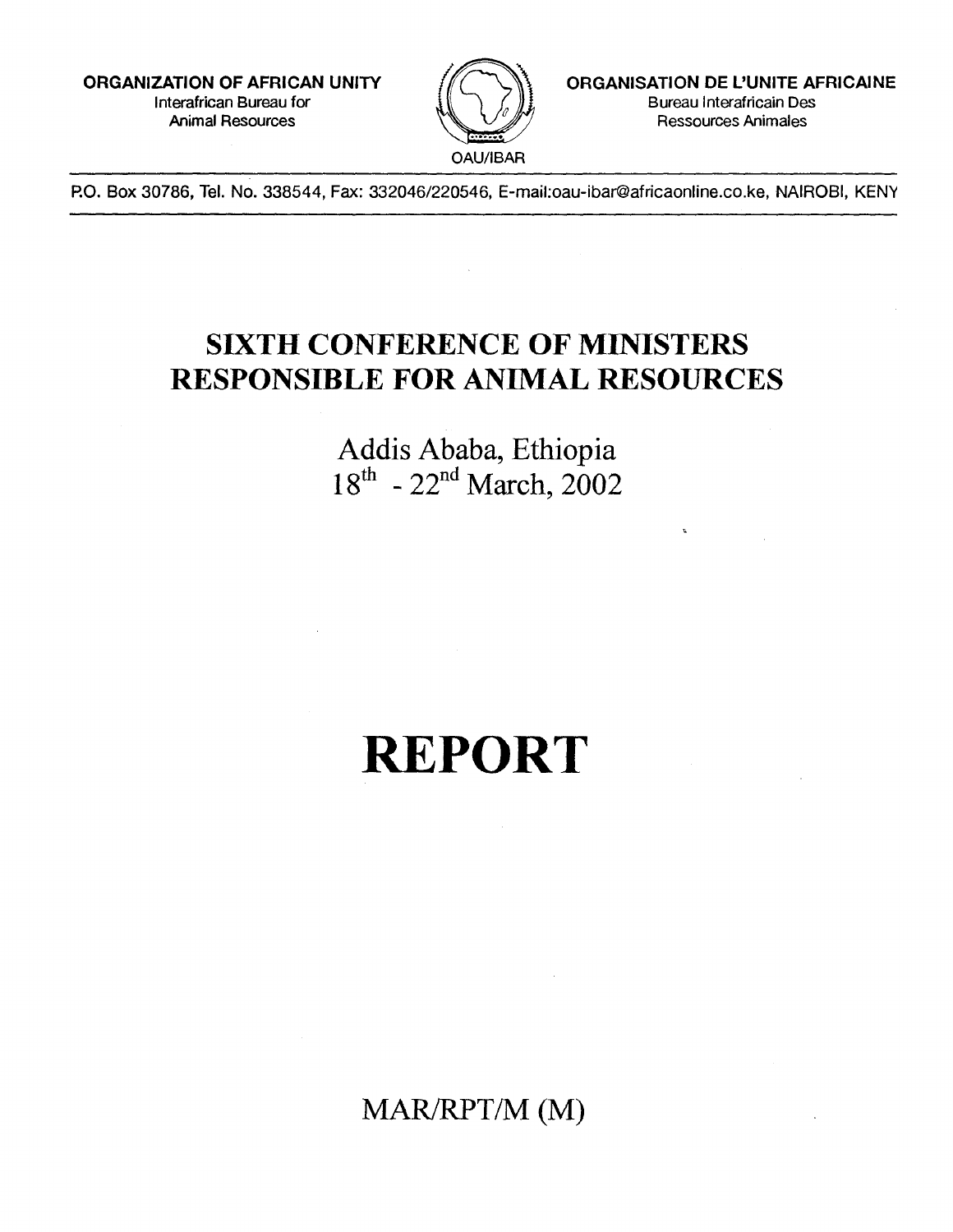**CONTENTS Page Numbers** 

 $\label{eq:2.1} \frac{1}{2} \int_{\mathbb{R}^3} \frac{1}{\sqrt{2}} \, \frac{1}{\sqrt{2}} \, \frac{1}{\sqrt{2}} \, \frac{1}{\sqrt{2}} \, \frac{1}{\sqrt{2}} \, \frac{1}{\sqrt{2}} \, \frac{1}{\sqrt{2}} \, \frac{1}{\sqrt{2}} \, \frac{1}{\sqrt{2}} \, \frac{1}{\sqrt{2}} \, \frac{1}{\sqrt{2}} \, \frac{1}{\sqrt{2}} \, \frac{1}{\sqrt{2}} \, \frac{1}{\sqrt{2}} \, \frac{1}{\sqrt{2}} \, \frac{1}{\sqrt{2}} \,$ 

| CONSIDERATION OF THE REPORT AND RECOMMENDATIONS |
|-------------------------------------------------|
|                                                 |
|                                                 |
|                                                 |
|                                                 |
| 3. IMPROVEMENT OF LIVESTOCK TRADE11             |
|                                                 |
|                                                 |
|                                                 |
| <b>APPENDICES</b>                               |
|                                                 |
| 1. AGENDA OF THE CONFERENCE OF MINISTERS14      |
|                                                 |
|                                                 |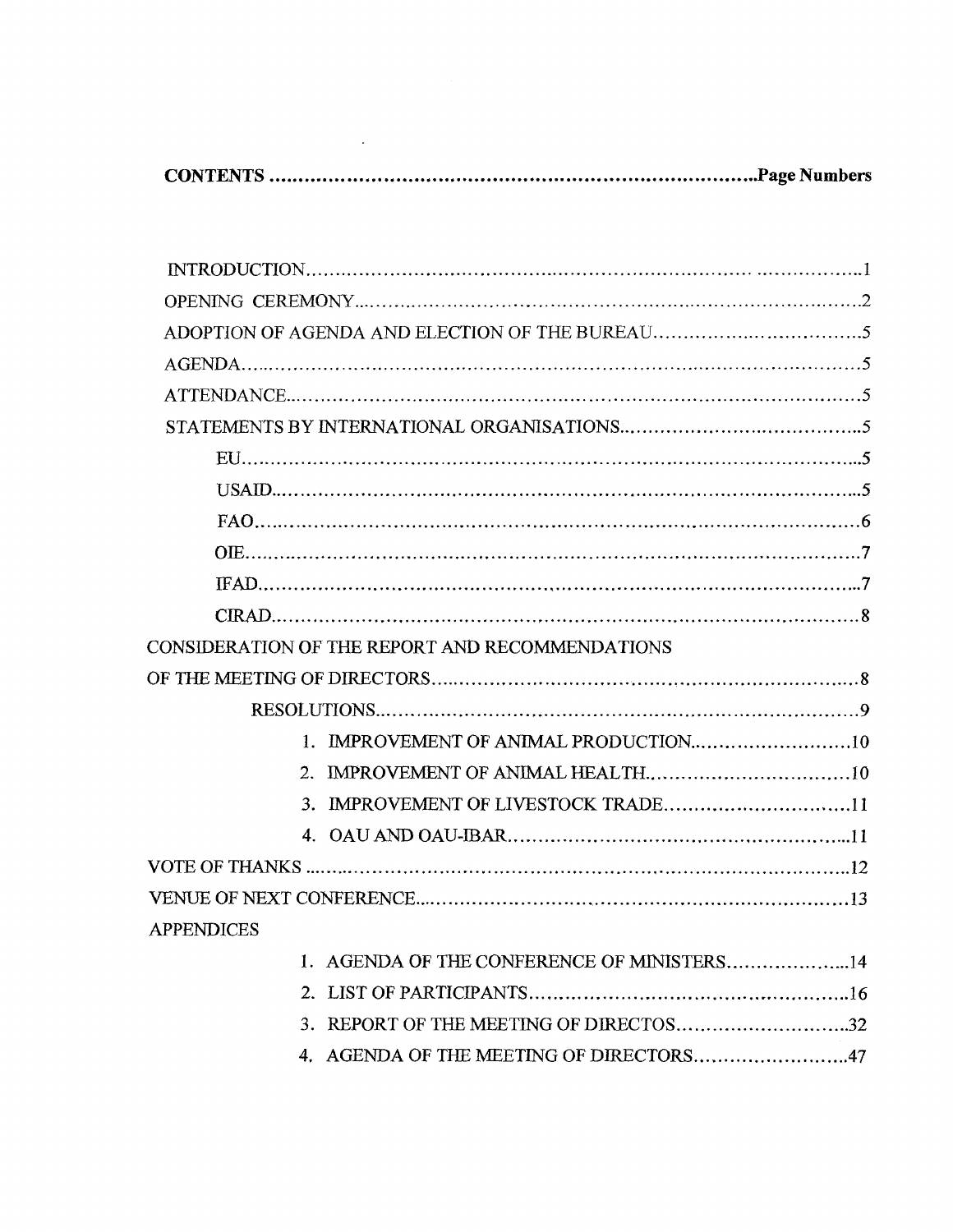$\sim 10^6$ 

### **INTRODUCTION**

This document reports on the 6th Conference of Ministers Responsible for Animal Resources. The Conference, organised by the Interafrican Bureau for Animal Resources (IBAR) of the Organisation of African Unity, was held at Africa Hall in Addis Ababa, Ethiopia from 18th to 22nd March, 2002.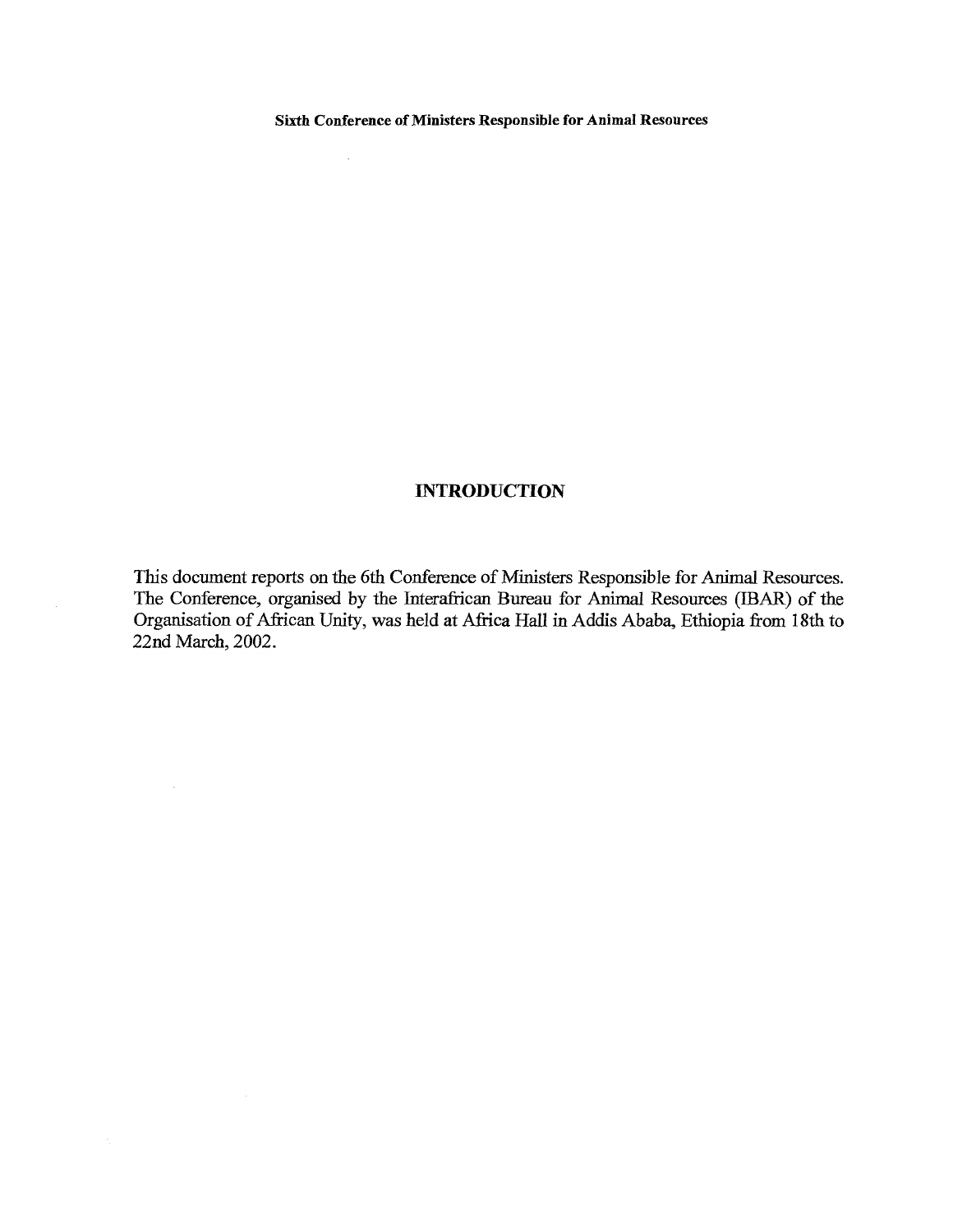### **OPENING CEREMONY**

### **1. Speech by H.E. Ato Addisu Legesse, the Deputy Prime Minister of the Federal Democratic Republic of Ethiopia**

In an opening speech read for him by the Minister for Agriculture of the Federal Democratic Republic of Ethiopia, the Deputy Prime Minister said that Ethiopia was honoured to host the 6<sup>th</sup> Conference of OAU Ministers Responsible for Animal Resources.

He further said that Ethiopia attaches great importance to the livestock sector, which affects by and large, not only the livelihood of the majority of the Ethiopian population but also the majority of the African peoples. The Deputy Prime Minister observed that, livestock plays an important role in the social and economic life of the people of Africa, especially in sub-Saharan Africa. Some studies carried out in the past have shown that livestock products, that is meat, milk, eggs, wool, hides and skins contribute about 25% of the Agricultural Gross Domestic Product (AGDP). Additionally, the most significant contribution made by livestock to mankind is the provision of the high quality protein to the human diet, which, in sub-Saharan Africa, still consists of cereals and root crops. In this regard, the Deputy Prime Minister urged all those involved in livestock production, scientists and policy makers to strive to achieve higher levels of livestock productivity in Africa in order to meet the requisite demand.

The Deputy Prime Minister commended the Decisions of the OAU Heads of State and Government at their Summits in Lome, Togo in 2000 and Lusaka, Zambia in 2001, for having declared war on tsetse flies to have them eliminated from the African continent. He further commended the OAU/IBAR, for the excellent work it has done for the last 30 years in coordinating inter-regional livestock disease control programmes. He acknowledged Ethiopia as a beneficiary of OAU regional initiatives, especially in connection with the control and eradication of rinderpest.

On globalization, the Deputy Prime Minister urged African countries to rise and face more effectively, the challenges posed by this issue. He observed that, for Africa to become truly self-sufficient in food production, it must attain global competitiveness with its agriculture and livestock production. To be globally competitive, the Deputy Prime Minister urged African countries to establish enabling legal and policy frameworks that promote efficient livestock production, health and trade.

He further observed that, under the spirit of the African Union, these policy and legal frameworks must be harmonized to encourage increased trade between African nations.

### **2. Speech by H.E. Mr. Amara Essy, OAU Secretary General**

In a speech read on his behalf by Assistant Secretary General, Ambassador Mahamat Habib Doutoum, the Secretary General observed that Africa is grappling with a number of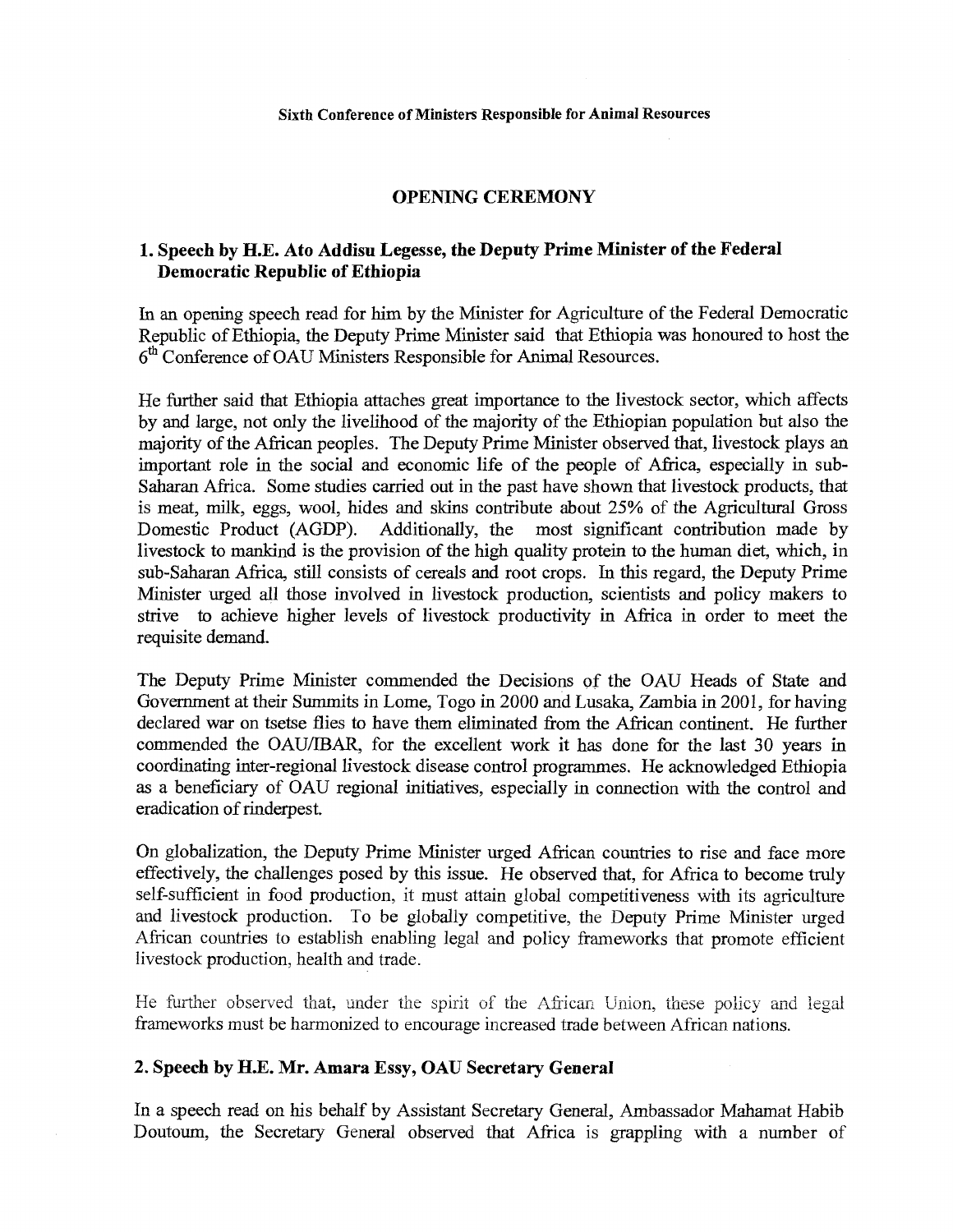challenges among them conflicts, disease and poverty - challenges that call for collective action on the part of the peoples of Africa.

The Secretary General observed that, following the establishment of the African Economic Community in June 1991, agricultural and livestock development were among the areas of cooperation between Member States in order to increase production and productivity and ensure food security. He observed that livestock as a sub-sector of agriculture provides food for human consumption and generates a significant amount of revenue that is channelled to other development activities. However, he noted that at present the people of Africa are consuming more livestock products than they produce locally and therefore have to import the deficit.

The Secretary General further observed that Africa spends an average US\$1.5 billion worth of foreign exchange per annum on net imports of meat and milk. This was seen as an obstacle to the development of the livestock sector, and urged African countries to increase livestock exports significantly in order to stop the drain of its limited resources to pay for imports of livestock inputs. To stem this trend, the Secretary General observed that African countries should increase domestic production to a level that meets domestic demand for livestock products and also have a surplus for export to earn the revenue that is much needed for domestic investment. He noted that there are indications of a growing demand for livestock in Asian markets, for example, within the next 10 years, and Africa needs to be ready to meet such demands.

The Secretary General lamented the fact that lack of infra-African trade in livestock has resulted in the dumping of livestock products into Africa from elsewhere. He also noted that the level of public resources allocated to agriculture and livestock is consistently low relative to the size of the sector and its contribution to the economy.

He emphasized that changing Africa for the better and raising livestock productivity means great understanding of the pastoralist's production system. This would inevitably mean building strong pastoralist institutions able to understand and articulate the interests of the livestock owning communities.

The Secretary General further noted that African countries will need to change their policies and management systems to produce strong institutions that will meet the challenges of the  $21<sup>st</sup>$  century. He urged Member States to establish strong state veterinary services that can work in close cooperation with the private sector and livestock owning communities and that, concerted efforts be made towards the control and eventual eradication of major livestock diseases ; improved trade ; and the creation of appropriate livestock sector policies.

### **3. Speech by the Outgoing Chairman**

A statement was made by the representative of Swaziland on behalf of the Outgoing Chairman, the Minister of Agriculture and Cooperatives of the Kingdom of Swaziland. An apology was made on the latter's behalf for not having been able to personally attend the Conference.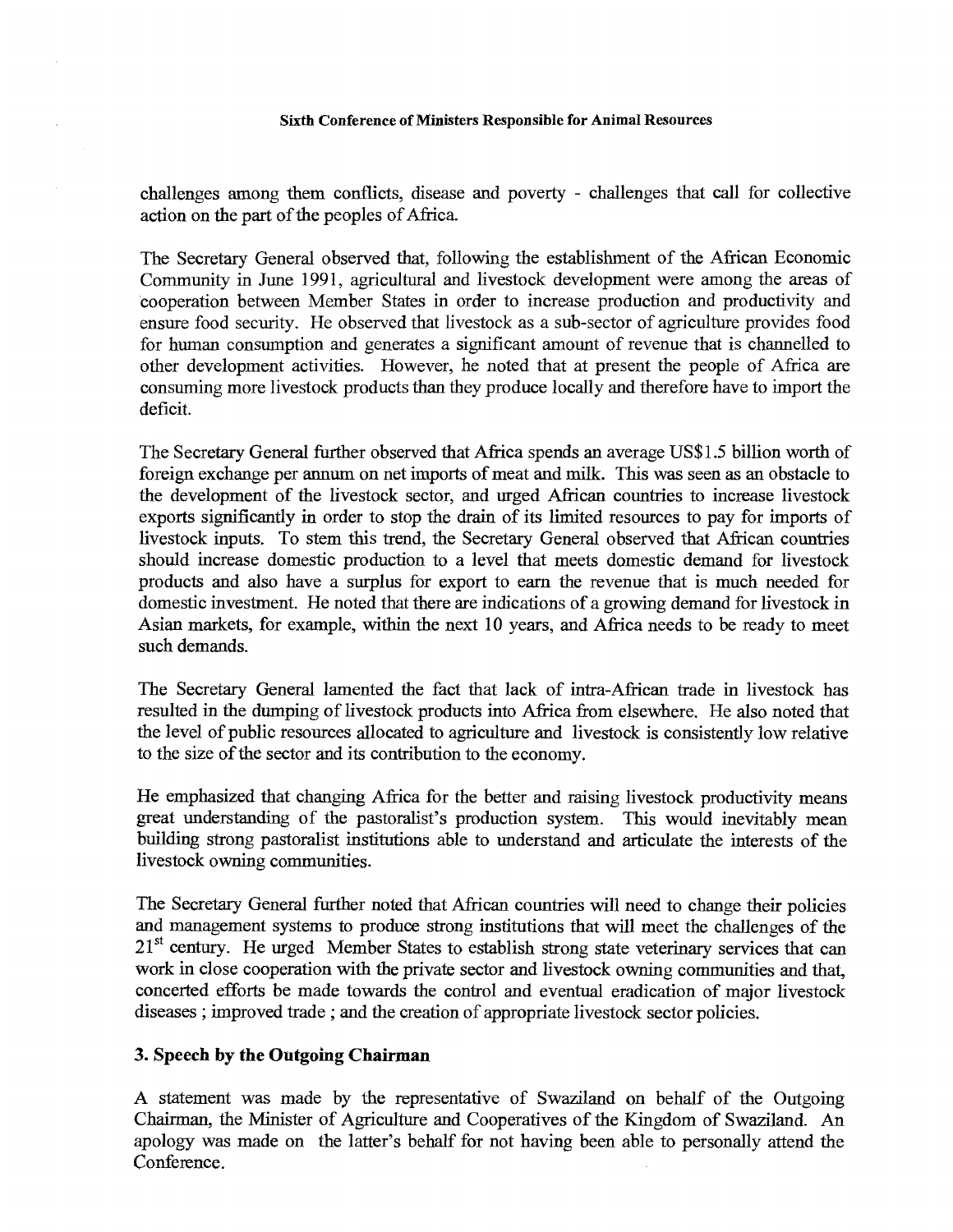In his statement, the Outgoing Chairman, observed that many of the resolutions made at the 5th Conference in Mbabane, Swaziland in August, 1997 had been implemented with success through various pan-African and regional programmes under the stewardship of OAU/IBAR, thus demonstrating the commitment of African countries to develop their rich livestock sector. He expressed his gratitude to the international organisations and donor agencies for their continued cooperation and support.

He, however, cautioned the Member States that there were still many problems to be overcome. He urged them to address the scourge of transboundary animal diseases to make sure that these are contained and eradicated.

He further observed that the African farmer in the rural areas needs to be taught how to manage his livestock as a business enterprise for both household consumption and trade. These farmers have to internalize a market-oriented spirit from the very beginning as opposed to subsistence farming. He noted that African farmers like everyone else, given the right information, are capable of making informed decisions for themselves and their communities, that would improve and sustain their standard of living and in the long term ensure food security and poverty alleviation.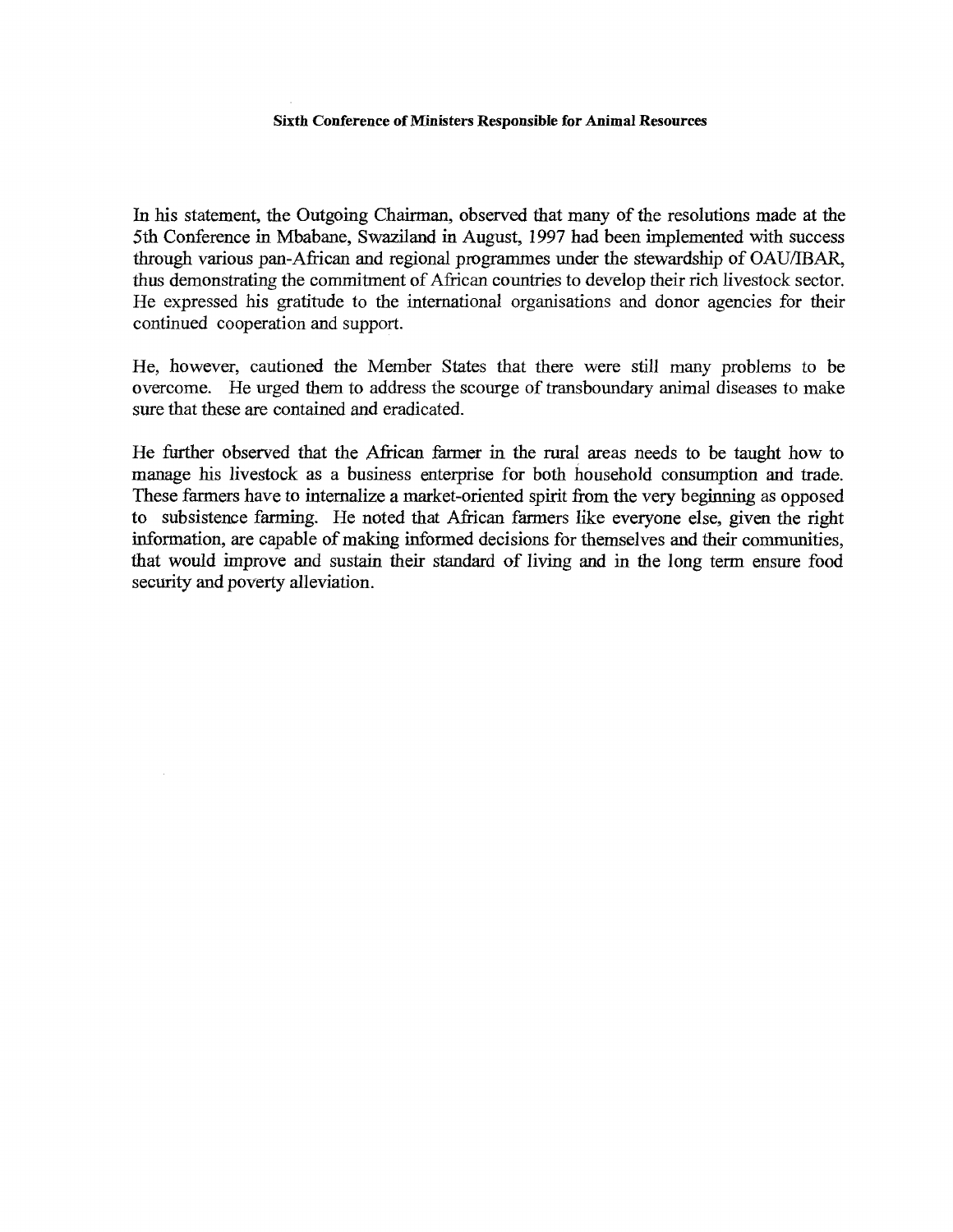### **ADOPTION OF AGENDA AND ELECTION OF TILE BUREAU**

The Conference unanimously elected the following to the Bureau:

| Chairperson          | Ethiopia     |
|----------------------|--------------|
| Vice-Chairperson     | Libya        |
| 2nd Vice-Chairperson | Tchad        |
| 3rd Vice-Chairperson | Burkina Faso |
| Rapporteur           | South Africa |

### **AGENDA**

The Agenda was adopted and is attached as Appendix 1.

### **ATTENDANCE**

The Conference was attended by 47 Member States, 10 International Organisations and 3 Donor Agencies. The List of Participants is attached as Appendix 2.

### **STATEMENTS BY INTERNATIONAL ORGANISATIONS**

### **European Union (EU)**

The representative of the EU made a statement in which he underscored the importance of livestock in the economies of African countries. He further outlined the role the European Commission is playing in terms of assistance to African countries through OAU/IBAR, He observed that it was imperative for OAU/IBAR to be strengthened in order to spearhead the campaign against animal diseases.

### **United States Agency for International Development (USAID)**

The representative of USAID informed the Conference that the agency was for the promotion of regional livestock trade in the Greater Horn of Africa. He observed that livestock trade was vital to the region for various reasons, among them it's long historical tradition of pastoralism and livestock trade. He further observed that it was useful for African countries to open up regional trade because current markets within the region were fairly saturated.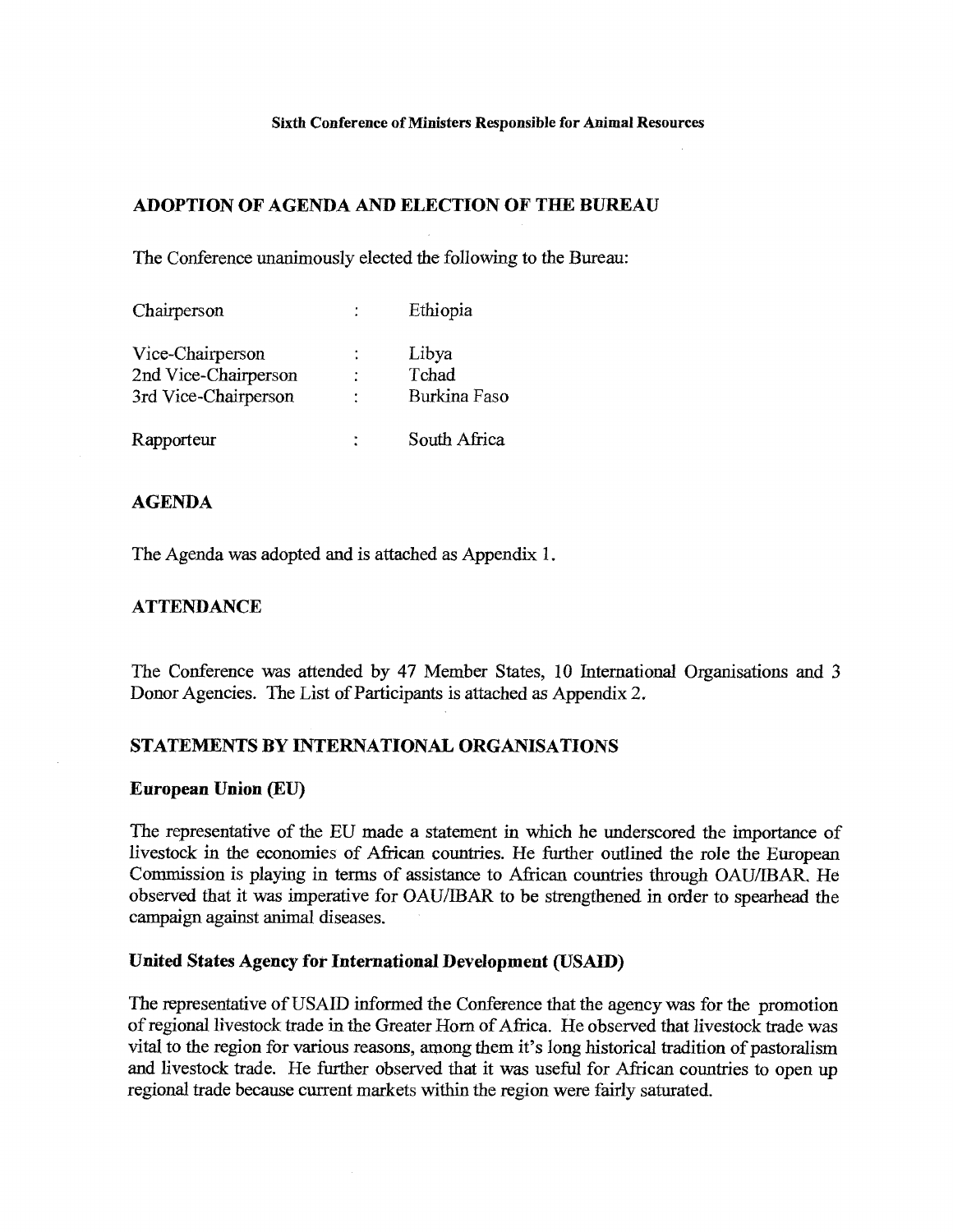The representative noted that opportunities to improve livestock prices, and thus the income of pastoralists require expanded markets. Increasing trade would also help maintain livestock production as the cultural and economic foundation in pastoral areas.

He further informed the meeting that USAID had regional programmes focusing on the Greater Horn of Africa, namely — conflict resolution, improvement of health and nutrition, as well as prevention of the spread of HIV/AIDS and, finally, the improvement of food security. He observed that the Food Security Office has made some improvement in the area of regional trade. Finally, the representative told the meeting that the USAID Programme focuses on improving agricultural and livestock production. He commended OAU/IBAR for its leadership in facilitating and promoting regional trade. He urged African countries to recognize IBAR's efforts to have in place innovative private sector mechanisms to provide animal health services.

### **Food and Agriculture Organisation (FAO)**

Having expressed his thanks to the Director of OAU-IBAR for the invitation extended to FAO to attend the Directors' Meeting and Ministers' Conference as well as the first PACE Policy Committee Meeting from 18th — 22nd March, 2002, the representative made a brief report on the action so far undertaken by FAO in the field of Animal Health in Africa. He mentioned the priority Programme EMPRES (Emergency Prevention System for Transboundary Animal Diseases and Plant Pest) created in 1994 and its normative objectives, as well as the other normative and operational activities undertaken by FAO. It was stated, in particular, that the Technical Cooperation Programme of FAO made available a total of US\$13 5 million for animal health in Africa during the last seven years.

The FAO representative went on to highlight some critical points concerning the role of OAU-IBAR in the development of animal resources in the continent :-

- 1. under-staffing of OAU-IBAR which raises the issue of sustainability of projects at present under the responsibility of this Bureau;
- 2. the future of Pan African Veterinary Vaccine Center (PANVAC) Projects which are under the responsibility of FAO, and are being terminated and wound up, with the transfer of such assets to the Government of Ethiopia to be accompanied by a transfer of responsibility for maintaining the biological materials;
- 3. the need to keep the eradication of rinderpest as the first objective of PACE;
- 4. the approaches made to strengthen the situation of veterinary services in Africa, and the ability of the same to prevent the introduction and spread of transboundary contagious animal diseases;
- 5. the signing of the Programme Against African Trypanosomiasis (PAAT) Agreement by the OAU, and the harmonisation between PAAT and Pan-African Tsetse and Trypanosomiasis Eradication Campaign (PATTEC). The FAO resolutions 5/95 and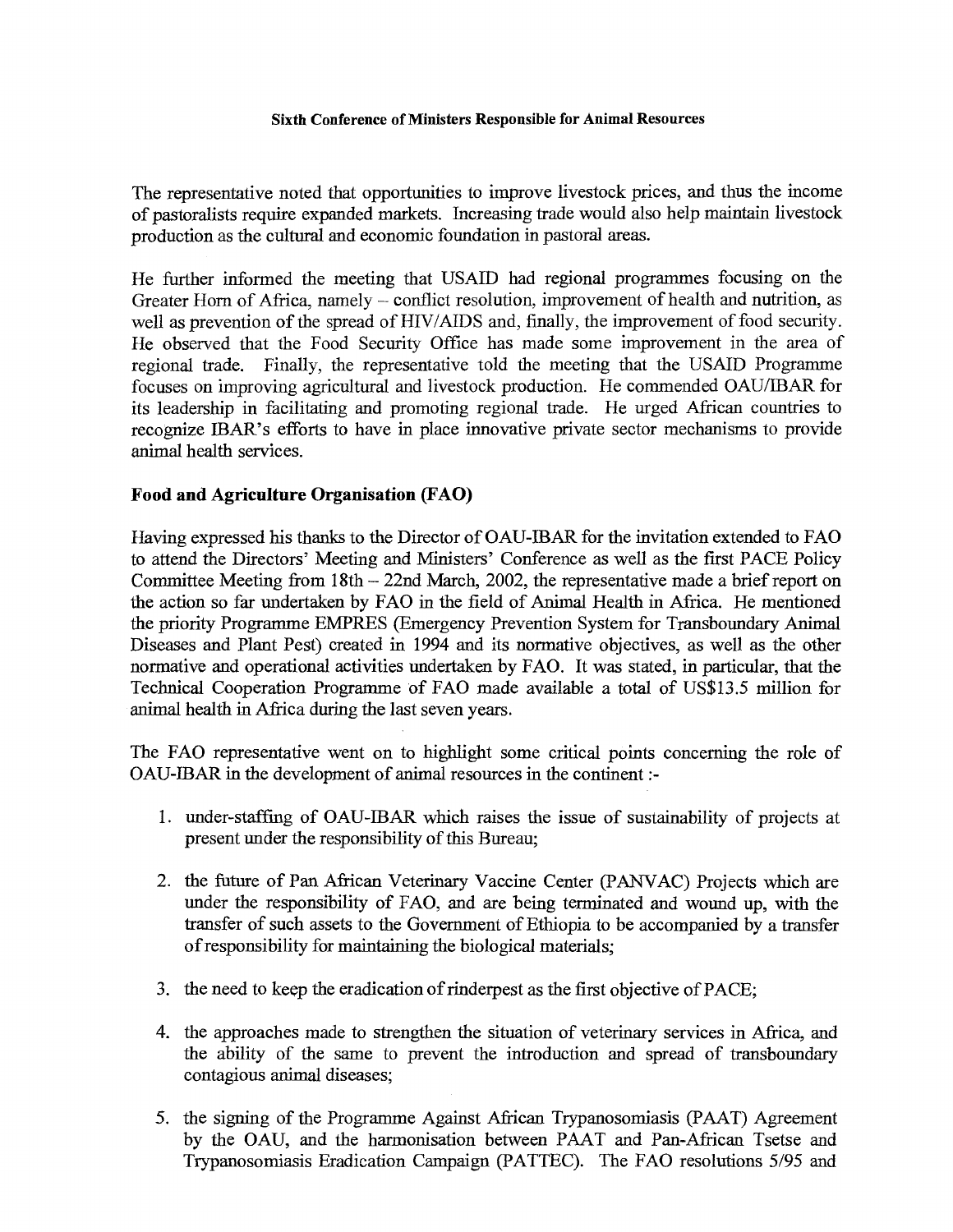4/2001 were mentioned, as well as the readiness of FAO to provide scientific and technical support to PATTEC.

### **Office International des Epizooties (OIE)**

The representative of the O.I.E. informed the Conference that the organisation was established in 1924 to fight rinderpest in Europe. At the present moment it has several activities around the world and is regarded as the World Animal Health Organisation, with a membership of 158 countries, 46 of which are in Africa.

He further told the meeting that the O.I.E. has representations in all the five regions of the world. The African representation, was the last to be established, and is funded by the PACE Programme. He stated that the establishment of the African representation resulted from the resolutions made by the OAU Ministers Responsible for Animal Resources, at their fourth Conference in Addis Ababa in 1994. He outlined the envisaged activities of O.I.E. in Africa as agreed recently at a seminar in Addis Ababa as including the following :-

- support for access for livestock and livestock products to regional and international markets;
- support for efforts of Member States to build capacity in order to comply with the requirements of the SPS agreement of WTO and with the O.I.E standards, especially in the organization and the quality of veterinary services, animal disease surveillance, and support for African veterinary scientists to better participate in the setting up of these international health standards.
- support for the policy of health quality of livestock products supplied to markets: controls at the levels of production and processing (slaughter, milk collection), good veterinary practices with respect to the use of veterinary products.

### **International Fund for Agricultural Development (IFAD)**

The representative of IFAD made a statement in which he informed the Conference that the mission of WAD was to work with the poorest rural populations to eliminate hunger and poverty, and enhance food security, raise productivity and incomes, and improve the quality of their lives through improved access to productive resources and empowerment. IFAD therefore gives the highest attention to the rural poor of Africa who represent about one half of its total population.

IFAD learned, he added, from a quarter century of experience of working with the rural poor, that livestock is crucial for their livelihoods and food security. Most of the rural poor raise livestock and if given the opportunity through favourable policies and access to services, technology and markets, they could get away from the poverty trap.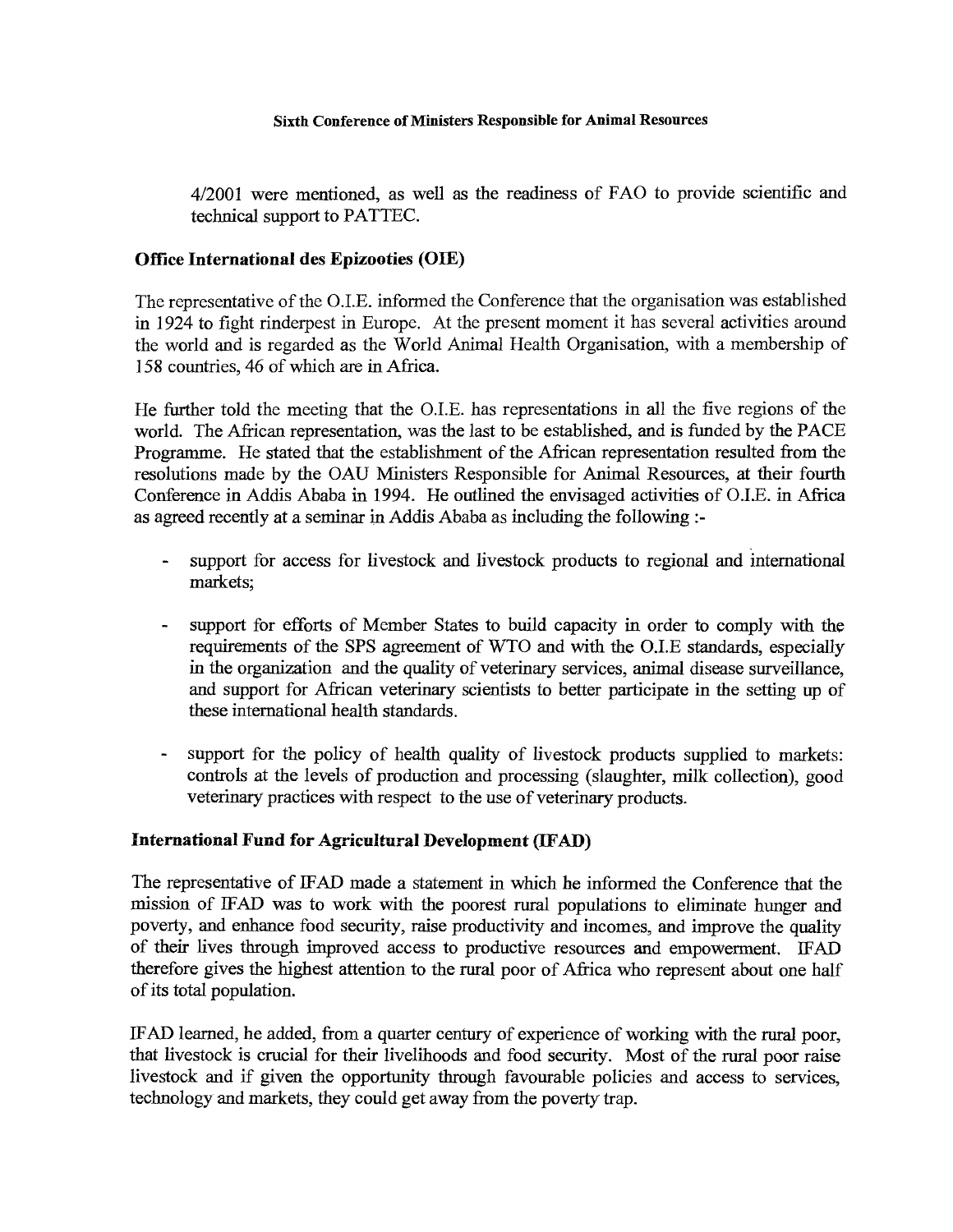### **CIRAD**

The representative of CIRAD outlined some of the activities with which his organisation is associated. He noted that CIRAD was taking a keen interest in the activities of OAU/IBAR in particular and the African countries in general in the campaign against animal diseases. He further outlined specific areas within the animal health sector which coould be supported by CIRAD.

### **CONSIDERATION OF THE REPORT AND RECOMMENDATIONS OF THE MEETING OF DIRECTORS**

The Rapporteur of the Directors' Meeting presented a summary of the report of the Conference. Some delegates indicated that they had not seen the report as had been stated by the Rapporteur. However, it was clarified that what the Rapporteur had presented contained all the salient issues raised during the Directors' Meeting. It was therefore agreed that the Conference considers the revised Draft Resolutions for adoption.

The Conference took note of the Report of the Directors' Meeting.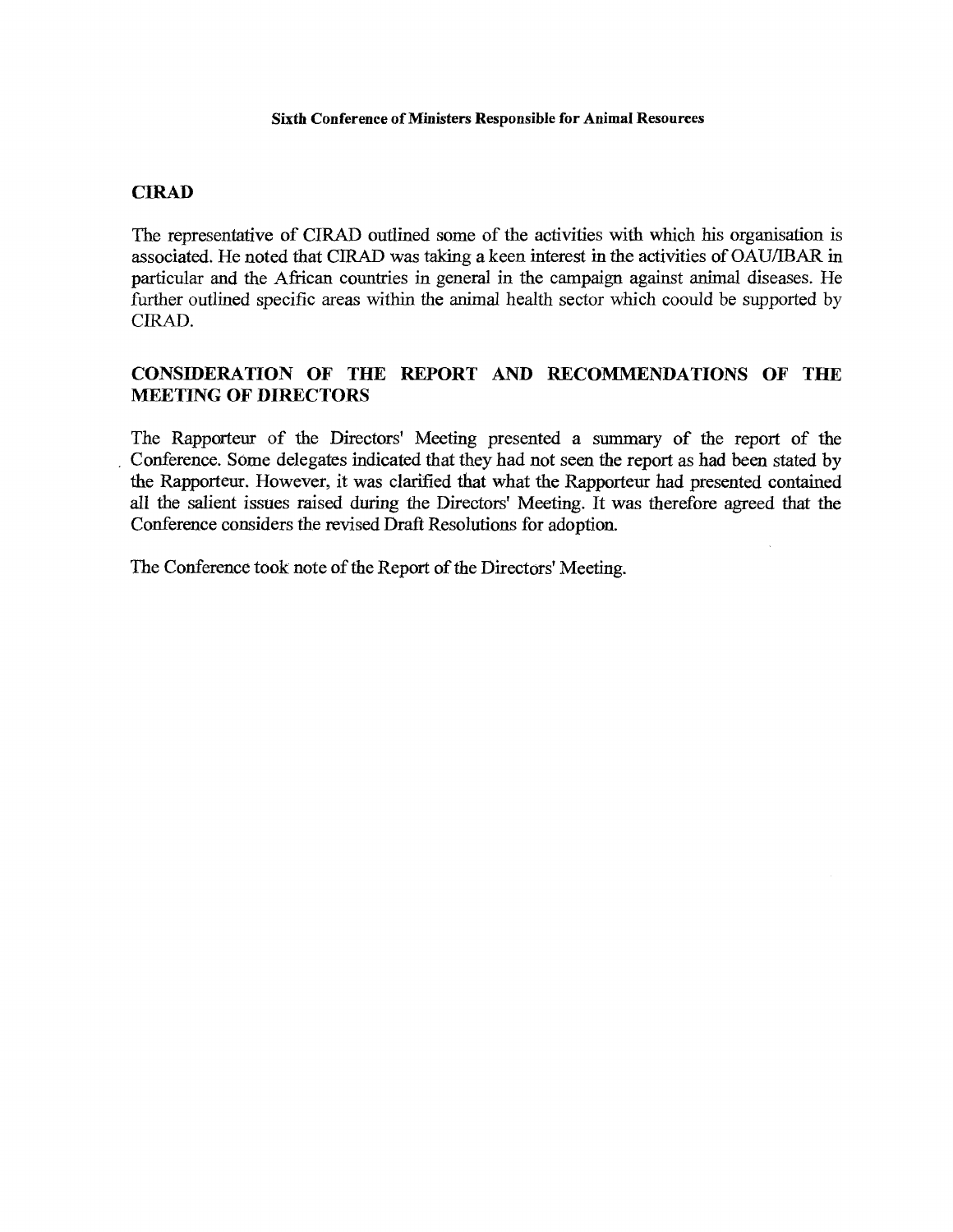## THE 6<sup>th</sup> CONFERENCE OF MINISTERS RESPONSIBLE FOR **ANIMAL RESOURCES**

# **RESOLUTIONS**

### BACKGROUND

The Sixth Conference of Ministers Responsible for Animal Resources in Africa was held in the Africa Hall of the Economic Commission for Africa Addis Ababa, Ethiopia from March 21 – 22, 2002.

The conference was preceded by a meeting of Directors of Veterinary and Livestock Services that took place from  $18 - 20$  March, 2002 at the same venue.

The Conference of Ministers Responsible for Animal Resources examined and approved the report and recommendations prepared by the Directors of Veterinary and Livestock Services (Appendix 3) and made the following resolutions.

### **RESOLUTIONS**

**Considering** the socio-economic importance of livestock in Africa and its role in poverty alleviation;

**Considering** that the demand for livestock products is increasing faster than production leading to the importation of livestock products whereas Africa has great potential in animal resources;

**Taking into consideration** the need for African countries to strengthen livestock development services in order to support a sustainable development of the livestock sector, improved animal health and public safety and contribute to environmental protection;

**Recognizing** the important role of OAU-IBAR in livestock development in Africa and the results so far achieved by the Pan African Rinderpest Campaign (PARC) and taking into account the current Pan African Programme for the Control of Epizootics (PACE);

**Considering** that African countries face difficulties in promoting trade between different sub-regions and access to international markets due to their inability to meet the Sanitary and Phyto-Sanitary (SPS) requirements of the World Trade Organization (WTO) and the minimum standards and guidelines of the 01E;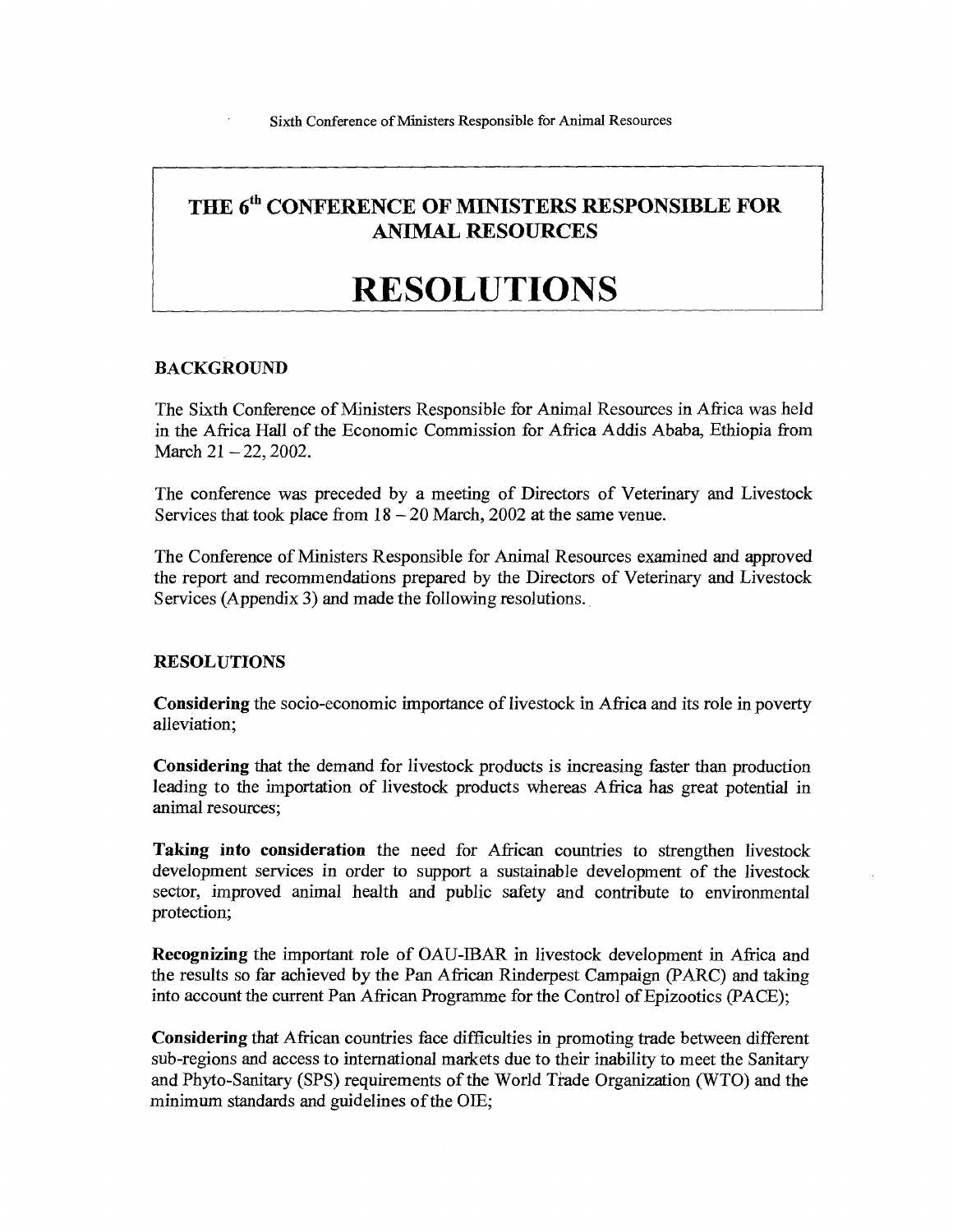### **MAR/RES.1 (VI) Improvement of Animal Production**

The Conference **calls on** Member States to;

- **1. Strengthen** livestock services by increasing national budgetary allocations
- **2. Facilitate** private sector investment and the involvement of all stake holders in the livestock sector by creating an enabling environment
- **3. Harmonize** livestock policies taking into account a better articulation of these policies between OAU-IBAR and regional economic communities (SADC, COMESA, CEEAC, ECOWAS, IGAD, UMA, CEN-SAD) and sub-regional organizations (CEMAC, CILSS, EAC, UEMOA, etc.)
- **4. Include** the livestock sub-sector in the New Partnership for Africa's Development (NEPAD) through the elaboration and implementation of a livestock development plan in Africa.
- **5. Incorporate** livestock into national development policies and harmonize them on a regional level.

### **MAR/RES.2 (VI)** Improvement of Animal Health

The Conference **requests** 

- **1.** Member States to:
	- **Reorganize** animal health systems taking into account the guidelines defined in the International Animal Health Code of the World Animal Health Organization (01E)
	- **Establish** and reinforce epidemio-surveillance networks and reporting for priority animal diseases at national and regional levels for their control and eradication.
- **2.** The OAU to:
	- **Make** the eradication of Rinderpest a priority of the PACE programme
	- **Have** PATTEC coordination Unit transferred to OAU-IBAR, its activities started and funding sought to make it operational
	- **Facilitate** urgent resumption of the activities of the Pan African Veterinary Vaccine Center (PANVAC) by signing the site agreement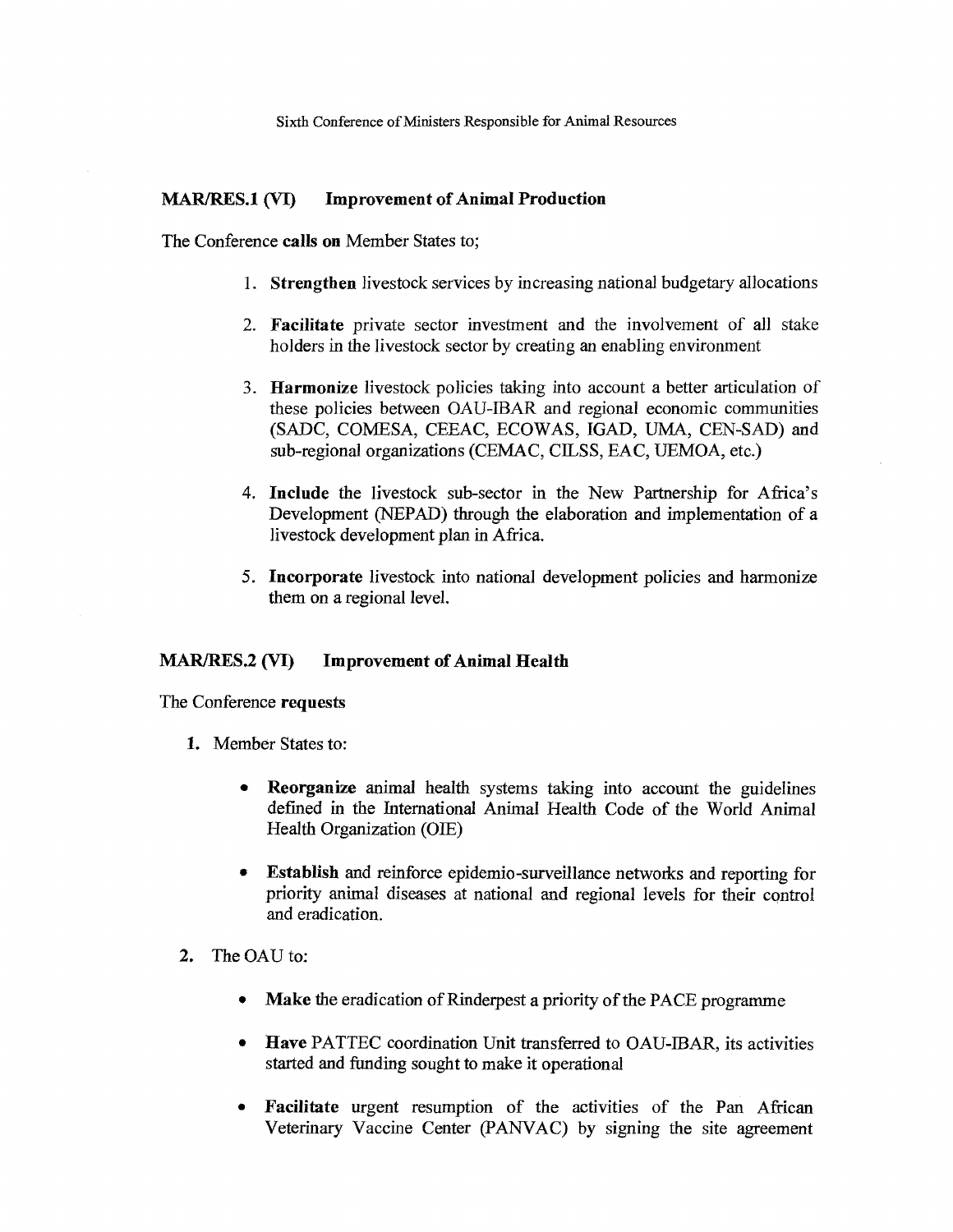between the OAU and the Government of Ethiopia, appointment of Technical Assistants in accordance with the provisions of the PACE Programme, the institutionalization of PANVAC as a component of the OAU and the appointment of a Director of PANVAC by OAU.

### **MAR/RE.3 (VI) Improvement of Livestock Trade**

The Conference **calls on** Member States and the OAU to:

- **1. Strengthen** the collaboration between OAU-IBAR and African regional organizations in charge of promoting livestock trade to establish regional trade commissions that bring together government, scientific and private sector representatives from importing and exporting countries to promote export trade.
- **2. Identify** and establish disease-free zones to facilitate access to international markets.
- **3. Develop** a programme through OAU-IBAR to establish infrastructures for promoting trade in livestock and livestock products.

### **MAR/RES.4 (VI) OAU and OAU-IBAR**

The Conference **resolves** that;

- 1. The restructuring, strengthening and filling of vacant posts at IBAR including that of the Director of IBAR by the OAU General Secretariat be undertaken as soon as possible to ensure the sustainability and execution of its programmes.
- 2. IBAR should remain one of the technical organs of the African Union and a strategic plan should be prepared accordingly. This plan should reflect the concerns of all Member States and include a reporting system.
- 3. OAU-IBAR should develop programmes for the improvement of animal health in regions not covered by the current OAU-IBAR programmes.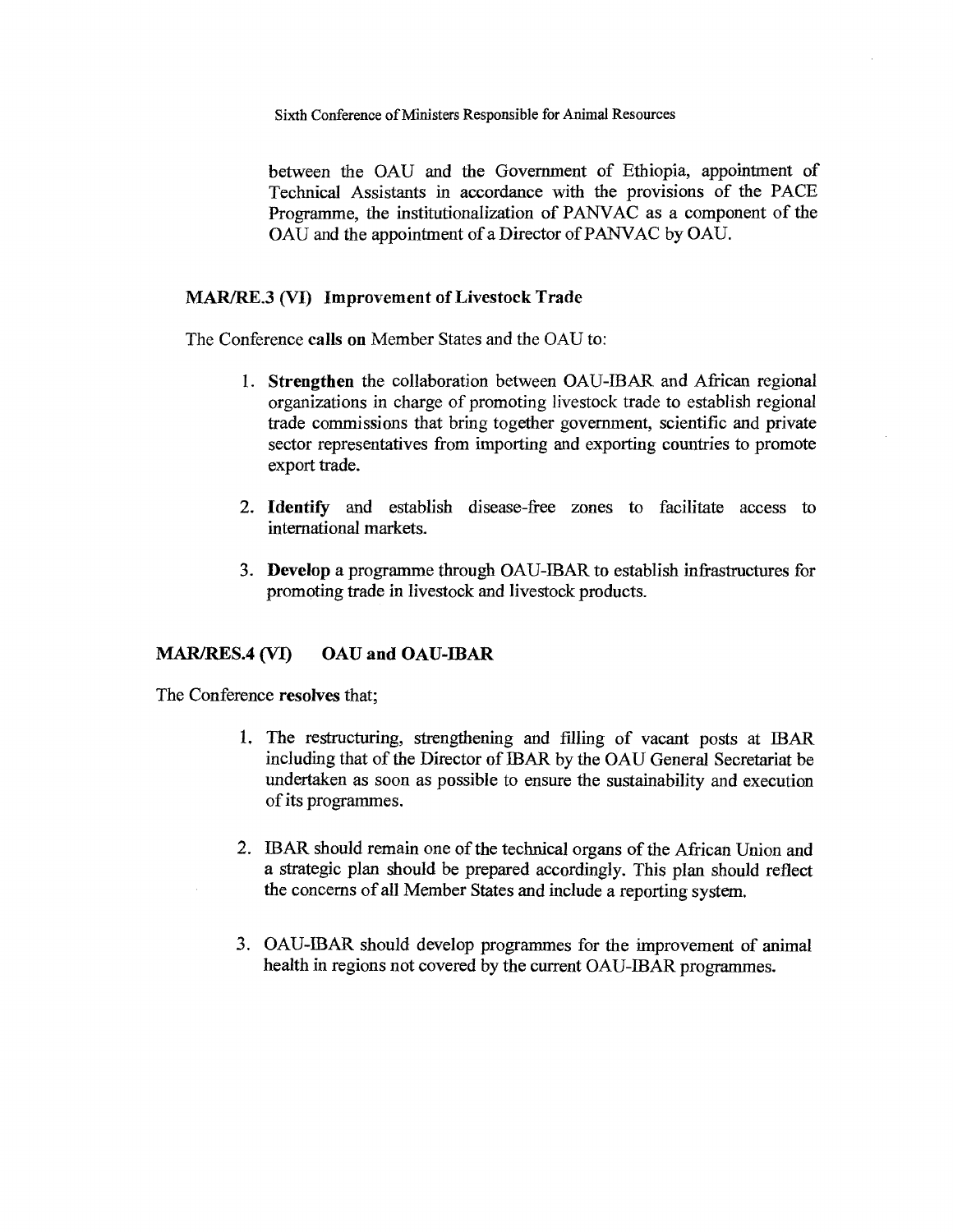### **VOTE OF THANKS TO THE GOVERNMENT AND TH1 PEOPLE OF ETHIOPIA**

The Ministers Responsible for Animal Resources, meeting from 18-22 March 2002, in its sixth Ordinary Session in Africa Hall, Addis Ababa, Ethiopia express their appreciation for facilities placed at the disposal of the Conference by the Government and the People of the Federal Democratic Republic of Ethiopia and for the warm welcome and typical African hospitality extended to all delegates.

Having come to the end of their deliberations, the Conference:

- 1. EXPRESSES its deep gratitude to the Federal Democratic Republic of Ethiopia for having accepted to host the Conference and ensure its success.
- 2. NOTES with satisfaction the Statement made at the Official Opening Ceremony by H.E. Ato Addisu Legesse, Deputy Prime Minister of the Federal Democratic Republic of Ethiopia.
- 3. EXPRESSES its profound gratitude to H.E. Ato Meles Zenawi, Prime Minister of the Federal Democratic Republic of Ethiopia and to the People of Ethiopia for their warm and brotherly hospitality

Done in Addis Ababa, 22<sup>nd</sup> March, 2002

The Conference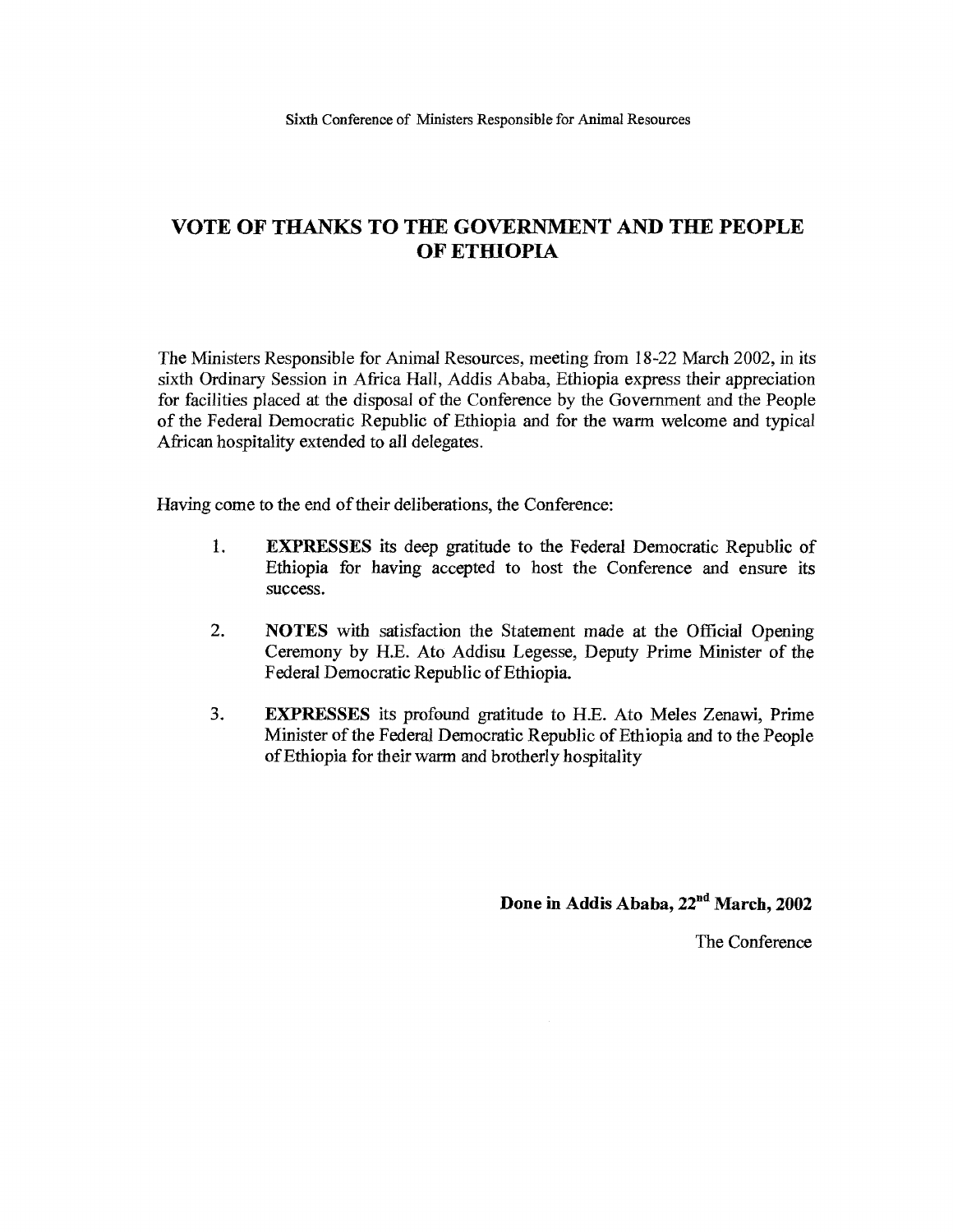$\sim 10$ 

### VENUE OF NEXT CONFERENCE

The Republics of Rwanda and Senegal made offers to host the  $7<sup>th</sup>$  Conference due to be held in 2005.

It being unusual to have two offers at the same time, the Secretariat was mandated to consult with both countries and thereafter to inform the Member States of the decision.

Following informal consultations between the two delegations, Senegal stepped down in favour of Rwanda.

The next Conference will therefore be held in Kigali, Rwanda.

 $\sim$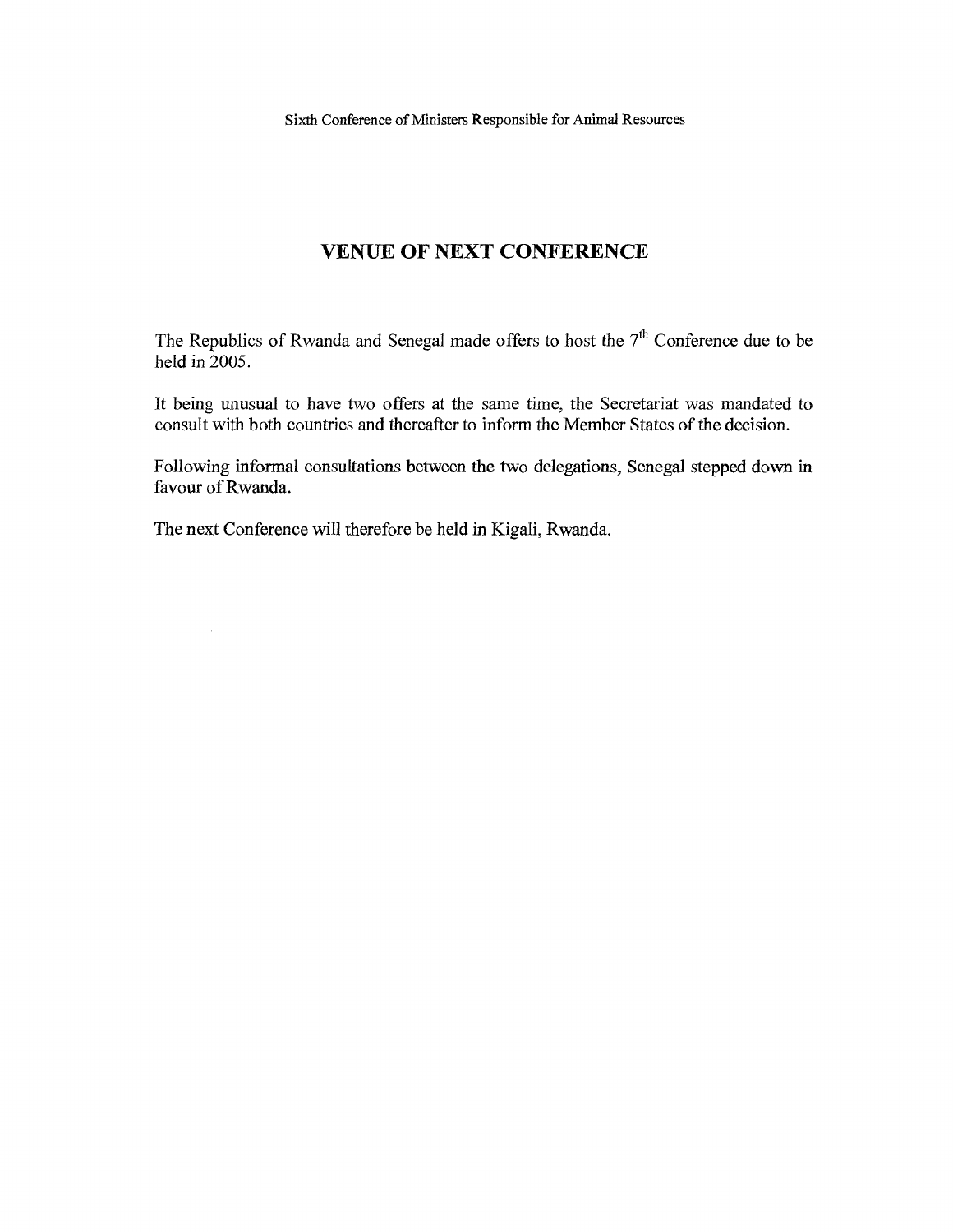Appendix 1

### SIXTH CONFERENCE OF MINISTERS RESPONSIBLE FOR ANIMAL RESOURCES

## AGENDA

Thursday 21" March

| $10.00 - 11.00$ | <b>OPENING CEREMONY</b><br>1. Welcome Address by Out-going Chairman,<br>H.E. the Minister of Agriculture and<br>Cooperatives of the Kingdom of Swaziland<br>2. Statement by Secretary General of the OAU,<br>H.E. Mr. Amara Essy<br>3. Statement by The Prime Minister of the<br>Federal Democratic Republic of Ethiopia, H.E.<br>Meles Zenawi |
|-----------------|------------------------------------------------------------------------------------------------------------------------------------------------------------------------------------------------------------------------------------------------------------------------------------------------------------------------------------------------|
| $11.00 - 11.30$ | <b>Coffee Break</b>                                                                                                                                                                                                                                                                                                                            |
|                 | Adoption of Agenda and Election of the<br>Bureau<br>4. Statements by: EU, USAID, EAO, OIE,<br>IEAD, CIRAD-EMVT                                                                                                                                                                                                                                 |
| $13.00 - 15.00$ | Lunch Break                                                                                                                                                                                                                                                                                                                                    |
|                 | Consideration of the Report and<br>Recommendations of the Meeting of Directors                                                                                                                                                                                                                                                                 |
| 18.00           | <b>RECEPTION</b>                                                                                                                                                                                                                                                                                                                               |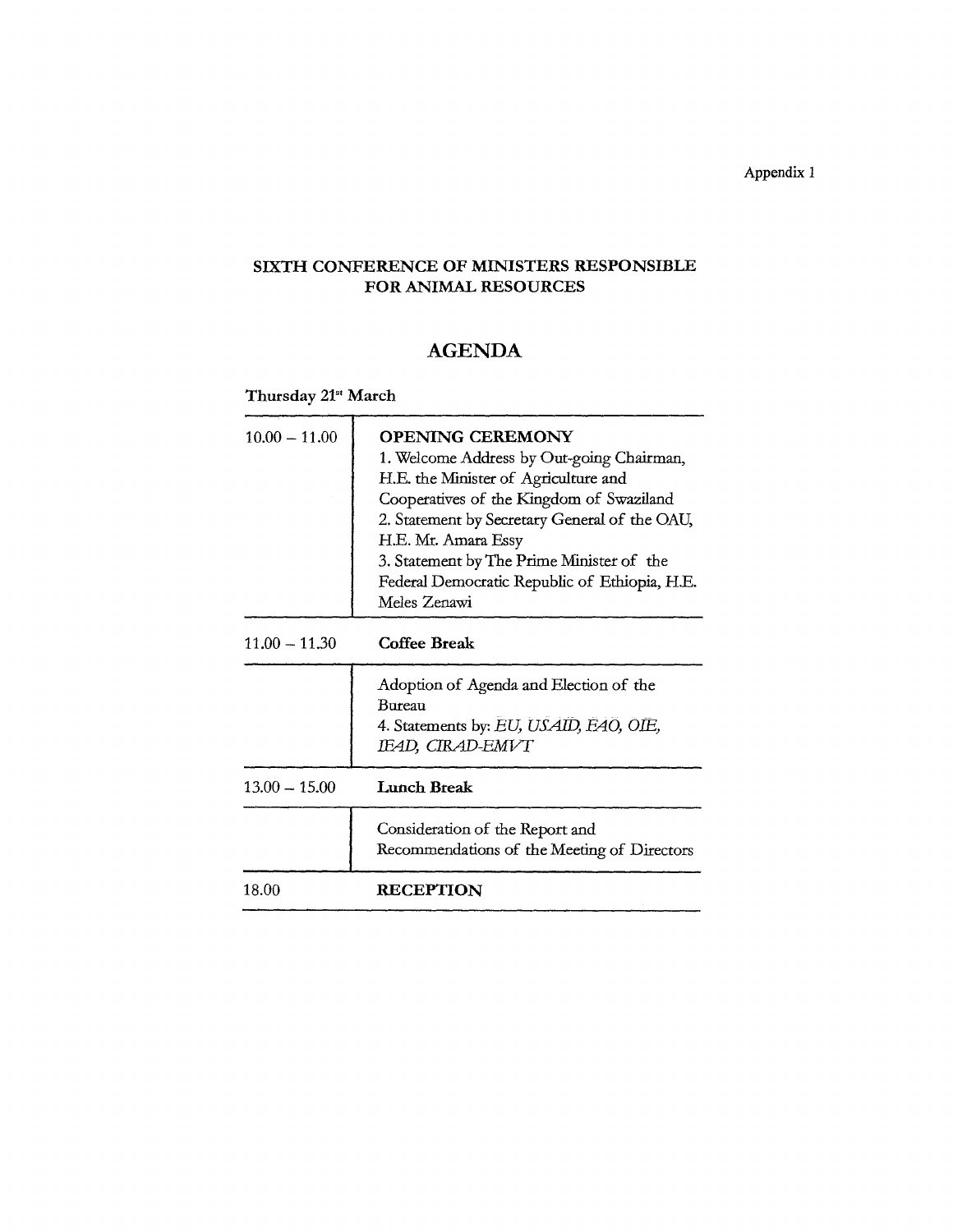| $10.00 - 11.30$ | Consideration of the Report and<br>Recommendations of the Meeting of Directors<br>(continued) |
|-----------------|-----------------------------------------------------------------------------------------------|
| $11.30 - 12.30$ | Any Other Business                                                                            |
| $12.30 - 13.00$ | Date and Venue of the next conference                                                         |
| $13.00 - 14.30$ | Lunch Break                                                                                   |
| $14.30 - 16.00$ | <b>Free</b>                                                                                   |
| $16.00 - 17.00$ | Adoption of Report and Resolutions                                                            |
| $17.00 - 17.30$ | <b>CLOSING CEREMONY</b>                                                                       |

 $\Delta \sim 1$ 

.<br>Ny INSEE dia mampiasa ny kaodim-paositra 2008–2014. Ilay kaominina dia kaominina mpikambana amin'ny fivondrona

 $\sim 10^7$ 

Friday 22<sup>nd</sup> March

 $\sim 10$ 

 $\hat{\mathcal{A}}$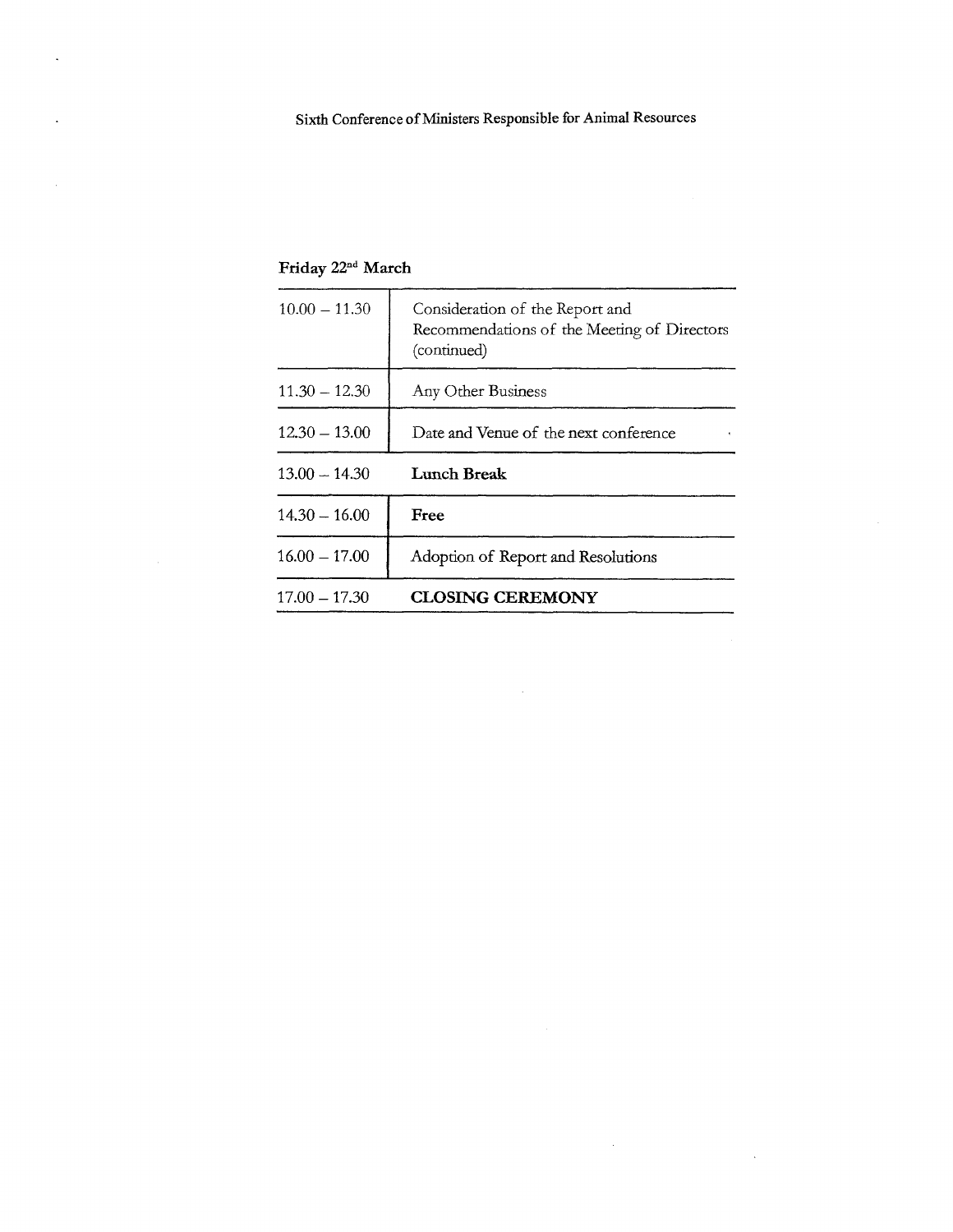Sixth Conference of Ministers Responsible for Animal Resources Sixieme Conference des Ministres Charges des Ressources Animales

APPENDIX/ANNEXE 2

### LIST OF PARTICIPANTS / LISTE DES PARTICIPANTS

#### ALGERIE

Dr. Bouguedour Rachid Directeur des Services Vétérinaires Minstère de l'Agriculture 12 Boulevard Colonel Amirouche ALGER Algérie Tel.: (213) 21711712 Fax : (213) 21743434 E-mail: dsval@wissal.dz

Mr. Khemish Arif **Conseiller** Ambassade d'Algérie ADDIS ABEBA Ethiopie Tel:(251-1) 71 96 65/66

Mr. Hacene Bechkri Conseiller Ambassade d'Algérie ADDIS ABEBA Ethiopie Tel.: (251-1) 719656/66

#### ANGOLA

Mr. Jose Pinto Counsellor Angola Embassy P.O. Box 2962 ADDIS ABABA Ethiopia Tel: (251-1) 510085 Fax: (251-1) 514922

Dr. Joaquim Joao Massolari Dinis Head of Animal Health Department P.O. Box 527 LUANDA Republic of Angola Tei. : 324067 Fax: 324067 E-mail:+ dnap@ebonet.net

#### BENIN

Dr. Sanoussi Inoussa Directeur de lElevage B.P. 2041 **COTONOU** Benin Tel.: (229)31815/330285 Fax : (229) 335408/331768 E-mail : delevage@intnet.bj Dr. Dossa Honoré Assogba Coordonnateur National PACE-BENIN B.P. 2041 **COTONOU** Benin Tel.: (229) 330285 Fax : (229) 331665 E-mail : pacebeni@intnet.bj

#### **BOTSWANA**

Mr. Manyepedza P. Lesetedi Minister-Counsellor Embassy of Botswana P.O. Box 222821, Code 1000 ADDIS ABABA Ethiopia Tel: (251-1) 715422/3 Fax: (251-1) 714099 E-mail: Boteth@telecom.net.et

Ms Nayang Ramogotsi Second Secretary Embassy of Botswana P.O. Box 22282, Code 1000 ADDIS ABABA Ethiopia Tel: (251-1) 715422/3 Fax: (251-1) 714099 E-mail: Boteth@telecom.net.et

#### BURKINA FASO

S.E. M. Alphonse Bonou Ministre des Ressources Animales 03 BP 7026 OUAGADOUGOU 03 Burkina Faso Tel: (226) 326053 Fax: (226) 308560

Dr. Compaore Zacharie Directeur des Services Vétérinaires 03 B.P. 7026 OUAGADOUGOU 03 Burkina Faso Tel.: (226) 307650/324584 Fax : (226) 313529 E-mail: dsv@fasonet.bf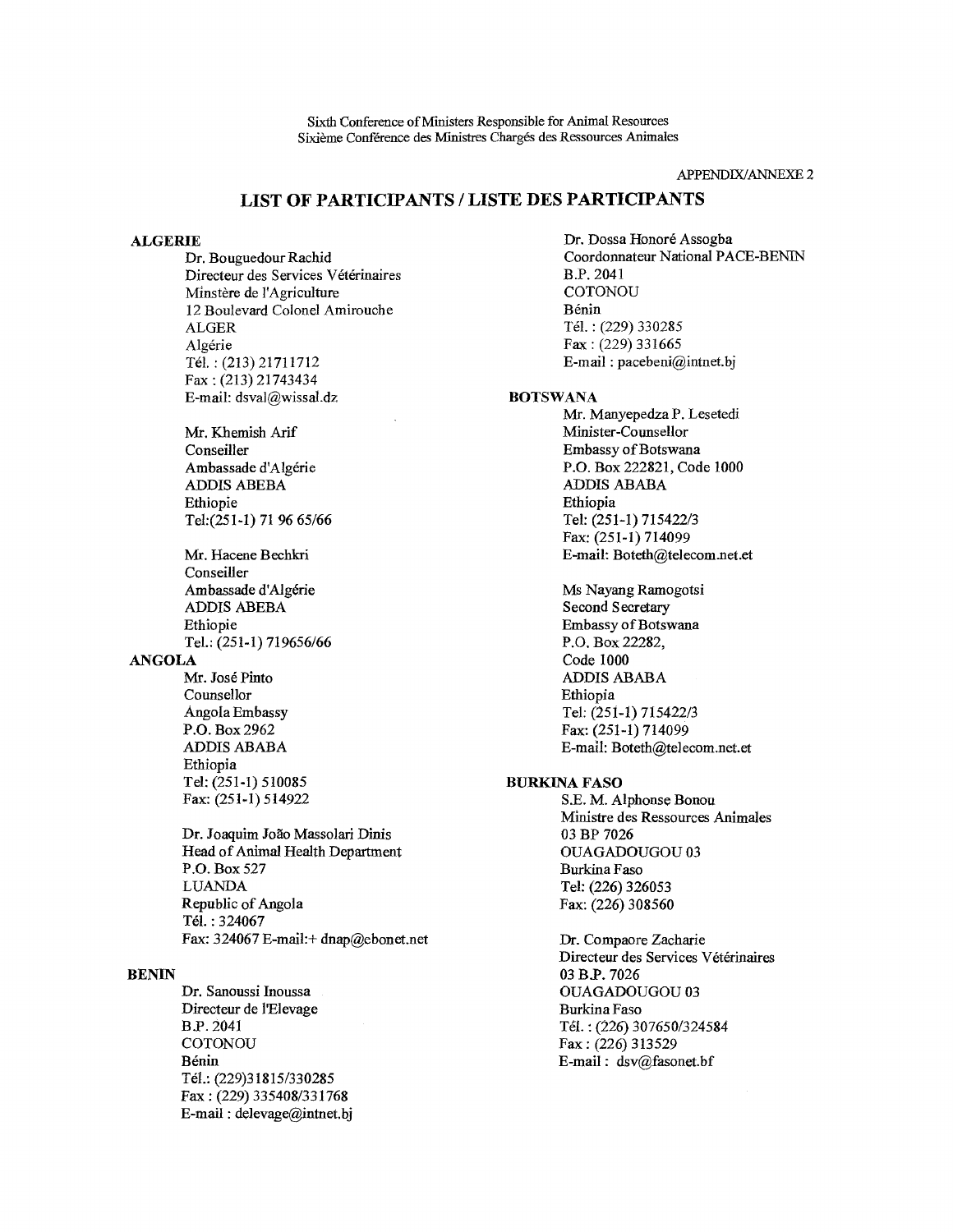Sixth Conference of Ministers Responsible for Animal Resources Sixième Conférence des Ministres Chargés des Ressources Animales

Mr. Ouedraogo P. Michel Directeur des Productions et Industries Animales 03 B.P. 7026 OUAGADOUGOU Burkina Faso Tel.: (226) 306689 Fax : (226) 308560 E-mail : dpia@fasonet.bf

Mr. Léonard Simporé Premier Conseiller Ambassade du Burkina Faso ADDIS ABABA Ethiopie Tel: (251-1) 615863 Fax: (251-1) 612094 E-mail:  $simporel$  ayahoo.fr

Mr. Nana Benjamin Premier Secrétaire Ambassade du Burkina Faso P.O. Box ADDIS ABABA Ethiopia Tel: (251-1) 615863 Fax: (251-1) 612094 E-mail: nanabenjamin@hotmail.com

#### BURUNDI

S.E. M. Philippe Ntahonkuriye Ambassadeur du Burundi ADDIS ABEBA Ethiopie Tel: (251-1) 651300 Fax: (251-1) 208857

Dr. Patrice Biyanke Directeur Général de l'Elevage B.P. 161 **GITEGA** Burundi Tel.: (257) 402133 Fax : (257) 222873 E-mail : mae@cabinfo.com

#### **CAMEROUN**

M. Churchill Ewumbue-Monono Charge d'Affaires a.i Ambassade du Cameroun ADDIS ABEBA Ethiopie Tel: (251-1) 663626 E-mail: cemonono@hotmail.com

Dr. Hamadou Saïdou Directeur des Services Vétérinaires Ministere de l'Elevage, des Peches et des Industries Animales YAOUNDE Cameroun Tel.: (237) 2316048 Fax : (237) 2316049 E-mail: hama saidou@yahoo.fr

M. Clement Ayafor Premier Secrétaire Ambassade du Cameroun ADDIS ABEBA Ethiopie Tel: (251-1) 504488

Mr. Zang Samuel Roger Cameroon Embassy ADDIS ABABA Ethiopia Tel: (251-1) 50 44 88 Fax: (251-1) 61 59 02 E-mail : zang.sr@telecom.net.et

#### **CENTRAFRIQUE**

S.E. Dr. Navikosserena Salomon Ministre chargé de la Promotion du Monde Rural B.P. 786 BANGUI **Centrafrique** Tel: (236) 617987 Fax: (236) 611997

#### **CONGO**

SE. M. Francois Sica Chargé d'Affaires Ambassade du Congo ADDIS ABEBA Ethiopie Tel.: (251-1) 182938 Fax: (251-1) 262204

Mme Marie Mboundzi Premier Conseiller/chargé d'affaires a.i. Ambassade du Congo ADDIS ABABA Ethiopia Tel: (251-1) 182938 Fax: (251-1) 262204 Email: marie\_mbou@yahoo.com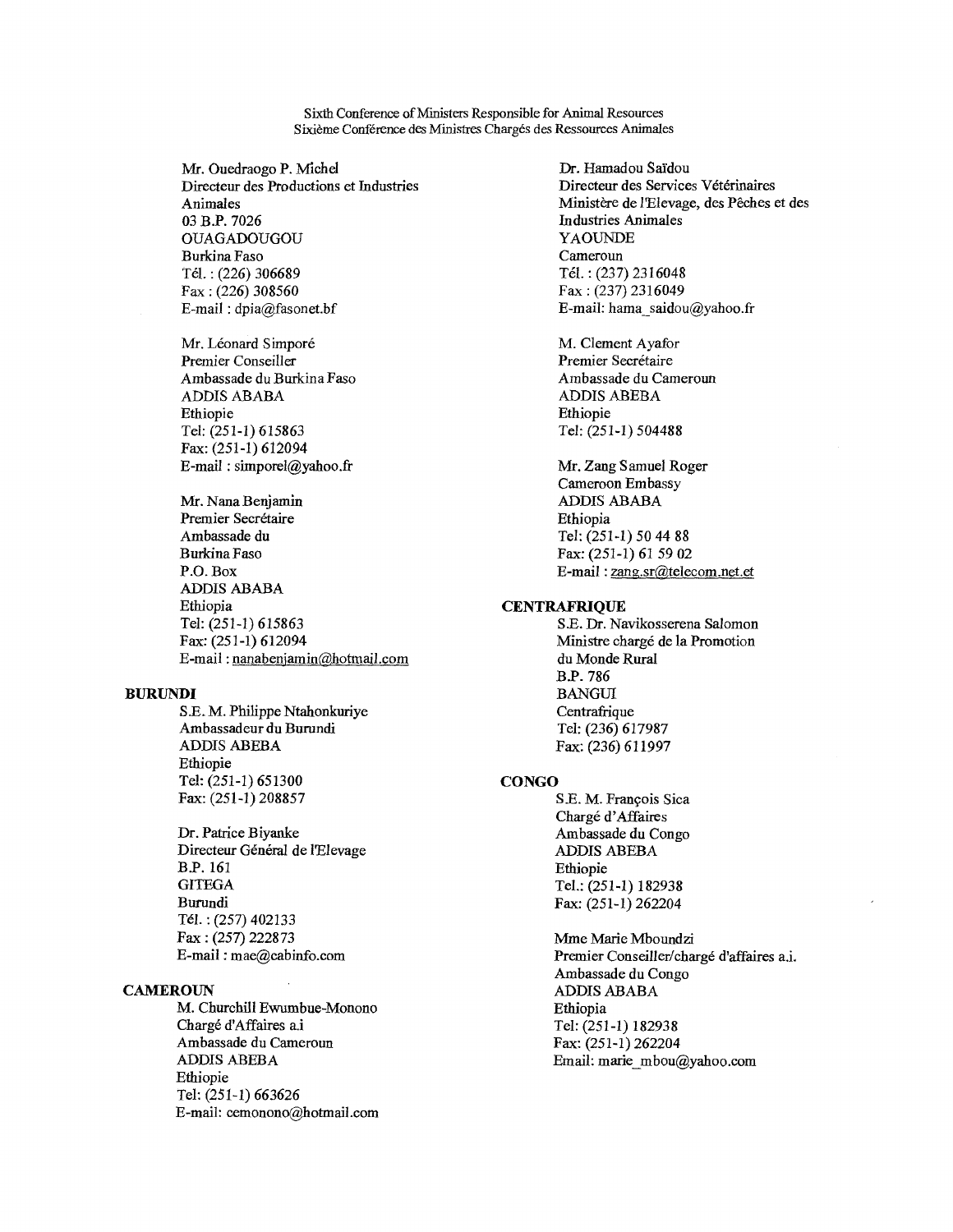Sixth Conference of Ministers Responsible for Animal Resources Sixième Conférence des Ministres Chargés des Ressources Animales

Dr. Valentin Okombo Ngassaki Directeur de l'Elevage Ministère de l'Elevage B.P. 83 BRAZZAVILLE Congo Tel: (242) 611881 Fax: (242) 811929 E-mail : valentin-okombo@yahoo.fr

Mme Gabrielle Olea Conseiller Ambassade du Congo ADDIS ABABA Ethiopia Tel: (251-1) 182938 Fax: (251-1) 262204 E-mail: oleagabrielle2001@yahoo.fr

M. Jean-Jacques Ayamepa 3ème Secrétaire Ambassade du Congo ADDIS ABABA Ethiopia Tel: (251-1) 182938 Fax: (251-1) 182938

#### CONGO (RDC)

Dr. N'Lemba Mabela Directeur, Chef de Service de la Production et Santé Animales B.P. 16096 KINSHASA Congo (DRC) Tel: (243) 9902967 E-mail: dr nlemba@yahoo.fr

M. René Ilume Tembele 2eme Conseiller d'Ambassade de la RDC ADDIS ABEBA Ethiopie Tel: 09 217102 Fax: (251-1) 713466 E-mail: ilumerene@hotmail.com

#### COTE D'IVOIRE

S.E. M. Yere Pierre Lobognon Ambassadeur de Côte d'Ivoire ADDIS ABABA Ethiopia Tel: (251-1) 715433 Email: pierre-yere@hotmail.com Dr. Georges M'Bras N'Guessan Kan Bonaventrice Directeur des Productions Animales 04 BP 3015 ABIDJAN 04 Côte-d'Ivoire Tel.: (225) 20226977 Fax: (225) 20214016 E-mail: mbras@aviso.ci

Dr. Bakayoko Konabe Vame Coordonnateur National PACE-CI B.P. V 84 ABIDJAN Côte-d'Ivoire Tel: (225) 20224533 Fax: (225) 20224533 E-mail: bakpace@africaonline.co.ci

M. Dibi Zephirin Conseiller Ambassade de Cote dIvoire ADDIS ABABA Ethiopia

#### DJIBOUTI

S.E. M. Dini Abdallah Bililis Ministre de l'Agriculture, de l'Elevage, de la Mer, Chargé des Ressources Hydrauliques DJIBOUTI Tel: (253) 351297 Fax: (253) 355879

Dr. Ibrahim Mohamed Kamil Ambassadeur de la Republique de Djibouti Tel: 613200 ADDIS ABEBA Ethiopie

Dr. Moussa Ibrahim Cheik Directeur Elevage et Peches B.P. 297 DJIBOUTI Tel: 351025 / 351301 Fax: 357061 E-mail: pace@intnet.dj

Dr. Djama Mahamoud Doualeh Chef du Bureau de Programmation et de Suivi B.P. 1068 DJIBOUTI Tel.: (253) 357297 Fax : (253) 355879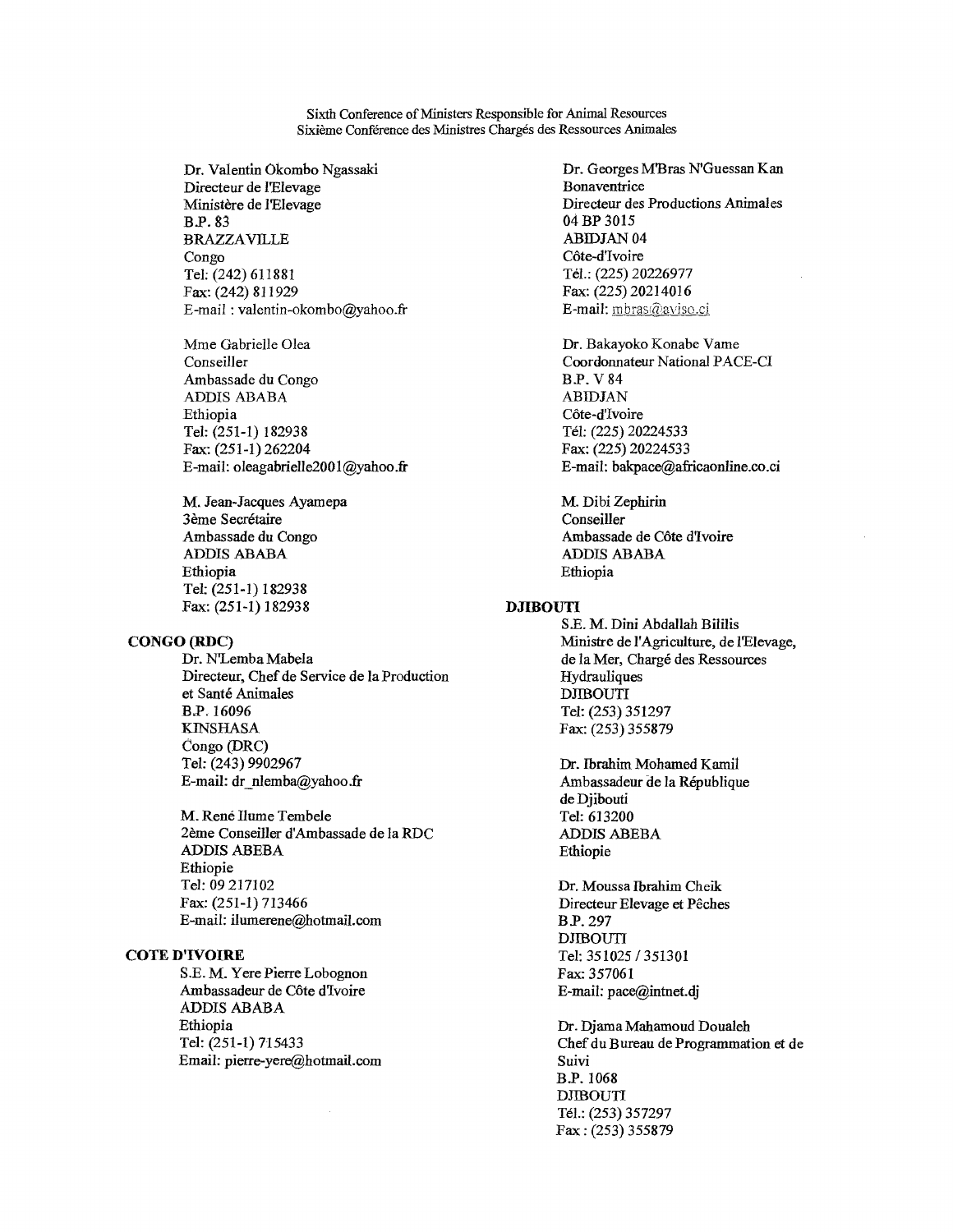Sixth Conference of Ministers Responsible for Animal Resources Sixieme Conference des Ministres Charges des Ressources Animales

#### EQUATORIAL GUINEA

S.E. M. A. Moiche Echek Ambassadeur Ambassade de Guinée Equatoriale ADDIS ABABA Ethiopia Tel: (251-1) 626277

#### EGYPT

Dr. Ashraf Elmoafi Chargé d'Affaires a.i. Embassy of Egypt ADDIS ABABA Ethiopia Tel.: 553077 Fax: 552722

Dr. Fatouh Mostafa Darwish General Director for Preventive Medecine No. 1 Sway Street - El Amiria CAIRO Egypt Tel.: 2576783

Mr. Sherif Naguib Counsellor Egyptian Embassy ADDIS ABABA Ethiopia Tel.: (251-1) 553077

#### **ETHIOPIA**

H.E. Mr. Mulatu Teshome Minister of Agriculture P.O. Box 6247 ADDIS ABABA Ethiopia

Mrs Heder Gebru Head, Animal & Fisheries Resources Development Department Ministry of Agriculture P.O. Box 62347 ADDIS ABABA Ethiopia Tel.: (251-1) 507001 Fax: (251-1) 506999 E-mail: vet.addis@telecom.net.et

Dr. Sileshi Zewdie Coordinator, PACE Ethiopia P.O. Box 101054 ADDIS ABABA,Ethiopia Tel.: (251-1) 507004 Fax : (251-1) 512480 E-mail: vet.addis@telecom.net.et

Mr. Hassen Ali Team Leader Animal & Fisheries Development Ministry of Agriculture P.O. Box 62347 ADDIS ABABA Ethiopia Tel.: (251-1) 507001 Fax: (251-1) 506999 E-mail: mm04@telecom.et

Dr. Debebe Argago Head National Tsetse and Trypanosomiasis Investigation and Control Centre (NTTICC) BEDELLE Ethiopia Tel.: (251) 07450232

Mr. Berhanu Minassie Special Aide to the Minister P.O. Box 62347 ADDIS ABABA Tel.: (251-1) 522261

Dr. Agnes Poirier Technical Assistant Ministry of Agriculture P.O. Box 5554 ADDIS ABABA Ethiopia Tel: (251-9) 228857 Email: poiriag@yahoo.fr

Dr. Sintayehu Abditcho Director National Animal Health Research Centre P.O. Box 04 SEBATA Ethiopia Tel: 380898

Dr. Miressa Keno FITCA Project Coordinator-Ethiopia Ministry of Agriculture Veterinary Department ADDIS ABABA Ethiopia Tel.: (251-1) 507002 Fax: (251-1) 506999 E-mail: miredassak@telecom.net

Dr. Zinash Sileshi Ethiopian Agricultural Research Oranization Tel.: 454432 Email: car@telecom.net.et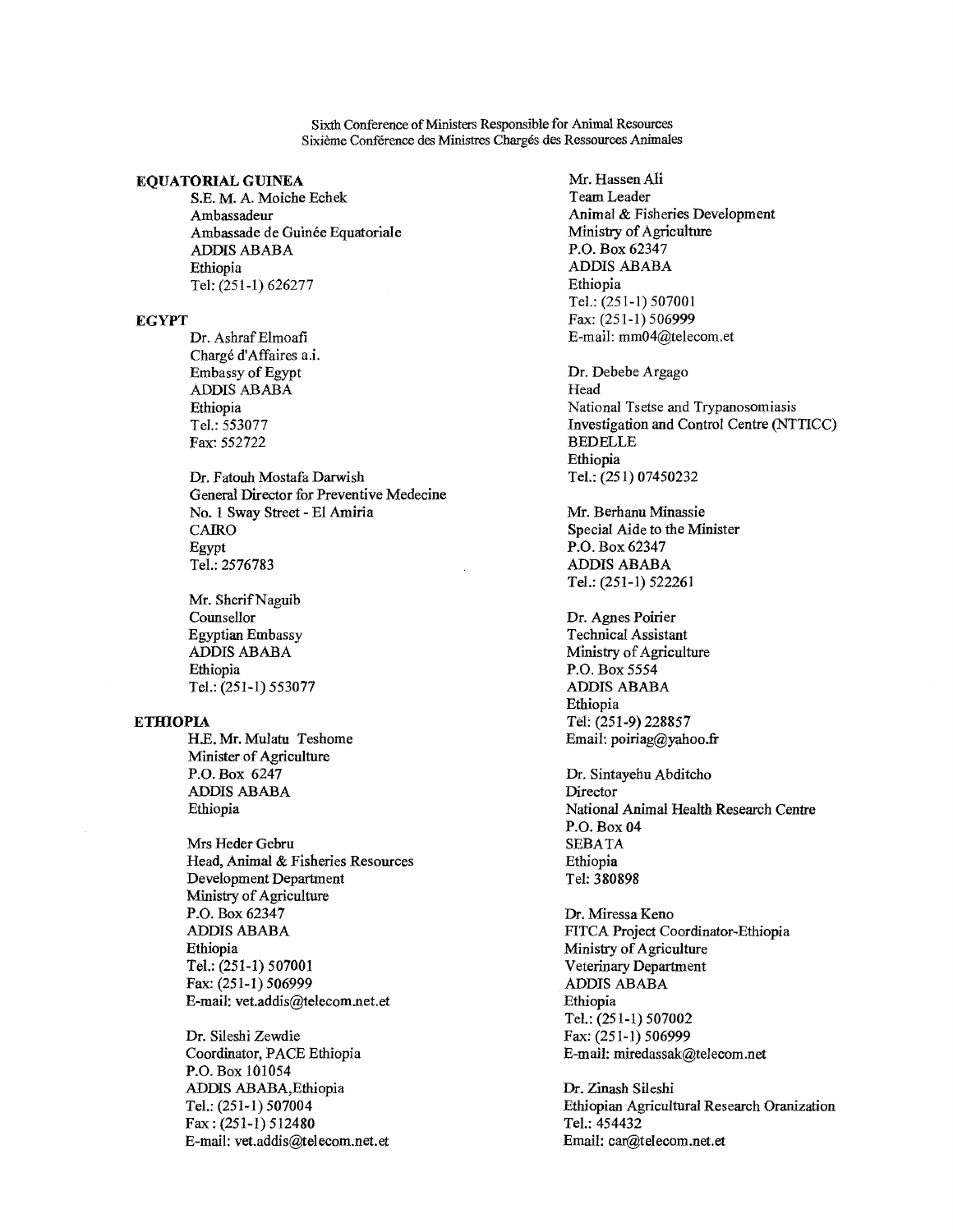Sixth Conference of Ministers Responsible for Animal Resources Sixième Conférence des Ministres Chargés des Ressources Animales

Dr. Afework Yohannes ADDIS ABABA,Ethiopia Tel.: (251-1) 153899

Dr. Haile Mariam Tadesse Department Head ADDIS ABABA, Ethiopia Tel.: (251-1) 1502480 Fax: (251-1) 503265 E-mail: dh.anmak.@telecom.net.et

Dr. Emiru Zewdie Head, National Artificial Insemination Center ADDIS ABABA Ethiopia Tel.: (251-1) 340060 Fax : (251-1) 340715

Mr. Kaleb Bassa Communication Officer Ministry of Agriculture P.O.Box 1080 ADDIS ABABA Ethiopia Tel. : (251-1) 518040 Ext. 294

Mr. Antonia Di Maria Vaccine Production Department Manager National Veterinary Institute Debrezeit DEBREZEIT Ethiopia Tel: 33 84 11 Fax: 33 88 44

#### **GABON**

S.E. M. Pierre Claver Manganga Moussavou Ministre d'Etat Agriculture, Elevage et Développement Rural LIBREVILLE Gabon

Dr. Aristide Ongone Obame Directeur de l'Elevage et des Industries Animales B.P. 136 LIBREVILLE Gabon Tel: (241) 720382 Email: ongone.a@assala.com

Mr. Miembet Sylvestre Conseiller Gabon Embassy ADDIS ABABA Ethiopia Tel:(251-I) 611075 Fax: (251-1) 613700 Email: esmiembet@caramail.com M. Monsard Adolphe Chargé d'Etudes B.P. 2245 LIBREVILLE Gabon Tel: 74 23 81

#### **GAMBIA**

Dr. Omar Njai Director Department of Livestock Services ABUKO The Gambia Tel: 390820 Fax: 397575 E-mail: dls@gamtel.gm

#### **GHANA**

Mr. Kwame A. Tenkorang Chargé d'Affaires P.O. Box 3173 ADDIS ABABA Ethiopie Tel: (251-1) 711402 Fax: (251-1) 712341

Dr. Mensah Agyen-Frempong Ag. Director of Veterinary Services P.O. Box M. 161 ACCRA Tel: (233-21) 775777 Fax: (233-21) 776021 E-mail: vetsdept@africaonline.com.gh

#### GUINEE

S.E. M. Mamady Conde Chargé d'Affaires Ambassade de Guinée ADDIS ABEBA Ethiopie Tel.: (251-1) 663661 Fax: (251-1) 651308

Dr. Seny Manet Directeur National Adjoint Elevage Madina B.F. 559 **CONAKRY** Tel: (224) 403824 Tel: (224) 403824

#### GUINEE BISSAU

Ing. Antonio Roberto da Silva Director General da Pecuaria Servico Veterinaria BISSAU Guinée Bissau Tel: 221364/221861/221719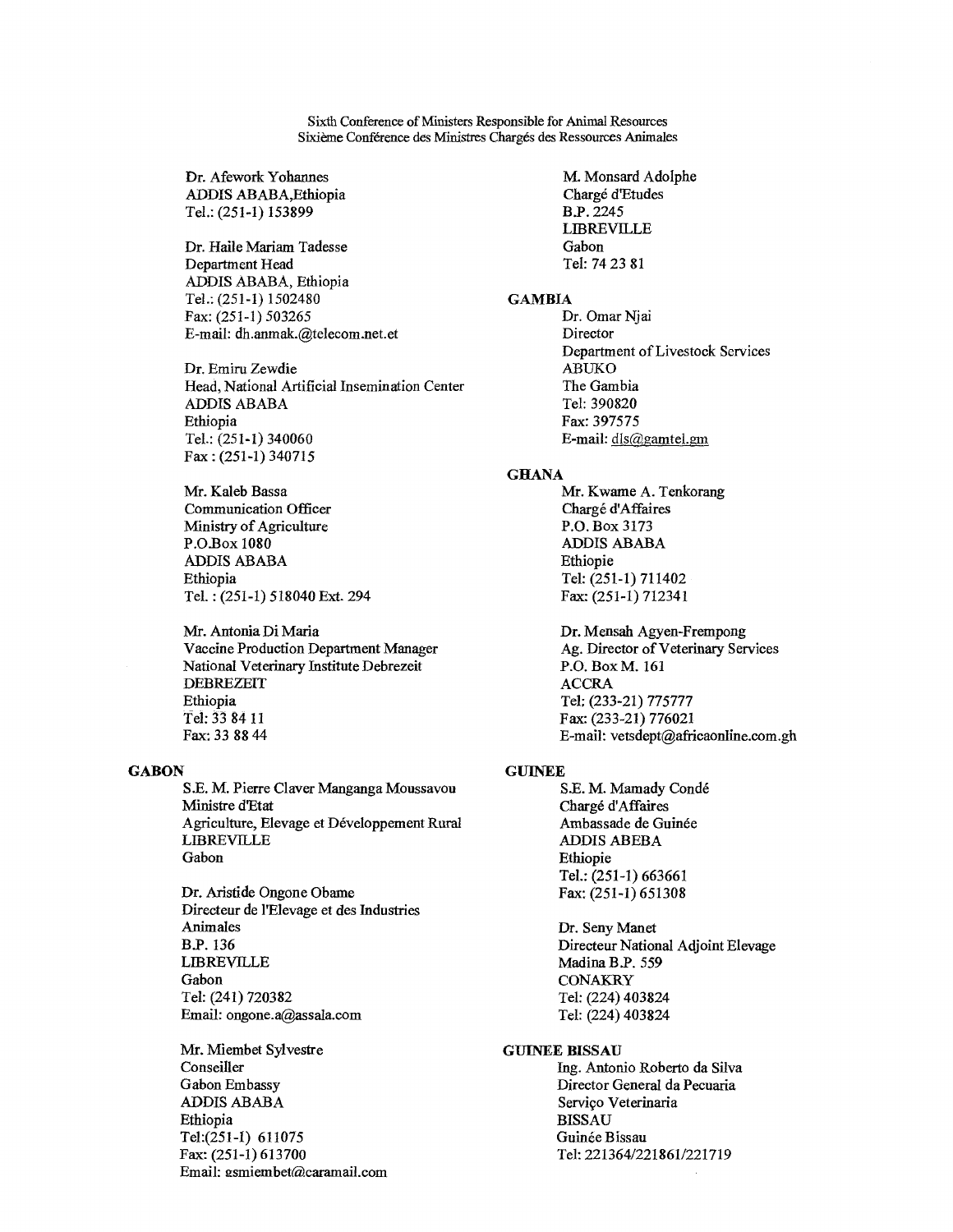Sixth Conference of Ministers Responsible for Animal Resources Sixieme Conference des Ministres Charges des Ressources Animates

#### KENYA

H.E. Mr. Richard H.O. Okwaro Ambassador Kenya Embassy ADDIS BABA Ethiopia Tel: (251-1) 610033 Fax: (251-1) 611433

Dr. William K. Toroitich Chong Director of Veterinary Services Department of Veterinary Services Veterinary Research Laboratories Private Bag 00625 Kangemi KABETE, NAIROBI Kenya Tel.: (254-2) 631273/631567 Fax: (254-2) 631273

#### **LESOTHO**

H.E. Mr.. Masueka Humphrey Ambassador Lesotho Embassy ADDIS ABABA Ethiopia

Dr. Mohale Sekoto Director of Livestock Services Department of Livestock Services P/B A82 MASERU 100 Lesotho Tel: (266) 312318 Fax: (266) 311500 Email: sekoto@livestock.org.ls

Dr. Motjoka Daughty Ramonono First Secretary Embassy of Lesotho P.O. Box 7483 ADDIS ABABA Ethiopia Tel.: (251-1) 614368 Fax: (251-1) 612837 E-mail: ramononorand@hotmail.com

### LIBERIA

Dr. Kpadeh K. Koikoi Director of Veterinary Services C/O FAO Representative P.O.Box 10-4094 MONROVIA Liberia

#### LIBYA

H.E. Mr. Massoud S.M. Abusowa Minister TRIPOLI Libya Dr. M. Giuma Abdo Galer Director TRIPOLI Libya Tel: 511077

Mr. Arebi S. Halloudi Counsellor Libyan Embassy ADDIS ABABA Ethiopia Tel.: (251-1) 511077 Fax: (251-1) 511383

Mr. Mohamed Hattab First Secretary Libyan Embassy ADDIS ABABA Ethiopia Tel. : (251-1) 511077 Fax : (251-1) 511383

Mr. Mohamed Ben Khalifa Third Secretary Libyan Embassy ADDIS ABABA Ethiopia Tel.: (251-1) 511077 Fax: (251-1) 511383

Mr. Ahmed Said Ali TRIPOLI Libya Tel: 511077

 $\cdot$ 

#### MADAGASCAR

Dr. Gilbert Aime Tarehy Directeur Général de l'Elevage Cii : 110, A.N.S. Ampefiloha ANTANANARIVO Madagascar Tel: (261-20) 2247767 Fax: (261-20) 5332994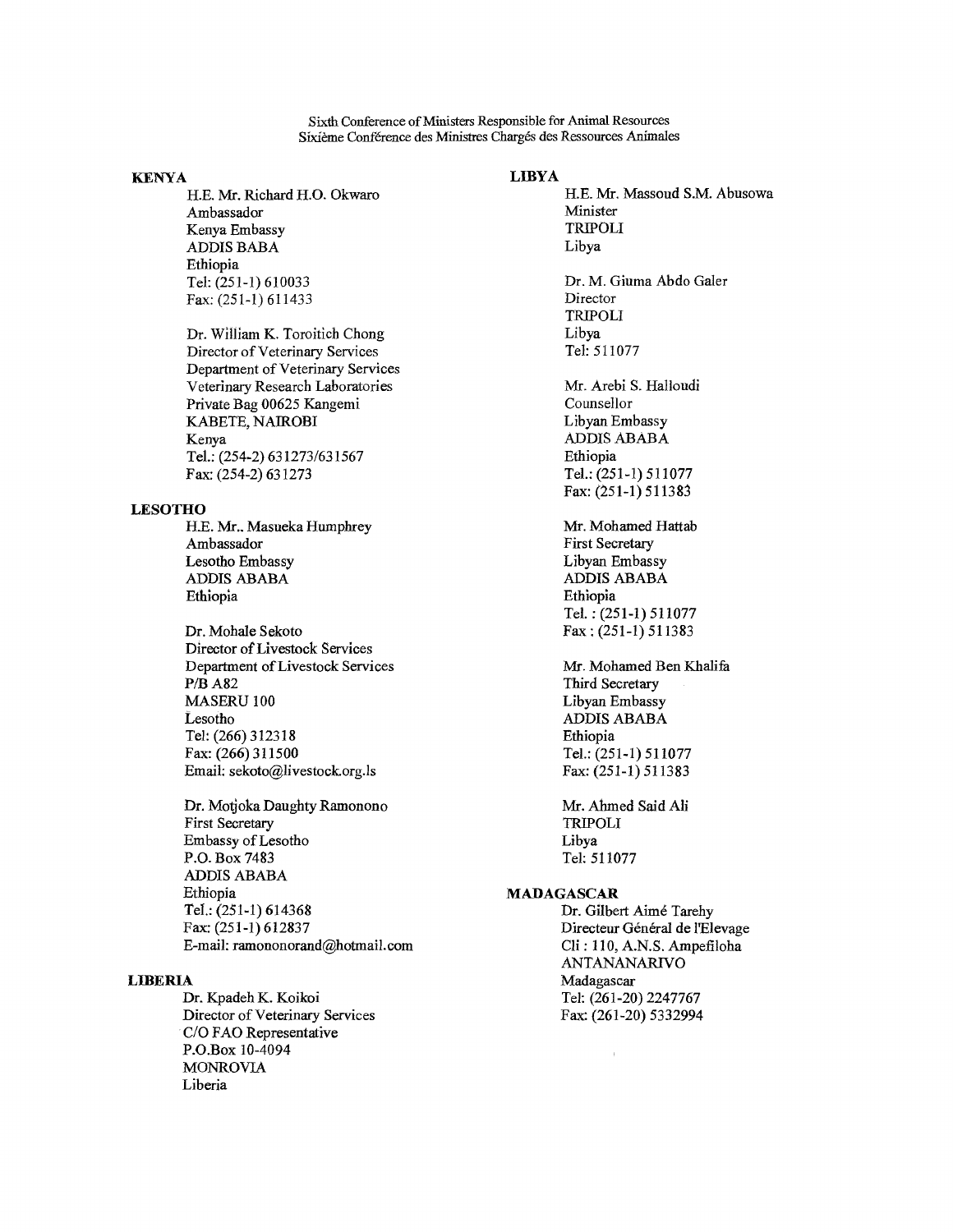Sixth Conference of Ministers Responsible for Animal Resources Sixième Conférence des Ministres Chargés des Ressources Animales

#### MALAWI

Mr. Lawrence Mkona Counsellor P.O. Box 2316 ADDIS ABABA Malawi Tel: (251-1) 711280

Dr. G.B. Matita Deputy Director Animal Health Veterinary Services P.O. Box 2096 LILONGWE Malawi Tel: (265) 873746 Fax: (265) 751349 E-mail: agri-dahi@sdnp.org.mw

#### MALI

Dr. Mahamet Keita Ministère de Développement Rural B.P. 66 BAMAKO Mali Tel.: (223) 233006 Fax : (223) 231023 Email: mahamet@mdr-maliorg

Dr. Soumana Diallo Chef, Division de la Santé Animale B.P. E/281 BAMAKO Mali Tel.: (223) 228024 Fax: (223) 228024 E-mail: dprpav@cefib.com

Dr. Mamadou Racine N'Diaye Coordonnateur National du PACE BAMAKO Mali Tel.: (223) 240561 Fax: (223) 240561 E-mail: pace.mali@afribone.net.ml

#### MAURITANIE

Dr. Ly Ibrahim Ministère du Développement Rural et Environnement (RIA) NOUAKCHOTT Mauritanie Tel: 642-0738 Fax: 5257475

Dr. Mokhtar Fall D.A. Direction Elevage et Agriculture B.P. 2750 NOUAKCHOTT Mauritanie Tel.: 222-5257879 Fax: 5257879

#### MAURITIUS

Dr. Ibiess Lewis Prayag Director of Veterinary Services Principal Veterinary Officer Division of Veterinary Services REDUIT Republic of Mauritius Tel: 4541016 Fax: 4642210 Email: vetserint@mu

### MOZAMBIQUE

Mr. David Beny Chabooka First Secretary Embassy of Mozambique ADDS ABABA Ethiopia Tel: (251-1) 710020/710623 Fax: (251-1) 710021

Dr. Songane Fernando Ferreira Paulo National Director of Livestock Ministry of Agriculture and Rural Development P.O.Box 1406 Heroe's Square, MAPUTO Mozambique Tel. : (258-1) 46 00 82 Fax : (258-1) 46 04 79 Fsongane@map.gov. mz

#### **NAMIBIA**

Mr. Sitwala Mapenzi First Secretary Namibia Embassy P.O. Box 1443 ADDIS ABABA Ethiopia Tel : (251-1) 611966 Fax : (251-1) 612677 Email: nam.embassy@telecom.net.et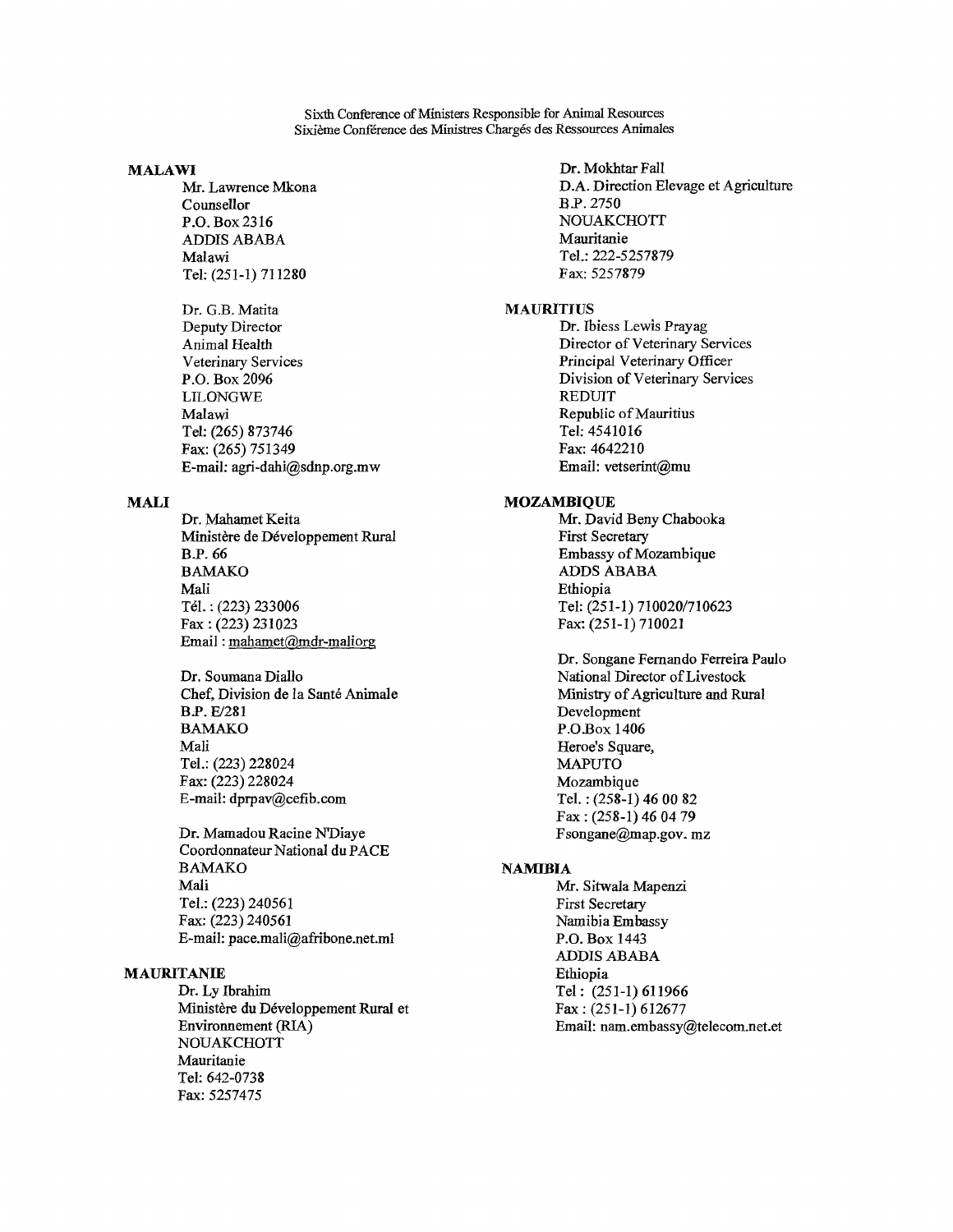Sixth Conference of Ministers Responsible for Animal Resources Sixième Conférence des Ministres Chargés des Ressources Animales

#### NIGER

Dr. Abdou Nababa Directeur de la Sante Animale Ministere des Ressources Animales B.P. 12091 NIAMEY Niger Tel: (227) 733184 E-mail:  $paceing@inner$ 

Dr. Seydou Oumarou Coordonnateur PACE-NIGER B.P. 12198 NIAMEY Niger Tel: **738386 Fax: 733186 E-mail: pacenig@intnet.ne** 

#### **NIGERIA**

**Dr. Junaidu Ahmed Maina Deputy Director Department of Livestock and Pest Control Services Federal Ministry of Agriculture and Rural Development ABUJA Nigeria Tel: (234-9) 5231376 Fax: (234-9) 3141376 Email:** junaidumaina@yahoo.com

#### **RWANDA**

**Dr. Ephraim Kabaija Minister of Agriculture, Animal Resources and Forestry P.O. Box 621 KIGALI RWANDA Tel: (250) 85053 Fax: (250) 85057** 

**Dr. Isidore Gafarasi Mapendo Directeur de 1'Elevage B.P. 621 KIGALI Rwanda Tel: (250) 84649 / 08503589 Fax: (250) 85057 E-mail: igafarasi@yahoo.fr** 

**Dr. Charles Nkuranga Head Vet. Services Division B.P. 621 KIGALI Rwanda Tel.: 09519305** 

Mr. Sibomana Gérard First Secretary Rwanda Embassy ADDIS ABABA Ethiopia Tel.: (251-1) 61 03 00 Fax : (251-1) 61 04 11

#### **SAO TOME & PRINCIPE**

Dr. Idalecio Vicente dos Ramos Jose Barreto Directeur Adjoint de l'élevage Avenida 12 de Falho C.P. n°718 SAO TOME Sao Tomé et Principe Tel: (239) 24454/22386 Fax: (239) 1224454 Email: Pecuaria@cstome.net

#### **SENEGAL**

**Dr. Abdoulaye Bouna Niang Directeur de** l'Elevage 37 Avenue Pasteur DAKAR Sénégal Tel: (221) 8213228 Fax: (221) 8213288 Email: bouna@ns.arc.sn

M. Ndour Khaly Adama 1<sup>er</sup> Conseiller Ambassade du Sénégal ADDIS ABEBA Ethiopia Tel: (251-1) 61 13 76 Fax: (251-1) 610020

M. Conte Moustapha ler Secrétaire Ambassade du Sénégal ADDIS ABEBA Ethiopia Tel: (251-1) 61 13 76 Fax: (251-1) 610020

#### **SIERRA LEONE**

**Dr.** Okere A. Adams Ministry of Agriculture, Forestry and Marine **Resources** Brookfields FREETOWN Sierra Leone Tel: 242168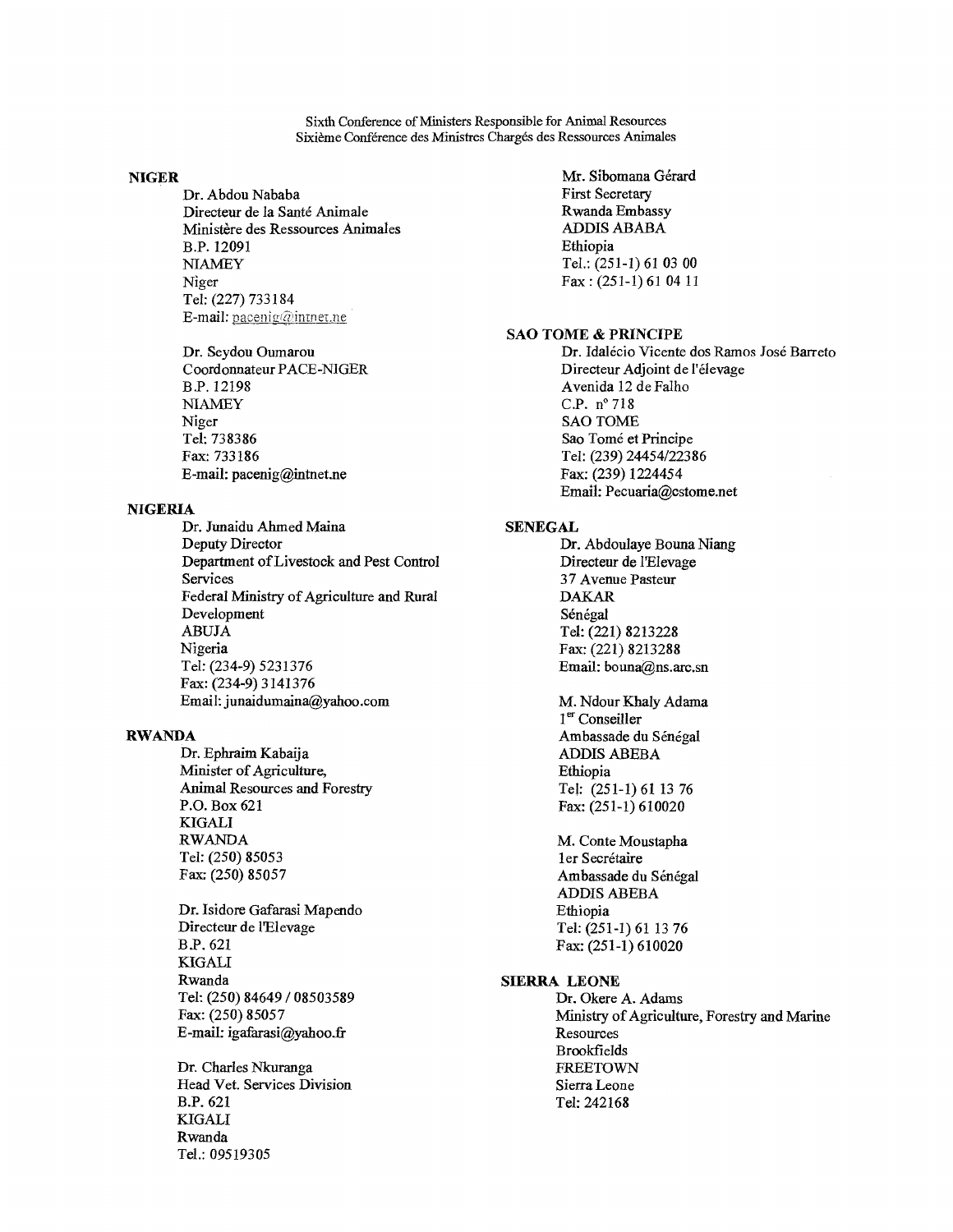Sixth Conference of Ministers Responsible for Animal Resources Sixieme Conference des Ministres Charges des Ressources Animales

Dr. Carew Samuel Fofana Director, Livestock Services Ministry of Agriculture, Forestry and Marine **Resources** FREETOWN Sierra Leone Tel. : (232 —22) 24 21 67 Fax : (232-22) 22 95 20 E-mail: sle@field.fao.org

#### SOMALIA

Dr. Mohamoud Ali Geereh Director General, Ministry of Livestock HARGEISA Somalia Tel.: (252) 2253720 Fax. (252) 2250006

Dr. Abdillahi Adan Jama Veterinarian, Ministry of Livestock **HARGEISA** Somalia Tel.: (252) 2253720 Fax. (252) 2250006

#### SOUTH AFRICA

Mr. M. Mamase Deputy Minister Ministry of Agriculture and Land Affairs PRETORIA South Africa Tel: (27-12) 5121511 Fax: (27-12) 5121598

Dr. Mmamakgaba Emily Mogojane Director of Veterinary Services Private Bag X250 PRETORIA 0001 South Africa Tel: (27-12) 3196500 Fax: (27-12) 3196281 Email: adgnrs@nda.agric.za

Mrs Zingiswa Wendy Mbangata Department of Agriculture Private Bag X 0040 BISHO South Africa Tel: (27-40) 6391180 Fax: (27-40) 6363462

Dr. Willie Ungerer Deputy Director Department of Agriculture Private Bag X138 PRETORIA 001 South Africa Tel: (27-12) 3197411 Fax: (271-12) 3197470 Email: willieu@nda.agric.za

Dr. Linda Makuleni CEO OBP Ltd S.A. OBP Ltd Southpen Pretoria Tel.: (27-12) 5221511 Fax: (27-12) 5221598 E-mail: linda@obpvacines.co.za

Mr. Tumagole Patrick Tsholetsane Counsellor Embassy of South Africa ADDIS ABABA Ethiopia Tel: (251-1) 713034 Fax: (251-1) 711330

#### SUDAN

H.E. Dr. Riek Gai Kok Minister Federal Ministry of Animal Resources KHARTOUM Sudan Tel: 462355/475996 Fax: 475996 Email: paresud@sudanmail.net

Dr. Ahmed Mustafa Hassan Undersecretary, Federal Ministry of Animal Resources KHARTOUM Sudan Tel: 462355 Fax: 475996 Email: parcsud@sudanmail.net

Prof. Faisal Awad Ahmed Director General, Animal Resources Research Corporation P.O. Box 610 KHARTOUM Sudan Tel: (249-11) 460509 Fax: (249-11) 472690 Email: faisalawad@yahoo.com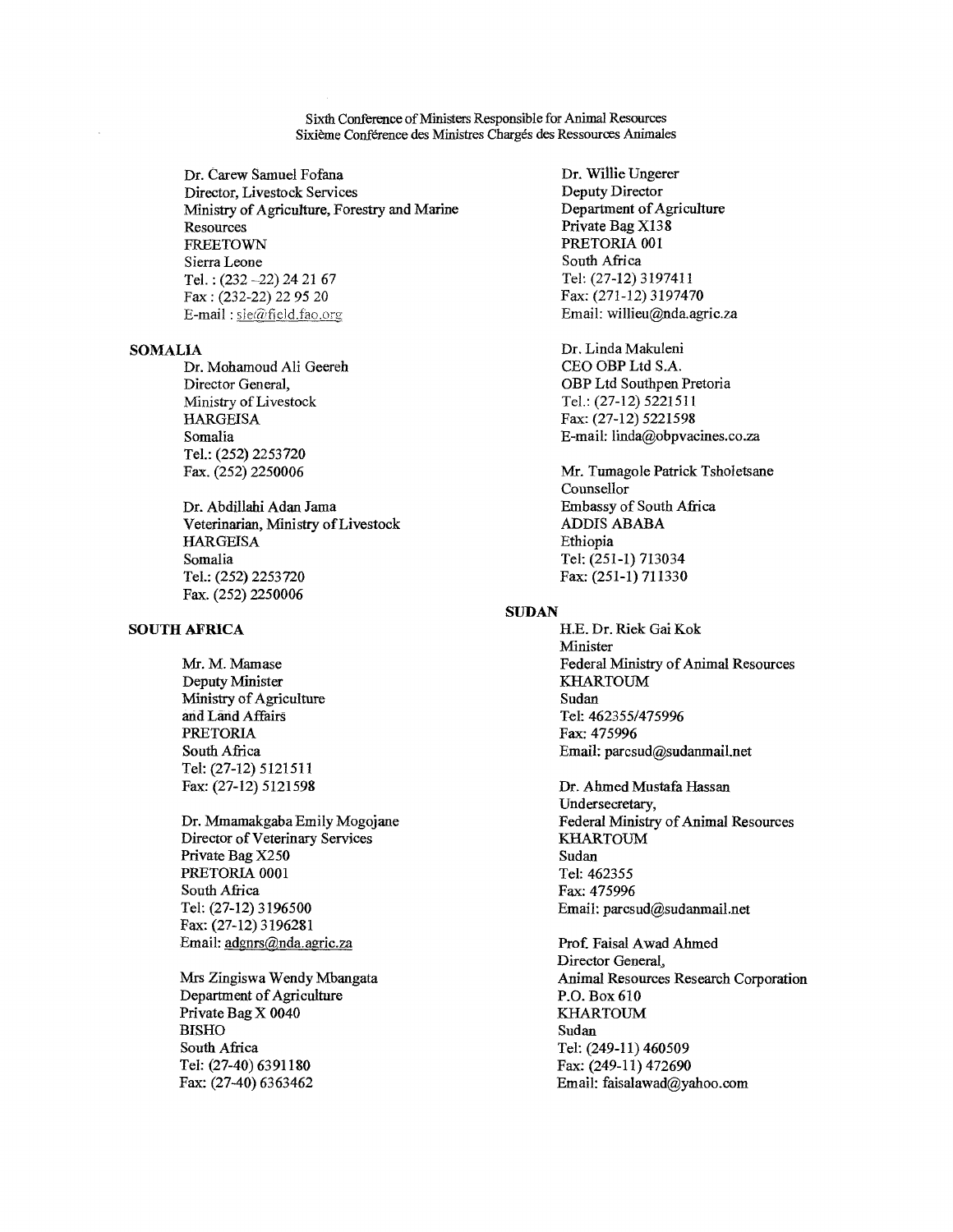Sixth Conference of Ministers Responsible for Animal Resources Sixième Conférence des Ministres Chargés des Ressources Animales

Mr. Gedil El Neil Gedil Executive Officer Federal Ministry of Animal Resources KHARTOUM Sudan Tel: 462355 Fax: 475996

Mr. Ahmed Yousif Counsellor Sudan Embassy ADDIS ABABA Ethiopia Tel: (251-1) 516477 Fax: (251-1) 518141

#### SWAZILAND

Dr. Robert S. Thwala Director of Veterinary Services P.O. Box 162 MBABANE Swaziland Tel: (268) 404 6948 Fax: (268) 404 9802 Email: dvlshqs@realnet.co.sz

#### TANZANIA

H.E. Mr. Edward Lowassa Minister for Water and Livestock Development P.O. Box 33723 DAR ES SALAAM Tanzania Tel: (255) 0744 800000 Fax: (255-22) 2111726

Dr. Reminiskere C.A. Kweka Director for Livestock Development Ministry of Water and Lviestock Development P.O. Box 33723 DAR ES SALAAM Tanzania Tel: (225-022) 2864306 Fax: (225-22) 2111726 Email: dlv@raha.com

#### **TCHAD**

S.E. Dr. Mahamat Ahmat Choukou Ministre de l'Elevage Ministère de l'Elevage B.F. 750 N'DJAMENA Tchad

Dr. Ibrahim Adoum Premier Conseiller Ambassade du Tchad ADDIS ABABA Ethiopia Tel: (251-1) 613819 Fax: (251-1) 612050

Dr. Ouzané Djoudi Directeur Général adjoint Ministère de l'Elevage B.P. 750 **N'DJAMENA** Tchad Tel: (235) 527714

Dr. Adoum Djabir Directeur des Services Vétérinaires B.F. 750 NDJAMENA Tchad Tel: (235) 291655 E-mail: pacechad@intnet.td

Dr. Christian Haessler Conseiller du Ministre de l'Elevage B.F. 750 NDJAMENA Tchad Tel: (235) 520390 Fax: (235) 520390 Email: cons.minel@intnet.td

#### TOGO

Dr. Adow Seibou Sonhaye Directeur de l'Elevage et de la Pêche Ministère de l'Elevage et de la Pêche B.P. 4041 LOME Togo Tel: (228) 2213645 Fax: (228) 2217120 Email: sonhaye@bibway.com

#### TUNISIE

Mr. Mohamed Ali Bin Ali Premier Sécretaire Ambassade de Tunisie ADDIS ABEBA Ethiopie Tel: (251-1) 612063 Fax: (251-1) 621842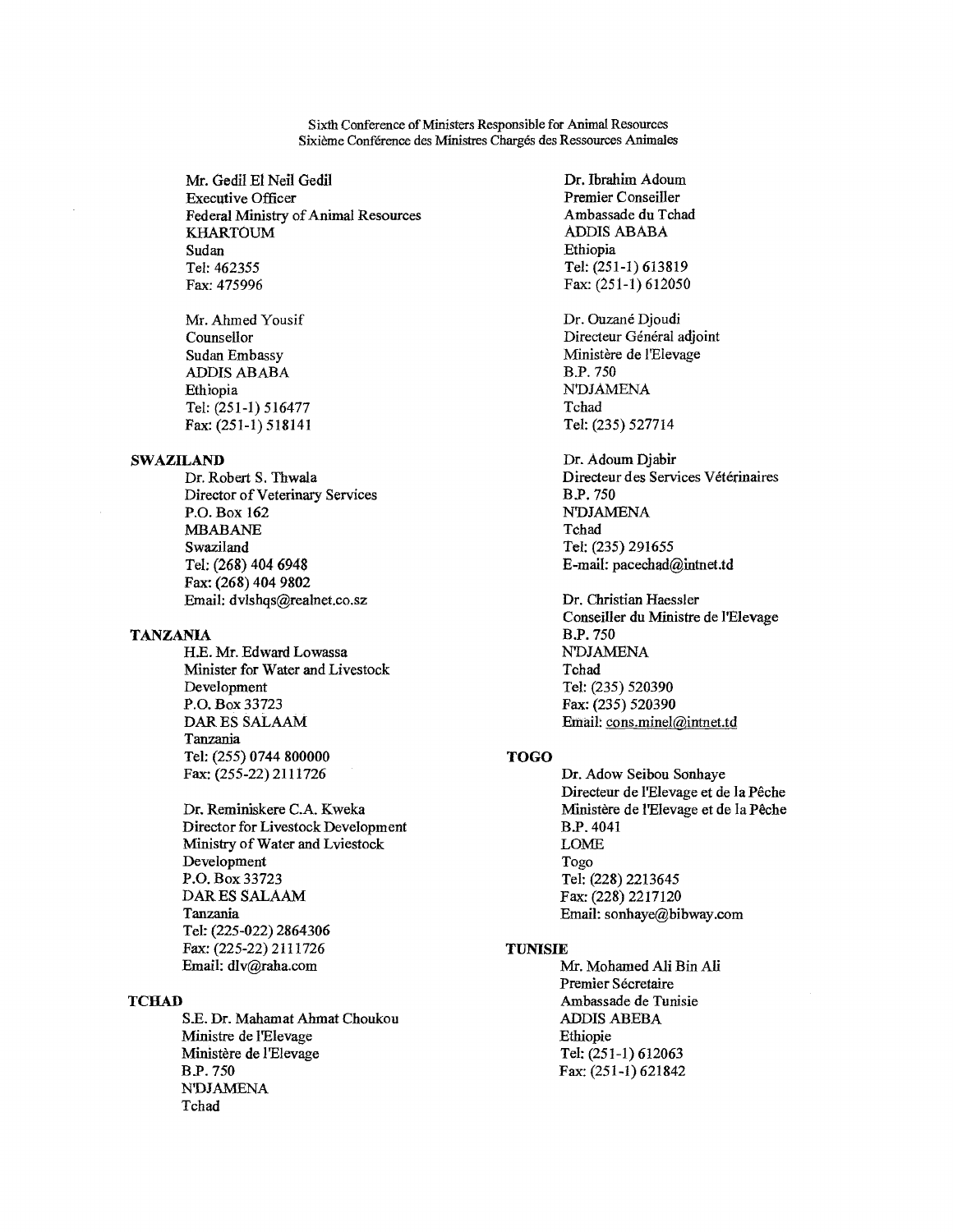Sixth Conference of Ministers Responsible for Animal Resources Sixieme Conference des Ministres Charges des Ressources Animales

Mr. Mourad A. Ben Dhiab Counsellor Embassy of Tunisia ADDIS ABABA Ethiopia Tel.: (251-1) 612063 Fax: (251-1) 621842

Mr. Mohamed Ali Ben Abid First Secretary Embassy of Tunisia ADDIS ABABA Ethiopia Tel.: (251-1) 612063 Fax: (251-1) 621842

#### UGANDA

H.E. Dr. Fabius Byaruhanga Minister of State for Fisheries P.O. Box 102 ENTEBBE Uganda

Dr. William Olaho-Mukani Director of Animal Resources P.O. Box 513 ENTEBBE Uganda Tel: (256-41) 320825 Fax: (256-41) 320428 Email: dar@africaonline.co.ug

#### ZAMBIA

Mr. Tens Kapdoma Deputy Head of Mission Zambia Embassy P.O. Box 1909 ADDIS ABABA Tel: (251-1) 711302 Fax: (251) 711566 Email: zam.emb@telecom.net.et

Dr. Peter G. Sinyangwe Director Research and Specialist Services Ministry of Agriculture and Cooperatives P.O. Box 50060 LUSAKA Zambia Tel: (260-1) 250274 Fax: (260-1) 252608 Email: aphhq@zamnet.zm

Mr. Edward Nyongola First Secretary Zambia Embassy P.O. Box 1909 ADDIS ABABA Ethiopia Tel: (251-1) 711302 Fax: (251-1) 711566 Email: zam.emb@telecom.net.et

Mr. Wilson Kapembwa Mazimba First Secretary Zambia Embassy P.O. Box 1909 ADDIS ABABA Ethiopia Tel: (251-1) 711302 Fax (251-1) 711566 Email: zam.emb@telecom.net.et

#### ZIMBABWE

H.E. Dr. Neville Ndondo Ambassador Zimbabwe Embassy ADDIS ABABA Ethiopia

Dr. Stuart Kenneth Hargreaves Director of Veterinary Services P.O. Box CY 66 CAUSEWAY Zimbabwe Tel: (263-4) 722358 Fax: (263-4) 720879 Email: veeu@africaonline.co.zw

#### INTERNATIONAL ORGANIZATIONS

#### CIRAD-EMVT

Dr. Jean-Francois Renard CIRAD-EMVT Campus International de Bailourgaut TA30/B F-34 388 MONTPELLIER Cedex 5 FRANCE Tel: (33-4) 67593808 Fax: (33-4) 67593795 Email: jean-françois.renard@cirad.fr

### DFID

Mr. Dil Peeling DFID Officer 1 Palace St., LONDON United Kingdom Tel: (44-(0) 20) 7023 0931 Fax: (44-(0) 20) 7023 0299 Email D-PEELING@DFID.GOV.UK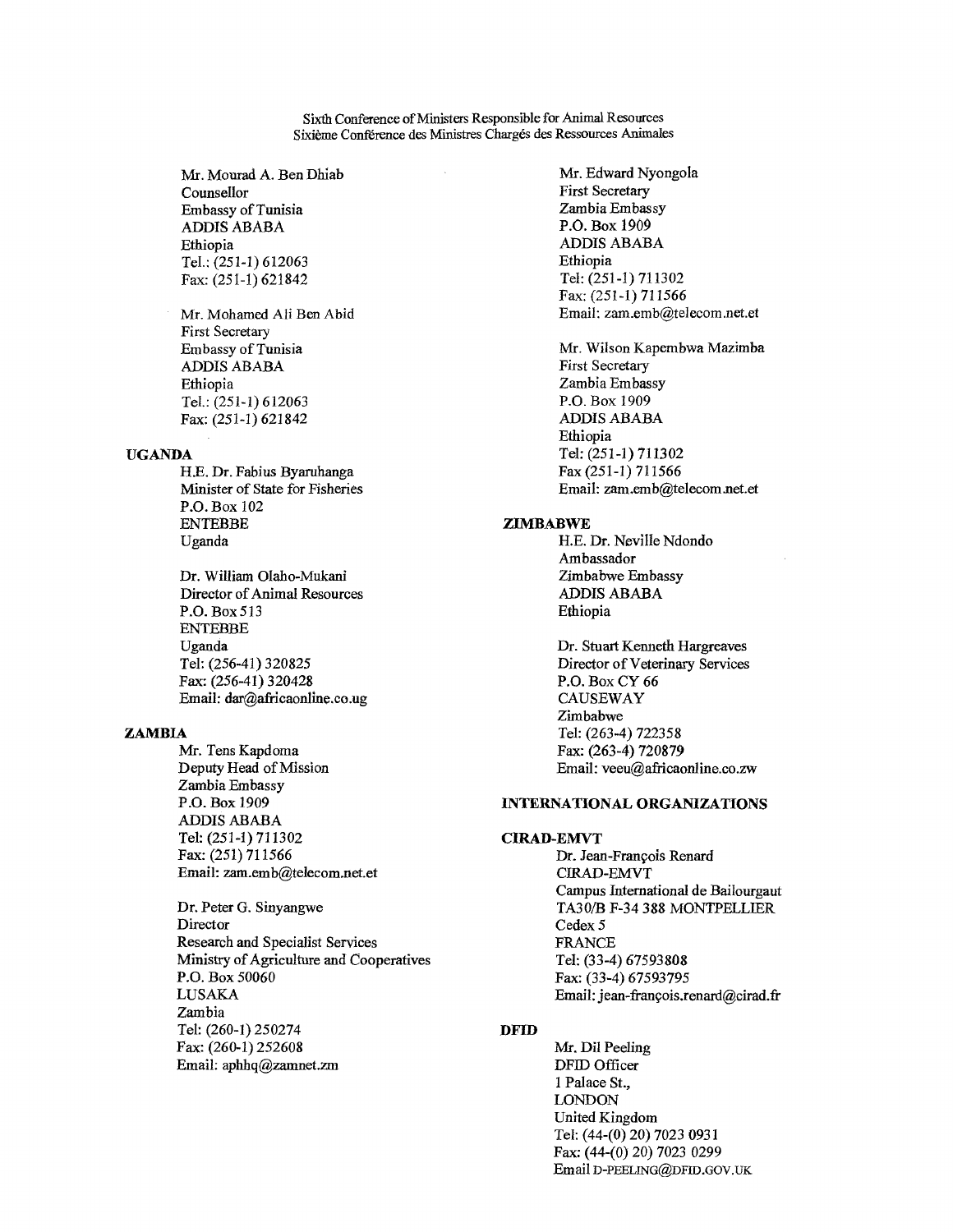Sixth Conference of Ministers Responsible for Animal Resources Sixieme Conference des Ministres Charges des Ressources Animales

#### ECOWAS

Dr. Aubin Sawadogo Chargé des programmes d'elevage Communaute Economique des Etats de l'Afrique de l'Ouest (CEDEAO) 60, Yakubu Gowon Crescent ABUJA Nigeria Tel: (234-9) 3147647-9/3147427-9 Fax: (234-9) 3143005/3147646 Email: cedeao@ecowasmail.net

#### EUROPEAN COMMISSION

Dr. Giuseppe Vitillo First Counselor Delegation of the European Commission P.O. Box 5570 ADDIS ABABA Ethiopia Tel: (251-1) 612511 Fax: (251-1) 612877

Dr. Bernard Rey Rural Development Advisor EU Delegation P.O. Box 45119 NAIROBI Kenya Tel: (254-2) 713020/1 Fax: (254-2) 711954 Email: bemard.rey@cec.eu.int

#### FAO

Dr. Cheneau Yves Chief, Animal Health Service FAO, ROME Italy Tel: (39-06) 570 53531 Fax: (39-06) 570 55749 Email: yves.cheneau@fao.org

Mr. George Mburathi FAO Representative P.O. Box 5536 ADDIS ABABA Ethiopia Tel: (251-1) 517233 Email: george.mburathi@field.fao.org

Mr. Sintayehu Gebremariam NPO FAO-Ethiopia ADDIS ABABA Ethiopia Tel: (251-1) 511394 Fax: (251-1) 515266

#### FRENCH COOPERATION

Dr. Jean-Luc Francois Attaché de Coopération French Embassy P.O. Box 5554 ADDIS ABABA Ethiopia Email: jean-luc.francois@diplomatie.gouv.fr

#### ICIPE

Dr. Rajinder Kumar Saini Head, Animal Health Division, ICIPE P.O. Box 30772 NAIROBI Kenya Tel: (254-2) 802501/861680 Fax: (251-1) 803360 Email: rsaini@icipe.org

#### IFAD

Dr. Ahmed E. Sidahmed Technical Adviser Focal Point Livestock & Rangeland Systems Technical Advisory Division Via del Serafico, 107 00142 ROME Italy Tel: (39-06) 54592455 Fax: (39-06) 54592018 Email: a.sidahmed@ifad.org

### IGAD

Dr. Samuel Zziwa Chief, Agricultural Development and Food Security Intergovernmental Authority on Development (IGAD) P.O. Box 2653 DJIBOUTI Tel: (253) 354050 Fax: (253) 356284 Email: samuel.Zziwa@igad.dj

#### ILO

Mr. Michel Gozo Director ECA Old Building P.O. Box 2799 ADDIS ABABA Tel: (251-1) 510346 Fax: (251-1) 513633 Email: gozo@ilo.org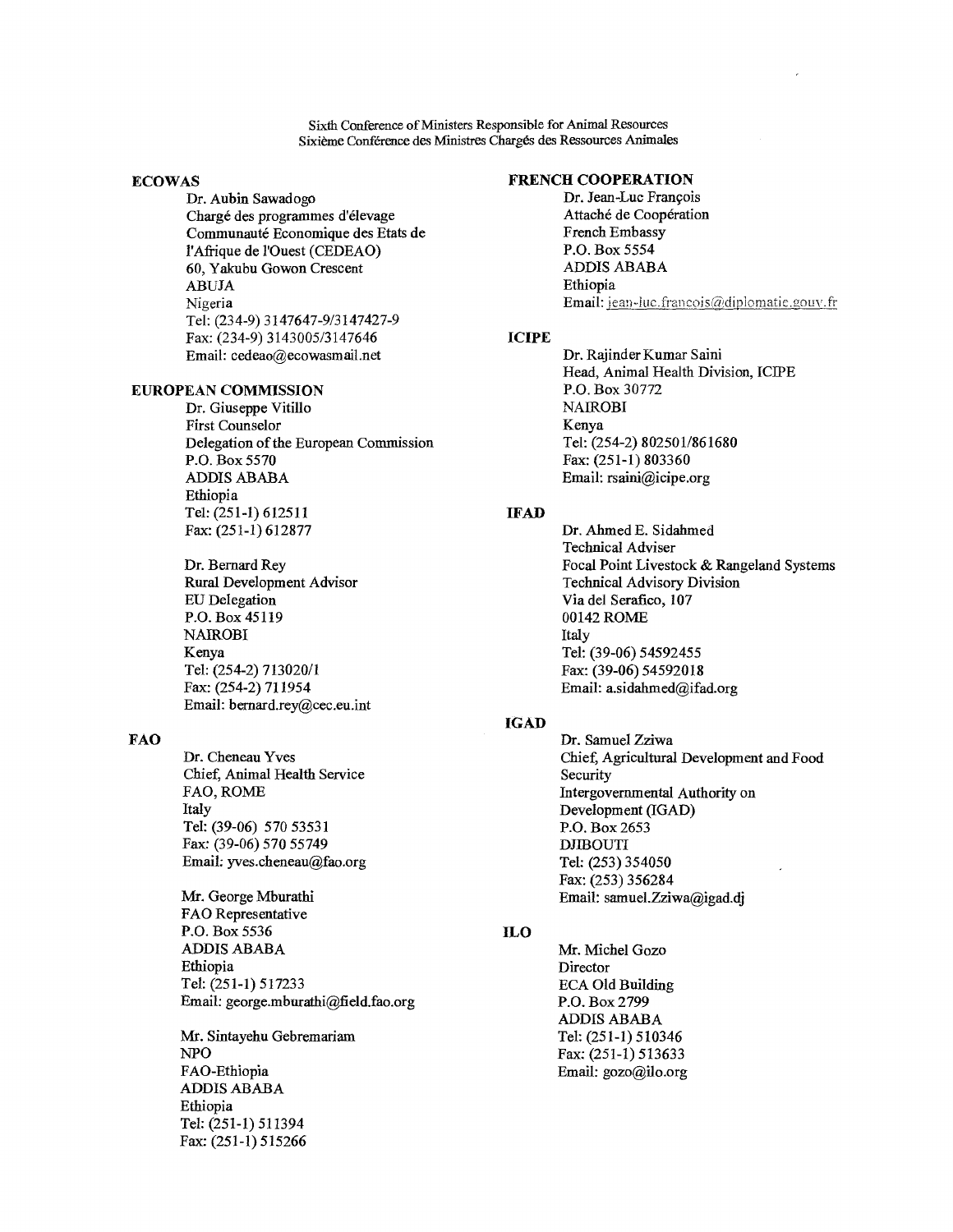Sixth Conference of Ministers Responsible for Animal Resources Sixième Conférence des Ministres Chargés des Ressources Animales

Mr. Simeon K. Ehui Programme Coordinator Livestock Policy ILRI P.O. Box 5689 ADDIS ABAB A Ethiopia Tel.: (251-1) 463495 Fax: (251-1) 463215 E-mail: s.ehui@cgiar.org USAID

Dr. Don Peden Director ILRI-Ethiopia P.O. Box 5689 ADDIS ABABA Ethiopia Tel: (251-1) 463215 Email: d.peden@cgiar.org

### ITALIAN COOPERATION

Dr. Mauro Ghirotti Director, Dev. Cooperation Office Italian Embassy ADDIS ABABA Tel: (251-1) 552266/5/4 Fax: 552807 Email: attaddhis@telecom.net.et

Dr. Marco Cerbo Second Secretary Embassy of Italy ADDIS ABABA Ethiopia Tel: (251-1) 553042 Fax: (251-1) 550218 Email: italembadd@telecom.net.et

#### **OIE**

Dr. Amadou Samba Sidibe Prof. C.A.L. Johnson OIE Representative for Africa Director a.i BAMAKO OAU General Secretariat Mali P.O. Box 3243 Tel: (223) 246053 ADDIS ABABA Fax: (223) 241583 Ethiopia

Dr. Mbazang Olivia Achu Programmer Mr. Atef W. Ghabrial<br>
UNDP Senior Policy Officer -ADDIS ABABA P.O. Box 20010 Ethiopia ADDIS ABABA Tel: (251-1) 511025 Ethiopia Fax: (251-1) 515145 Email: undp@org Fax: (251-1) 512622

#### ILRI UNEP

Mr. Cheikh Oumar T. Sow Representant PNUE P.O. Box 3005 ADDIS ABABA Ethiopia Tel: (251-1) 443053 Fax: (251-1) 521633 Email: csow@uneca.or

Mr. Daniel Evans Chief, division of Sustainable Agriculture USAID P.O. Box 30261 NAIROBI Kenya Email: Dan Evans@usaid.gov

#### PANVAC

Joseph Mbiwot Litamoi Vaccine Specialist PANVAC P.O. Box 5536 ADDIS ABABA Ethiopia Tel.: (251-1) 338001 Fax : (251-1) 338844 panvac@telecom.net.et

#### OAU GENERAL SECRETARIAT

H.E. Amb. Mahamat Habib Doutoum Assistant Secretary General OAU General Secretariat P.O. Box 3243 ADDIS ABABA Ethiopia Tel: (251-1) 513782 Fax: (251-1) 515340

BP 2954 Community Affairs Department Tel: (251-1) 513782 **IJNDP** Fax: (251-1) 515340

> Senior Policy Officer - CAD Email: atef\_ghabriel@hotmail.com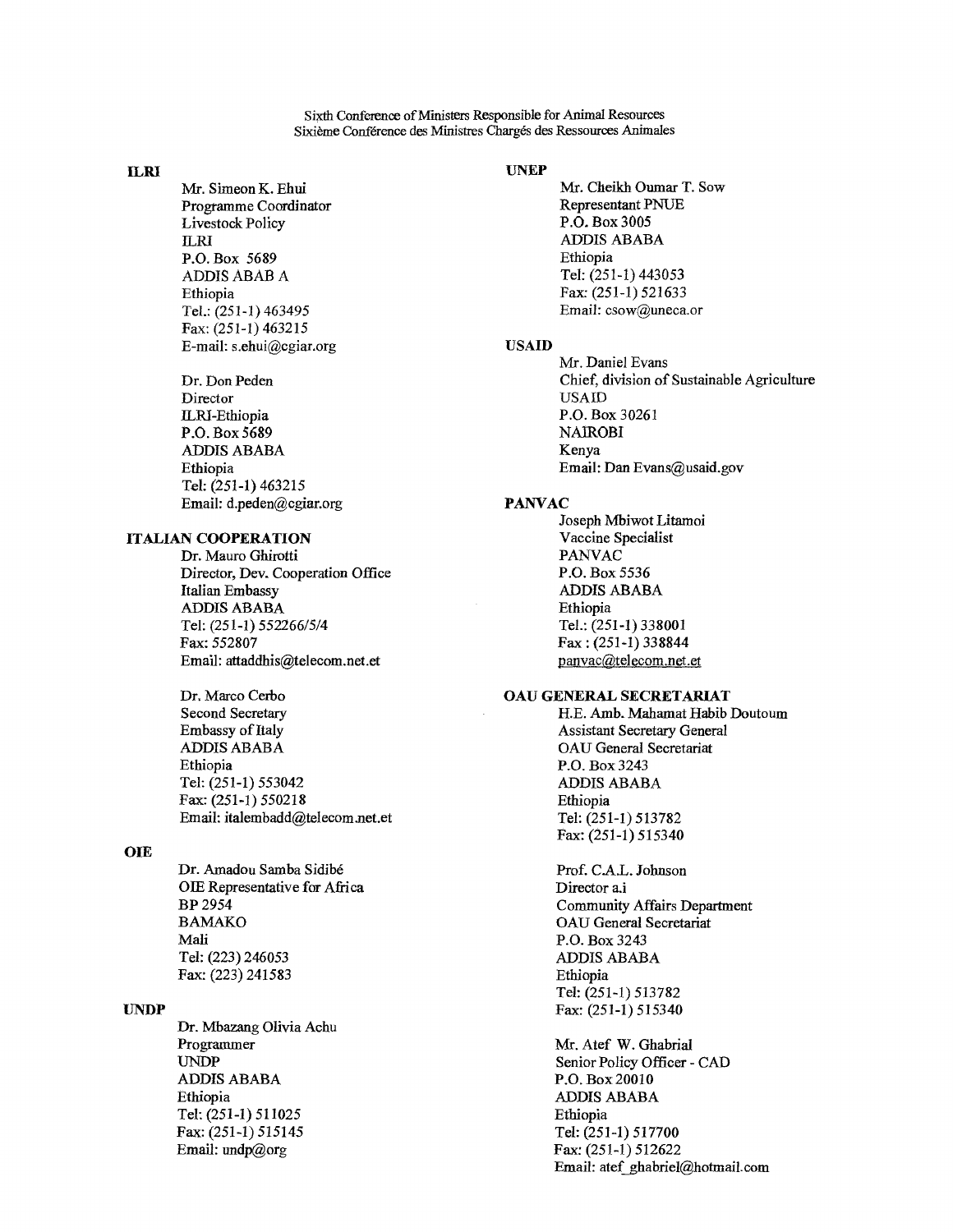Sixth Conference of Ministers Responsible for Animal Resources Sixieme Conference des Ministres Charges des Ressources Animales

#### **OAU-IBAR SECRETARIAT**

Dr. Jotham T. Musiime Ag. Director, OAU/IBAR P.O. Box 30786 NAIROBI Kenya Tel: (251-1) 338544/70/76 Fax: (251-1) 220546/226565 E-mail: jotham.musiime@oau-ibar.org

Dr. Solomon Hailemariam Chief, Livestock Project Officer OAU-IBAR P.O. Box 30786 NAIROBI Kenya Tel: (251-1) 338544/70/76 Fax: (251-1) 220546/226565 E-mail: solomon.hailemariam@oau-ibar.org

Dr. René Bessin PACE Programme Coordinator OAU-IBAR P.O. Box 30786 NAIROBI Kenya Tel: (254-2) 318085/338570/44 or 226651/251517 Fax: (254-2) 226565 Email: rene.bessin@oau-ibar.org

Ms Monicah Machani Documentation Officer OAU/IBAR P.O. Box 30786 NAIROBI Kenya Tel: (254-2) 338544/70/76 Fax: (254-2) 226565/220546 Email: monicah.machani@oau-ibar.org

Dr. Bouna Alboury Diop Coordonnateur Regional PACE Afrique Ouest et Centre OAU/IBAR P.O. Box 2954 BAMAKO Mali Tel: (223) 240578 Fax: (223) 241583 Email: bouna.diop@pacenig.org

Dr. John Kabayo Regional PATTEC Coordinator P.O. Box 200032 ADDIS ABABA Ethiopia Tel: (251-1) 516467 Fax: (251-1) 505928 Email: jkabayo@hotmail.com Dr. Gavin Thomson Chief Epidemiologist OAU-IBAR/PACE Programme P.O. Box 30786 NAIROBI Kenya Tel: (254-2) 318085/338570/44 or 226651/251517 Fax: (254-2) 226565 Email: gavin.thomson@oau-ibar.org Dr. Bidjeh Kebkiba Counterpart Epidemiologist OAU-IBAR/PACE Programme P.O. Box 30786 NAIROBI Kenya Tel: (254-2) 318085/338570/44 or 226651/251517 Fax: (254-2) 226565 Email: bidjeh.kebkiba@oau-ibar.org Dr. Berhanu Bedane Data Management Officer OAU-IBAR/PACE Programme P.O. Box 30786 NAIROBI Kenya Tel: (254-2) 318085/338570/44 or 226651/251517 Fax: (254-2) 226565 Email:berhanu.bedane@oau-ibar.org Dr. Richard Kock Wildlife TA OAU-IBAR/PACE Programme P.O. Box 30786 NAIROBI Kenya Tel: (254-2) 318085/338570/44 or 226651/251517 Fax: (254-2) 226565 Email: richard.kock@oau-ibar.org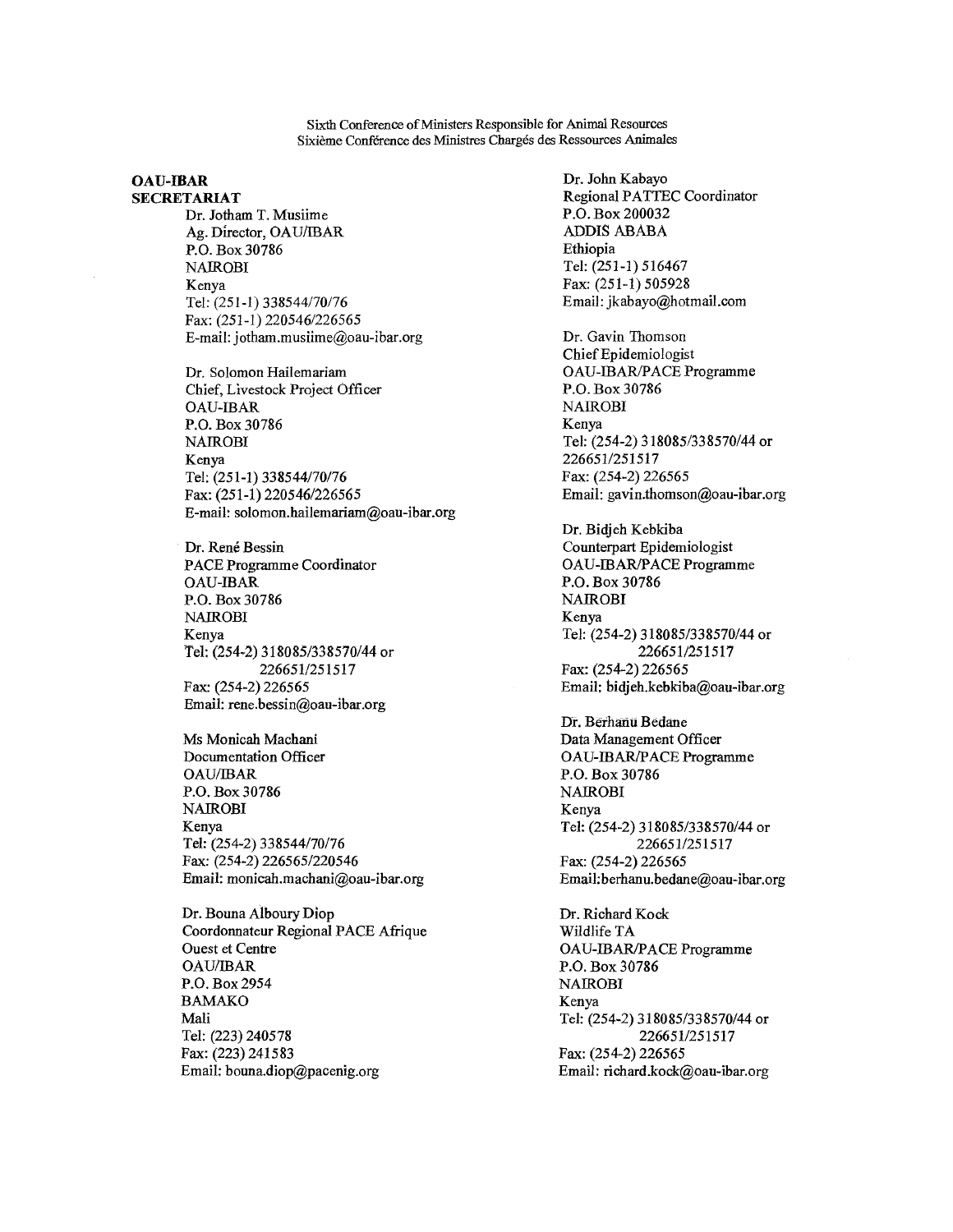Sixth Conference of Ministers Responsible for Animal Resources Sixieme Conference des Ministres Charges des Ressources Animates

Dr. Karim Tounkara Laboratory Specialist OAU-IBARJPACE Programme P.O. Box 30786 NAIROBI Kenya Tel: (254-2) 318085/338570/44 or 226651/251517 Fax: (254-2) 226565 Email: karim.tounkara@oau-ibar.org

Dr. Emmanuel Tambi Senior Economist OAU-IBAR/PACE Programme P.O. Box 30786 NAIROBI Kenya Tel: (254-2) 318085/338570/44 or 226651/251517 Fax: (254-2) 226565 Email: emmanueLtambi@oau-ibar.org

Mr. Onesmus Maina Economist OAU-1BARJPACE Programme P.O. Box 30786 NAIROBI Kenya Tel: (254-2) 318085/338570/44 or 226651/251517 Fax: (254-2) 226565 Email: onesmusinaina@oau-ibar.org

Dr. Yvon Le Brun Privatisation/Legislation Expert OAU-IBARJPACE Programme P.O. Box 30786 NAIROBI Kenya Tel: (254-2)318085/338570/44 or 226651/251517 Fax: (254-2) 226565 Email: yvon.lebrun@oau-ibar.org

Ms Andrea Gros Communications TA OAU-1BAR/PACE Programme P.O. Box 30786 NAIROBI Kenya Tel: (254-2) 318085/338570/44 or 226651/251517 Fax: (254-2) 226565 Email: andrea.gros@oau-ibar.org

Dr. Daniel Grégoire PACE Communications Advisor B.P. 2954 BAMAKO Mali Tel: (223) 246053 Fax: (223) 241583 Email: daniel.gregoire@pacereg.org Dr. Francis Inganji Communications Expert OAU-IBAR/PACE Programme P.O. Box 30786 NAIROBI Kenya Tel: (254-2) 318085/338570/44 or 226651/251517 Fax: (254-2) 226565 Email: francis.inganji@oau-ibar.org Dr. Tim Leyland Advisor for Community-based Animal Health Projects & Head of CAPE Unit, OAU-IBAR1PACE Programme P.O. Box 30786 Tel: (254-2) 226447/338544/70 Fax: (254-2) 212289 Email: tim.Ieyland@oau-ibar.org Dr. Andy Catley Informatics Officer CAPE UNIT OAU-1BAR/PACE Programme P.O. Box 30786 Tel: (254-2) 226447/338544/70 Fax: (254-2) 212289 Email: andy.catley@oau-ibar.org Mr. Paul Mertens Financial Controller OAU-IBAR/PACE Programme P.O. Box 30786 NAIROBI Kenya Tel: (254-2) 318085/338570/44 or 226651/251517 Fax: (254-2) 226565 Email: paul.mertens@oau-ibar.org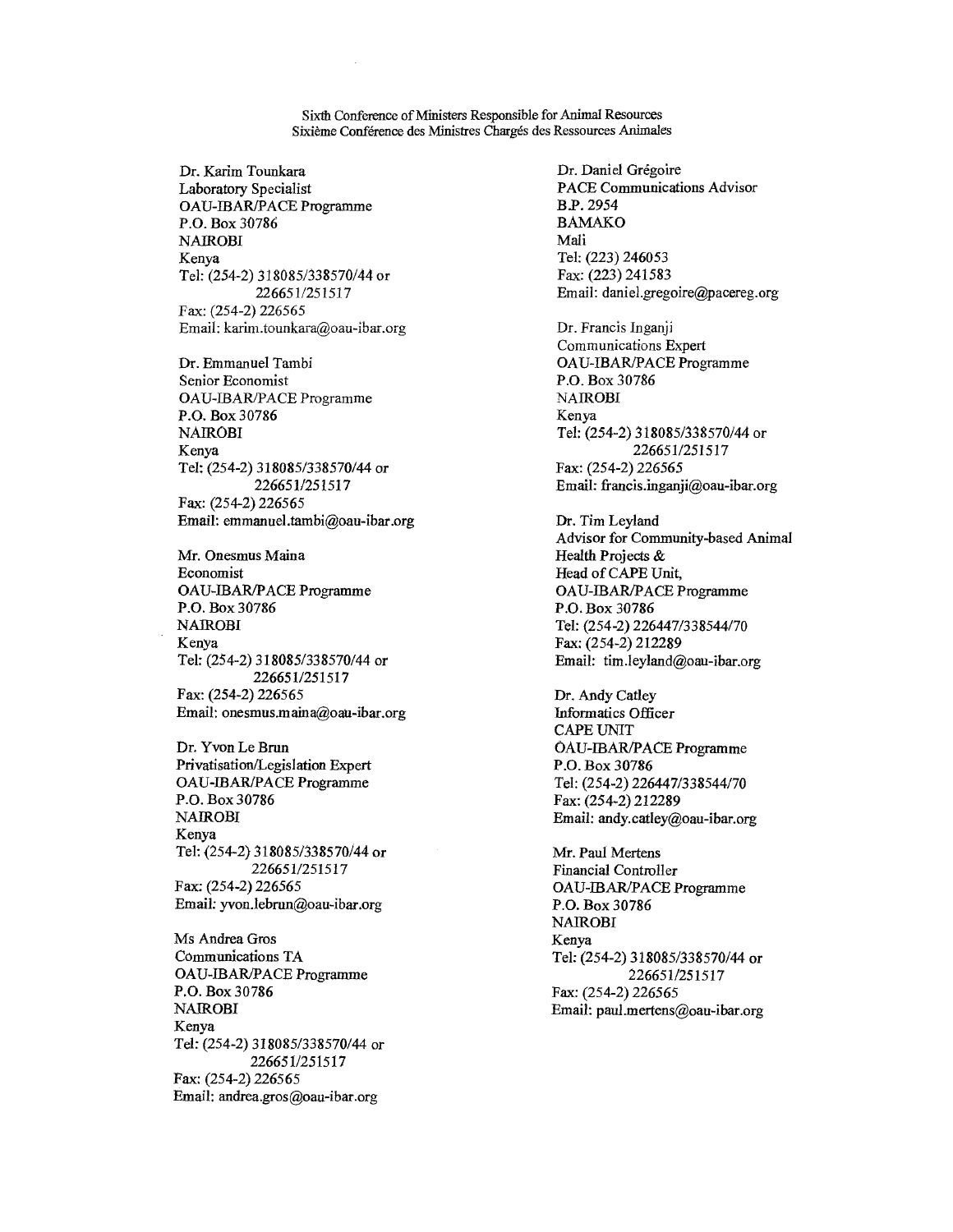Sixth Conference of Ministers Responsible for Animal Resources Sixième Conférence des Ministres Chargés des Ressources Animales

Dr. Daniel Bourzat Scientific Advisor for Environment OAU/IBAR/FITCA P.O. Box 30786 NAIROBI Kenya Tel: (254-2) 250751/338544/70 (254-2) 733 614408 Fax: (254-2) 226565 Email: daniel.bourzat@Fitca-ea.com

Dr. Karl Heinz Politzar Technical Assistant OAU-IBAR/FITCA P.O. Box 30786 NAIROBI Kenya Tel: (254-2) 250751/338544/70 Fax: (254-2) 226565 Email: Reg-TA@FITCA-EA.com

Dr. Chip Stem Senior Policy Advisor Pastoral Livelihoods Programme (PLP) OAU/IBAR P.O. Box 30786 NAIROBI Kenya Tel: (254-1) 342957 Fax: (254-1) 342958 Email: chip.stem@oau-ibar.org

Dr. S.J. Munyua Pastoral Policy Specialist OAU/IBAR Pastoral Livelihoods Programme (PLP) P.O. Box 30786 NAIROBI Kenya Tel: (254-1) 342957/9 Fax: (254-1) 342958 Email: solomon.munyua@oau-ibar.org

Dr. Paul Rwambo Consultant Pastoral Livelihoods Programme (PLP) OAU/IBAR P.O. Box 30786 NAIROBI Kenya Tel: (254-1) 342937/9 Fax: (254-1) 342938 Email: biosystems@iconnect.co.ke

#### FACILITATOR

Mr. Daudi Waithaka PEACE and Development Foundation P.O. Box 51168 City Square **NAIROBI** Kenya Tel: (254-2) 512423/0733 726491 Email: pdfafrica@yahoo.com

#### RAPPORTEUR

Dr. Ramesh Thampy Consultant P.O. Box 2235 NAIROBI Tel: 0733836995 Email: RJThampy@hotmail.com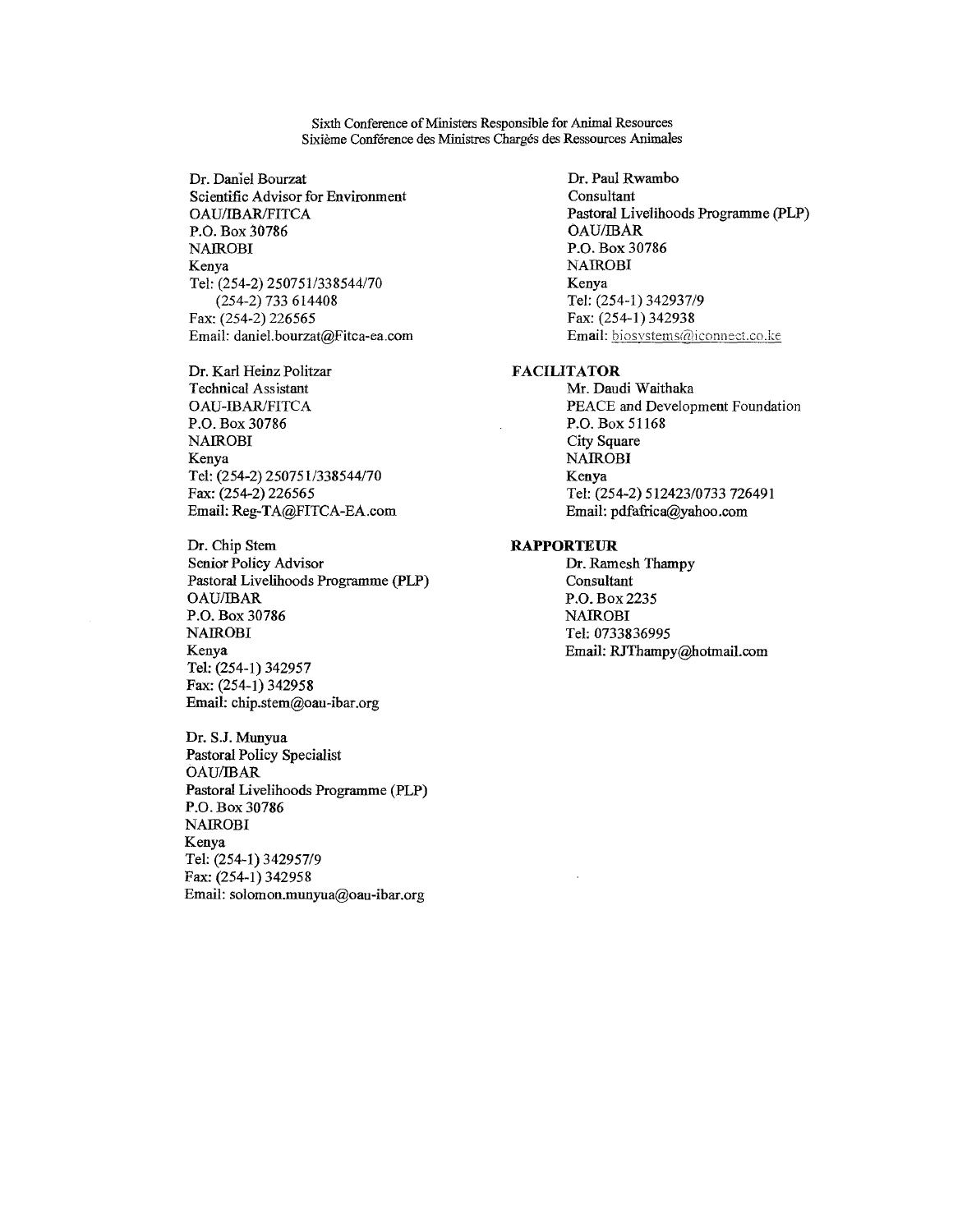Appendix 3

# **REPORT OF THE MEETING OF DIRECTORS**

 $\mathcal{L}^{\text{max}}_{\text{max}}$  , where  $\mathcal{L}^{\text{max}}_{\text{max}}$ 

 $\mathcal{L}^{\text{max}}_{\text{max}}$  and  $\mathcal{L}^{\text{max}}_{\text{max}}$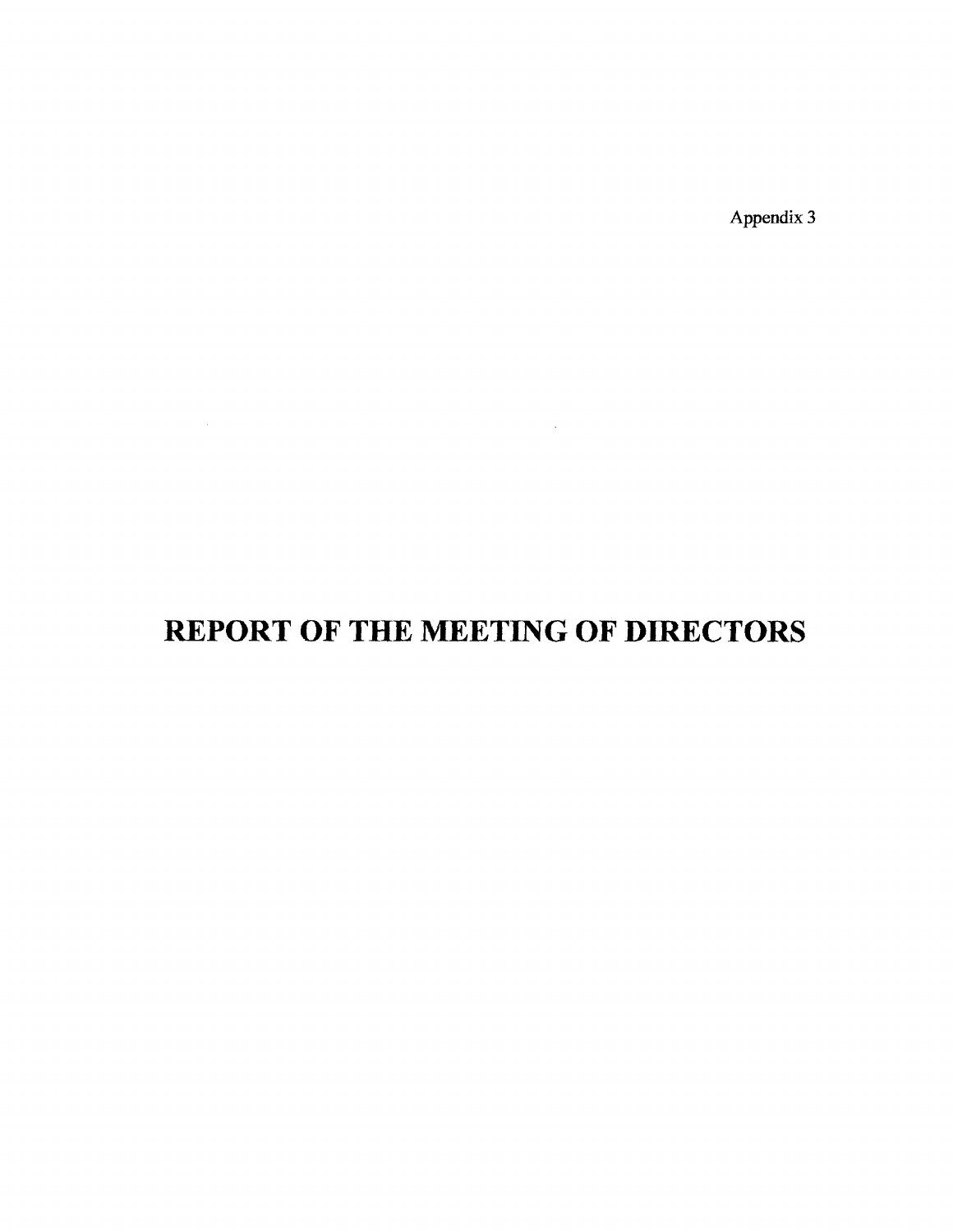## **PREAMBLE**

Livestock make a significant contribution to the economic development of African countries and are essential for food security and poverty alleviation. Africa has immense natural resources and supports one fifth of the world's livestock population. They are a source of livelihood, income, wealth and security for over 40% of Africa's rapidly growing population. In addition to meeting domestic needs, significant amounts of foreign exchange earnings are derived from trade in livestock and livestock products.

Despite the preeminent position of livestock in the social and economic life of the continent, the sector faces several constraints, among them, animal health issues.

As Africa's population grows, a revolution in dietary preferences is occurring as a result of which people are consuming more livestock products than they can produce.

African countries fmd it difficult to increase their livestock production due to several constraints among which are inappropriate policy development, weak institutional settings, inadequate investment, and diseases. These constraints hinder Africa from meeting domestic requirements for livestock products and effectively participating in the World Trade Organization (WTO) negotiations and fulfilling the requirements of the Agriculture Agreement of the WTO.

In view of the above constraints, there is a dire need for Africa to formulate and implement appropriate livestock development policies so as to exploit its huge untapped resources.

Recommendations on policies to improve livestock development in Africa were formulated at a meeting of Directors of Livestock/Veterinary Services held from 18 — 19 March 2002 in Addis Ababa, Ethiopia.

These recommendations focused on animal health, livestock production, livestock marketing and trade, OAU/IBAR and PANVAC.

The recommendations were forwarded to the Sixth Conference of Ministers Responsible for Animal Resources for consideration and adoption.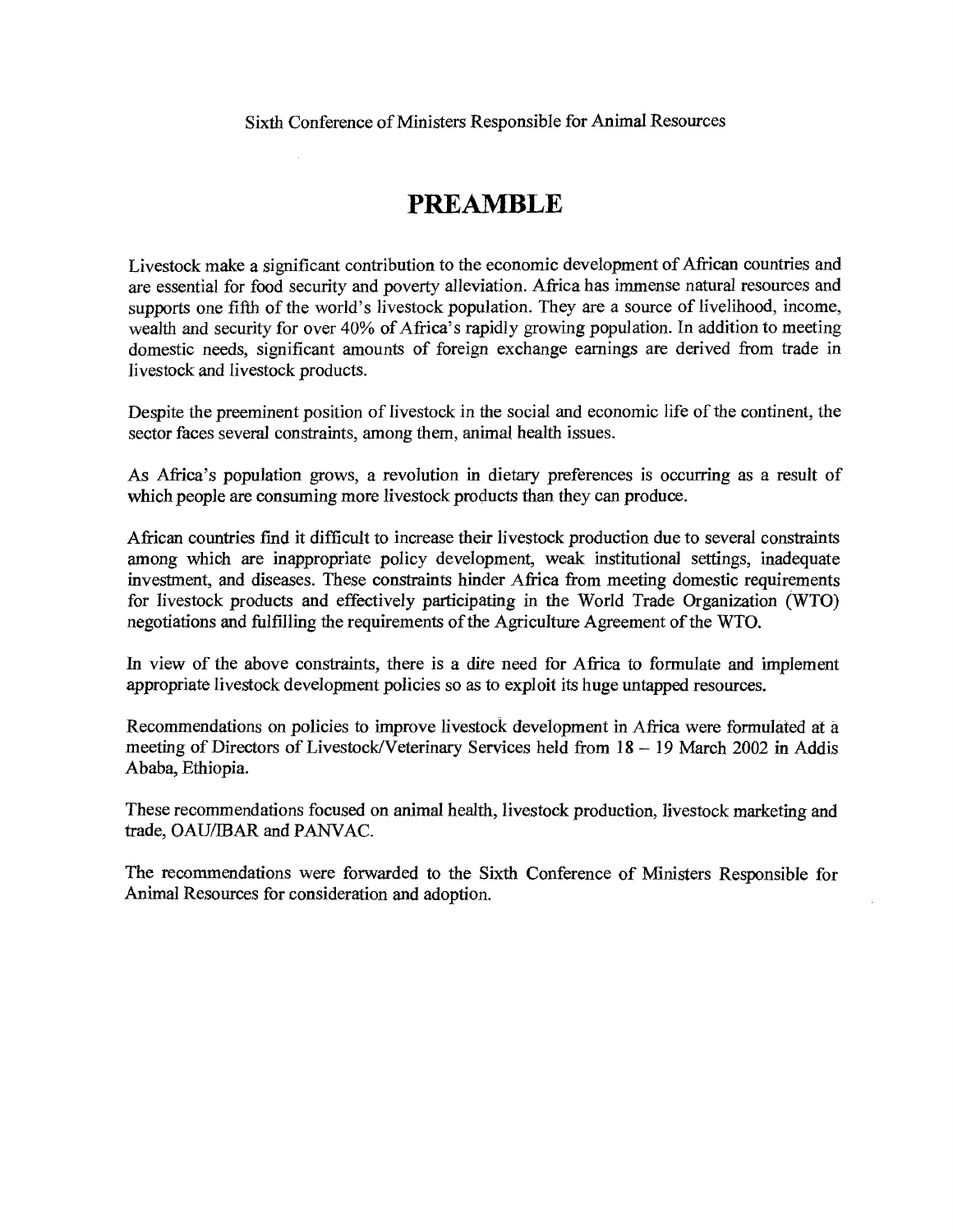### OPENING CEREMONY

The opening ceremony was presided over by the Ethiopian Representative Mrs. Hadara in the absence of the outgoing chairman, the Director of Veterinary Services of Swaziland. In her opening remark, she emphasized the importance of livestock in the economic development of African countries.

The Acting Director of OAU/IBAR also addressed the meeting. In his address, the Director gave a brief history of the Sixth Conference and outlined the issues that the meeting would deliberate upon. He urged the participants to examine the issues objectively and enthusiastically, as their resolution was crucial for the development of livestock in Africa

The Minister for Agriculture of the Democratic Republic of Ethiopia officially opened the meeting.

In his opening remarks, the Minister, His Excellency Dr. Mulatu Teshome, underscored the important role Agriculture plays in African economies. He noted that the role of livestock in addressing the problem of food security was significant. He further observed that despite the great potential available to African countries, and the high importance attached to the livestock resource, the sub-sector remains untapped.

The minister cited various constraints affecting livestock development in Africa. These impediments included, animal diseases, insufficient supply of quality feeds, poor genetic resource management, poor marketing systems and inadequate legal and institutional frameworks. The minister urged African countries to approach the issue of availability and delivery of veterinary services on a regional basis. He further noted that regional cooperation in the harmonization of laws, regulations and monitoring systems to control and eradicate transboundary diseases was essential.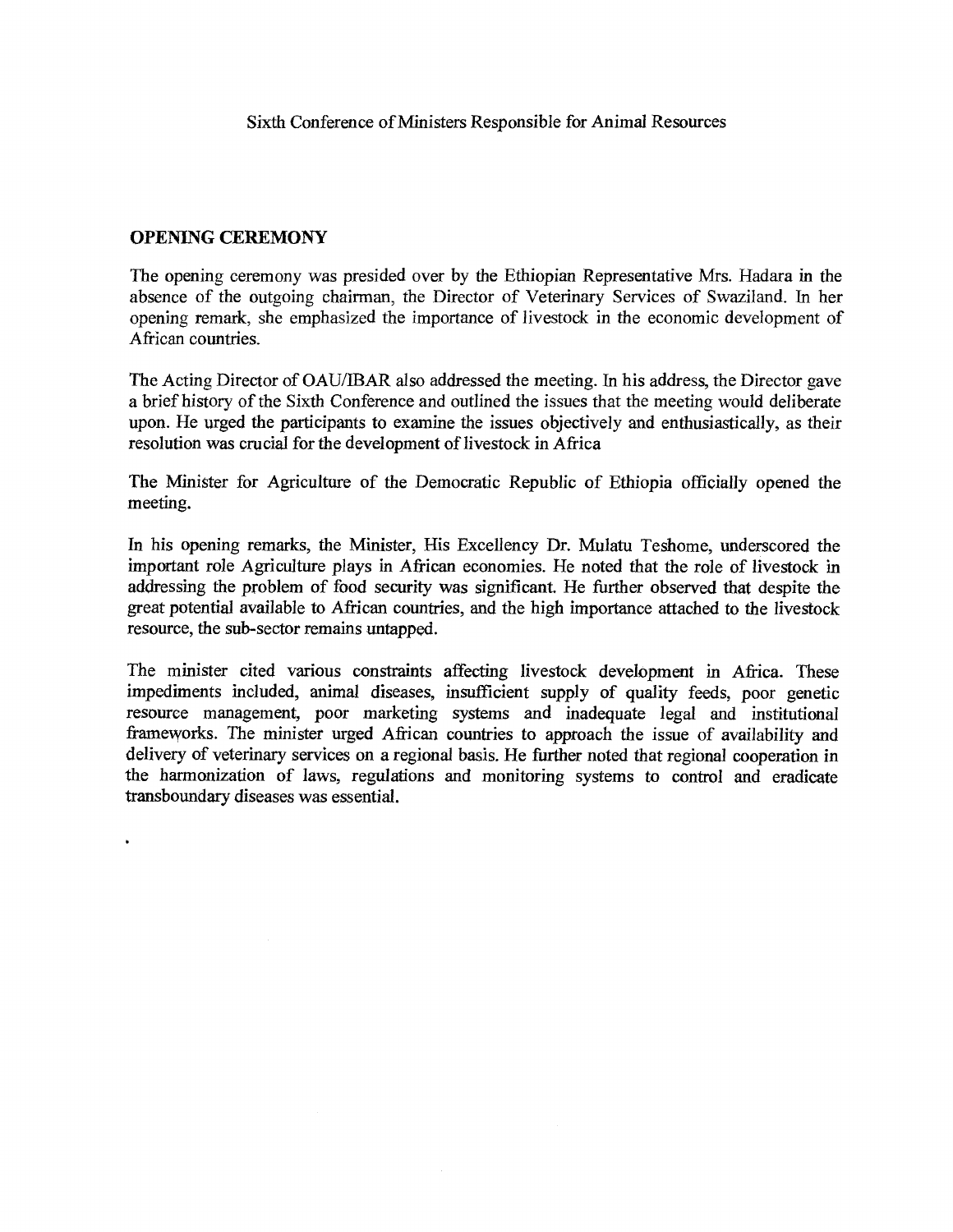### ELECTION OF THE BUREAU

The conference unanimously elected the following to the Bureau:

Chairman: Ethiopia

Vice Chairman (Northern Region): Algeria

Vice Chairman (Western Africa): Togo

Vice Chairman (Central Africa): Cameroon

Rapporteurs: South Africa Uganda

### AGENDA

Ethiopia requested that a presentation on PANVAC be included in the Agenda. The suggestion was accepted. The Agenda was then adopted and is attached as Appendix 4.

### **ATTENDANCE**

The Meeting was attended by 48 Member States, 10 international organizations and 3 donor agencies. The List of Participants is attached as Appendix 2.

### REPORT OF THE ACTING DIRECTOR OAU/IBAR

The Acting Director of MAR presented a report for the period September 1997 to February 2002.

He outlined the activities carried out by the Pan African Rinderpest Campaign (PARC) that included evaluating progress made in PARC member countries towards the eradication of rinderpest and providing follow up assistance to these countries to maintain their freedom status. He reported that the number of countries officially or suspected to have the disease dropped from 18 in 1986 to just 2 in 1999 when PARC ended. Currently, apart from 3 countries in Eastern Africa, the rest of Africa is safe from rinderpest.

He observed that although SADC countries and the North Africa region did not participate in PARC, eradication of the disease from the central zone had secured protection of these areas.

The Pan African Programme for the Control of Epizootics (PACE) covering 32 countries in sub-Saharan Africa was reported to have commenced on  $1<sup>st</sup>$  November 1999. The Programme is funded by the European Union. Since its inception, PACE has developed a basic strategy for implementation in participating countries and has carried out consultative meetings and preparatory workshops in 22 countries. In addition, a Rinderpest Vaccine Bank has been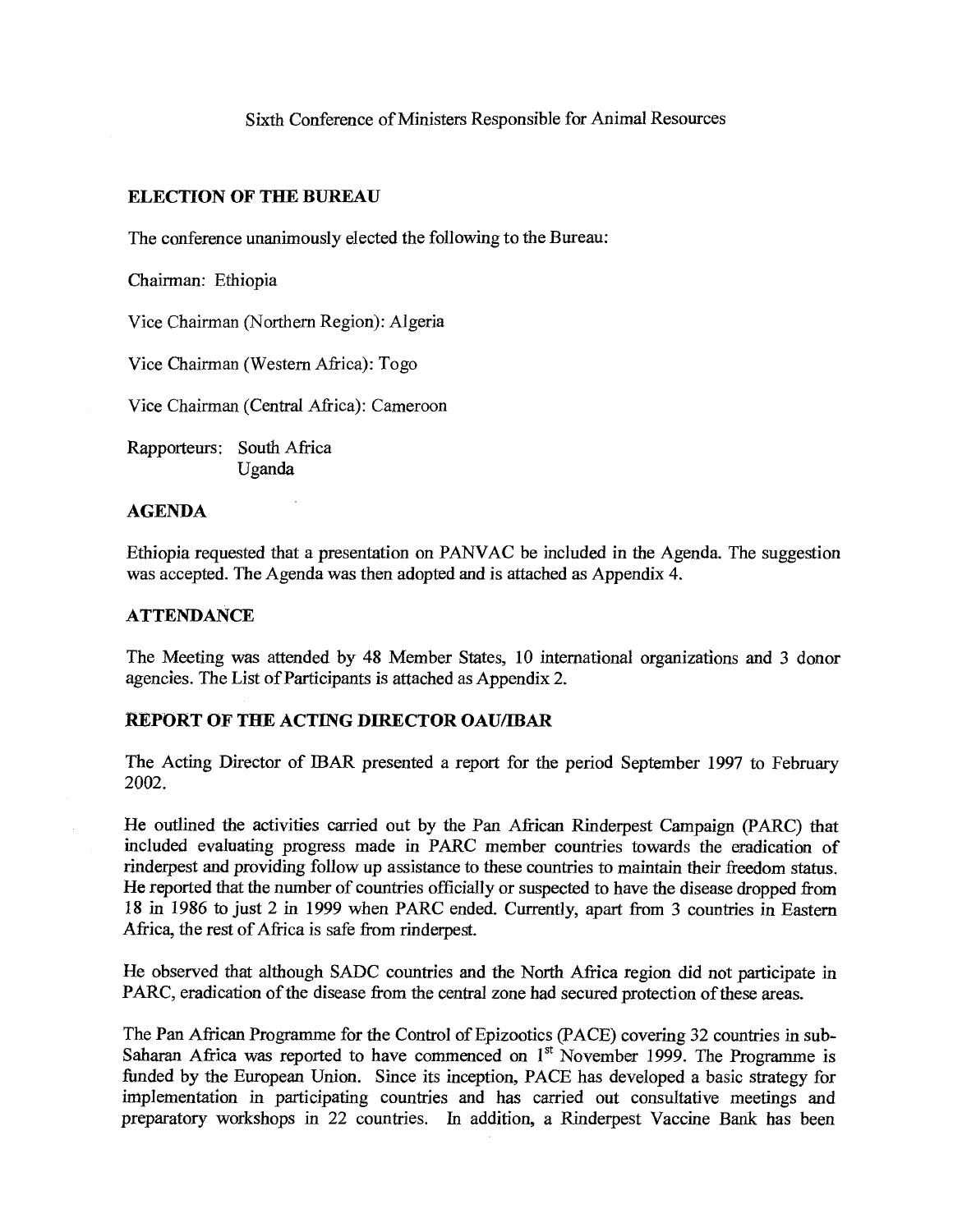established in Botswana and the PANVAC vaccine quality control activities revived. Surveillance in wildlife for rinderpest was also carried out and a research network for CBPP established.

The Community-Based Animal Health and Participatory Epidemiology Unit (CAPE) was initiated in 2000 with funding provided by the Department for International Development (DflD) of the United Kingdom and the European Union (EU). CAPE is a unit within the PACE Programme that incorporates older community based disease control initiatives such as PARC-VAC, PAVE and the more recent PCH. CAPE operates in pastoral areas and is engaged in developing improved access to veterinary services, providing assistance in the management of conflict, a factor that plays a significant role in the spread of animal diseases, providing relief in drought situations and developing community based approaches to disease surveillance. In addition, CAPE is also involved in promoting the development of enabling policy and legislation to support community-based animal health delivery systems.

An Economics Unit was established in 1996. Since its inception, the unit has made valuable contributions in assessing the economic impacts of disease control, assessing public sector financing of livestock and animal health services to determine how national governments can sustain contributions to animal disease control and analysing the implications of WTO rules and regulations on African livestock trade.

Other important developments during this period include the signing of a collaborative agreement in 1999 between the International Atomic Energy Agency (IAEA) and OAU/IBAR/PACE for support to a project aimed at enhancing capacity at national and regional levels for the diagnosis and surveillance of animal diseases. This was followed in September 2000 by the initiation of the OAU-IBAR Pastoral Livelihoods Programme with funding from USAID. The aim of this programme is to build strategic planning, financial accounting and personnel policy capacity at IBAR and to improve pastoral livelihoods through enabling legal and policy interventions that promote livestock production and trade. The Programme's initial focus is in the Greater Horn of Africa. In late 2000, a new project in livestock marketing and trade was launched with support from USAID under the Pastoral Livelihoods Programme. Marketing studies are planned, both regionally and in existing and potential markets outside Africa. The Project will also focus on the establishment of a Livestock Trade Commission in Eastern Africa that will link livestock exporters in the region with importers in the Middle East and the Arabian Peninsula. Collaborative linkages will also be established with specialized partners to provide early warning on natural disasters such as droughts and floods that impact on livestock trade. Regional actors such as COMESA, IGAD and the Gulf Cooperation Council will also be engaged in a dialogue to harmonize regional trade policies in livestock and livestock products.

IBAR participated in the formulation of a regional livestock development programme for Eastern Africa. The programme conceived by IGAD that will be funded by the European Union, cover the seven IGAD and 3 non —IGAD States and will be executed by IBAR. In response to interest by the French Government to participate in the programme, a separate agreement was signed with the French Government initiating activities focusing on peri-urban poultry and dairy development in the 10 participating countries.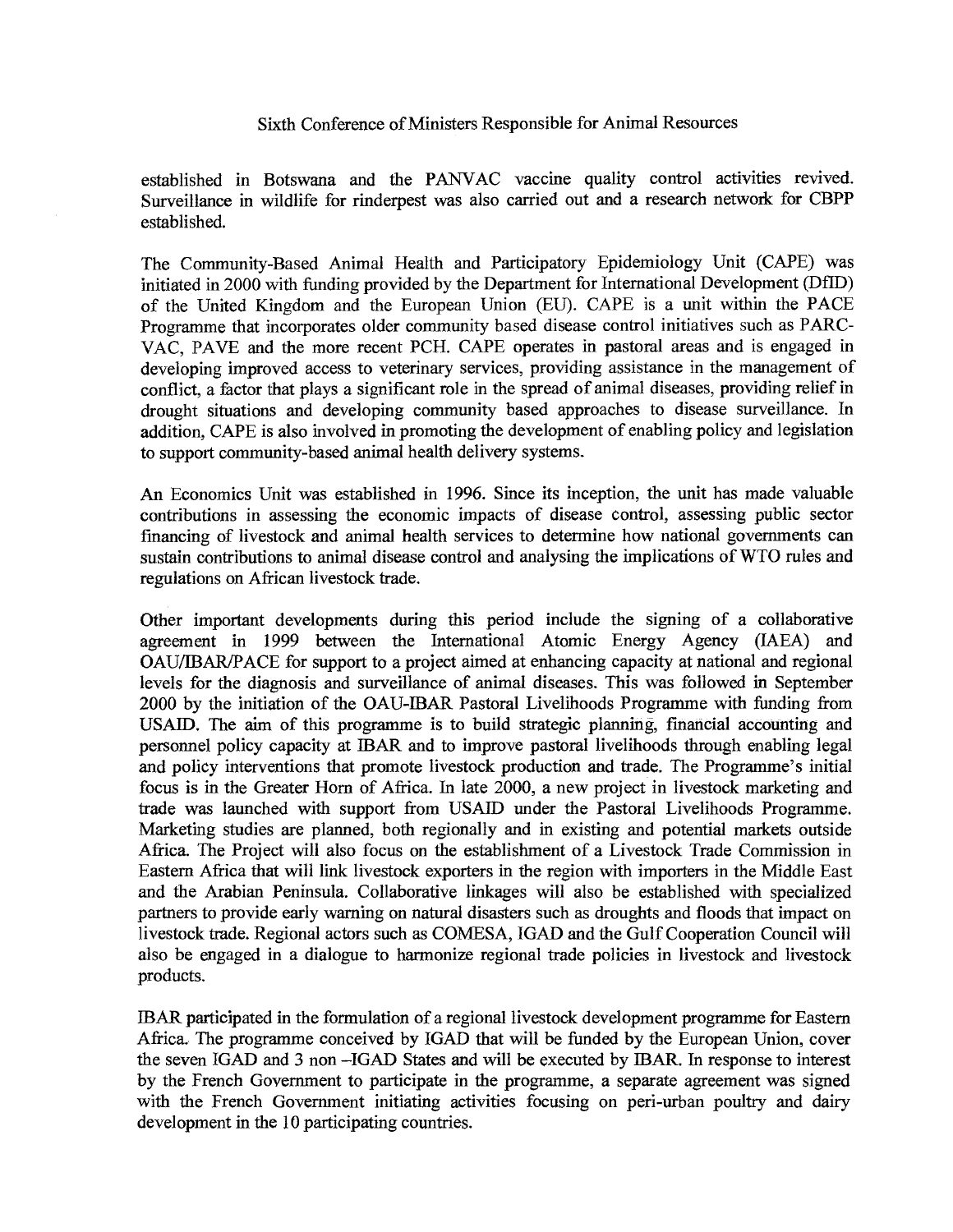IBAR took over the co-ordination of the Regional Programme on Ticks and Tick-Borne Diseases from the FAO in 1997. The programme which covers East and Southern Africa carried out activities related to vaccine production, immunization of cattle against East Coast Fever and the training of professionals in epidemiology, livestock economics and parasitology. A total of 117 people have received training since 1999.

Over the last three years, IBAR has been implementing the Farming in Tsetse Controlled Areas (FITCA) Project in six East African countries. The programme focuses on poverty alleviation through promoting improvements in livestock and crop farming, tsetse control and micro financing. Following on the recommendation of the  $5<sup>th</sup>$  Ministerial Conference for a regional project in Central and West Africa, IBAR developed a concept note that was duly endorsed by the European Union and is currently being developed into a full proposal by the 17 countries involved.

During this period, IBAR organized the  $24^{th}$ ,  $25^{th}$  and  $26^{th}$  Biennial International Scientific Councils for Trypanosomiasis Research and Control in Maputo, Mombasa and Ouagadougou respectively. The recommendation made by the  $25<sup>th</sup>$  Council to mount a panafrican campaign to fight tsetse and trypanosomiasis was endorsed by the OAU Heads of State and Government in July 2001 and officially launched as the Panafrican Tsetse and Trypanosomiasis Eradication Campaign (PATTEC) in October 2001.

The Acting Director concluded his report by outlining the training programmes conducted by IBAR to build capacity among professionals in Africa, He also listed publications produced by IBAR that included the quarterly Bulletin of Animal Health and Production in Africa, the Panafrican Animal Health Year Book, the Biennial Proceedings of the International Scientific Council for Trypanosomiasis Research and Control and several other publications and technical reports produced by the Economics Unit and constituent programmes within MAR.

### MAR/01.2 (VI) THE OAU/IBAR INITIATIVE FOR THE CONTROL AND ERADICATION OF TSETSE FLIES IN SUB SAHARAN AFRICA.

The Directors of Veterinary Services reviewed the initiatives of OAU/IBAR in controlling and eradicating tsetse flies in Sub-Saharan Africa. The meeting observed that tsetse flies are a major contributor to poverty and disease on the African Continent, affecting 37 countries in sub-Saharan Africa. The meeting noted with concern that that according to a WHO report, some 60 million people and 50 million cattle are at risk from the disease. The meeting further observed that African animal trypanosomiasis caused an estimated annual loss of approximately 20-26% of the total livestock production as reported by the World Bank and the Food and Agriculture Organization of the United Nations. The gravity of the situation was noted at the OAU Council of Ministers meeting and the Heads of State and Government Summit in Lome, Togo in July 2000 and led to the launching of the Pan African Tsetse and Trypanosomiasis Eradication Campaign (PATTEC) in 2001.

Reviewing the developments that have taken place so far in controlling the tsetse menace, the meeting noted that control of the tsetse fly began with the establishment of the International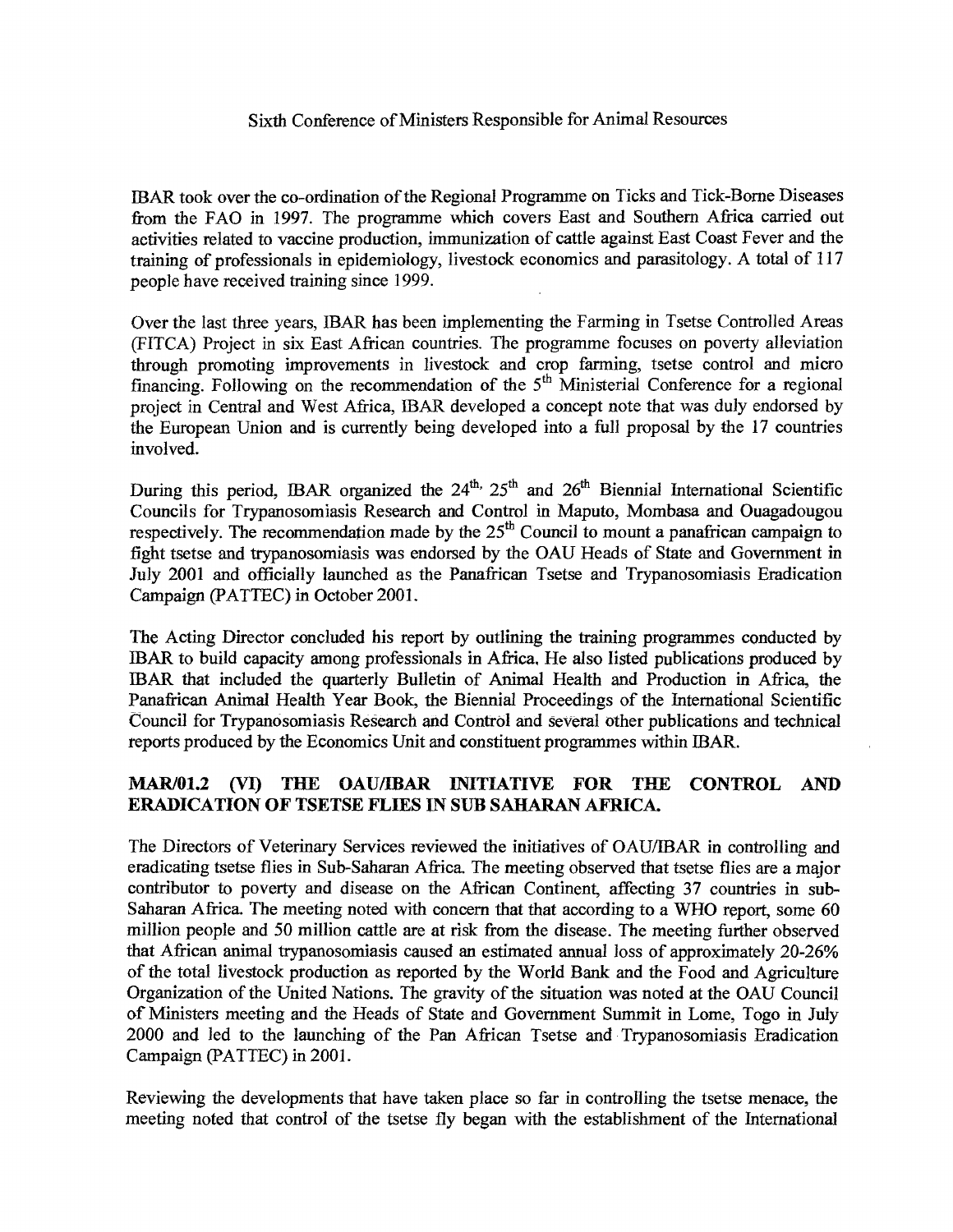Scientific Council for the Control of Tsetse and Trypanosomiasis (ISCTRC). Thereafter, OAU-IBAR contributed to the effort by:

- Organizing 26 biennial conferences in various parts of Africa
- Conducting research and producing over 1,500 research papers that have been presented and discussed at conferences
- Implementing the Farming in TseTse Control Areas (FITCA) project in 6 countries. The project aims at contributing to the socio-economic development of communities in tsetse infested areas.
- Launching the Pan —African Tsetse and Trypanosomiasis Eradication Campaign (PATTEC). The PATTEC's objective is to create a tsetse free zone by eliminating the tsetse flies from carefully identified areas. The areas identified for immediate attention include the Ethiopian Rift Valley, the lake Victoria Basin, Okovango Delta, Tanzania and the cotton belt of West and Central Africa.

### MAR/01.3 (VI) THE PAN-AFRICAN PROGRAMME FOR THE CONTROL OF EPIZOO TICS (PACE)

The Meeting observed that PACE had made commendable progress since its inception in 1999 and is currently being implemented in 28 of the 32 countries. PACE's goal is to achieve enhanced food security and the significant reduction of poverty among rural communities. Active advisory and policy committees have been set up to ensure that the project addresses its objectives of enhancing national capacities for disease surveillance, improving the provision of veterinary and animal health services and consolidating the fight against rinderpest and other epizootics.

During the period under review, several international meetings were held to discuss coordination and management of the programme and reevaluate the sanitary cordon. Since the PACE programme is closely linked to the Office Internationale des Epizooties, strategies to comply and follow up on OIE procedures were developed. An Emergency Fund to be disbursed in the event of disease outbreaks and a database to manage information on sanitary topics were established. PACE's efforts to reorganize animal health networks and introduce refinements in the veterinary curricula in universities were noted as were its contributions to improve the capacity of laboratories and formulate strategies to combat African Swine Fever, CBPP and rinderpest. The meeting noted that OIE procedures to eradicate rinderpest had been initiated and involvement of the private sector in animal health services encouraged.

It was appreciated that the difficulties in starting up and implementing the project on the continent were due to the complexities of the programme. In response to a question inquiring why PACE was not active in the SADC countries, the meeting was informed that at the time of its formulation, a similar project was being developed for SADC countries.

### MAR/01.4 (VI) THE PAN-AFRICAN TSETSE AND TRYPANOSOMIASIS ERADICATION CAMPAIGN (PATTEC)

The meeting noted with concern that due to its distribution and insidious nature, the seriousness of Trypanosomiasis was often underestimated, yet it claimed more than 3 million animals annually and over 60 million animals were at risk. Among the reasons cited for the difficulty in controlling the disease were: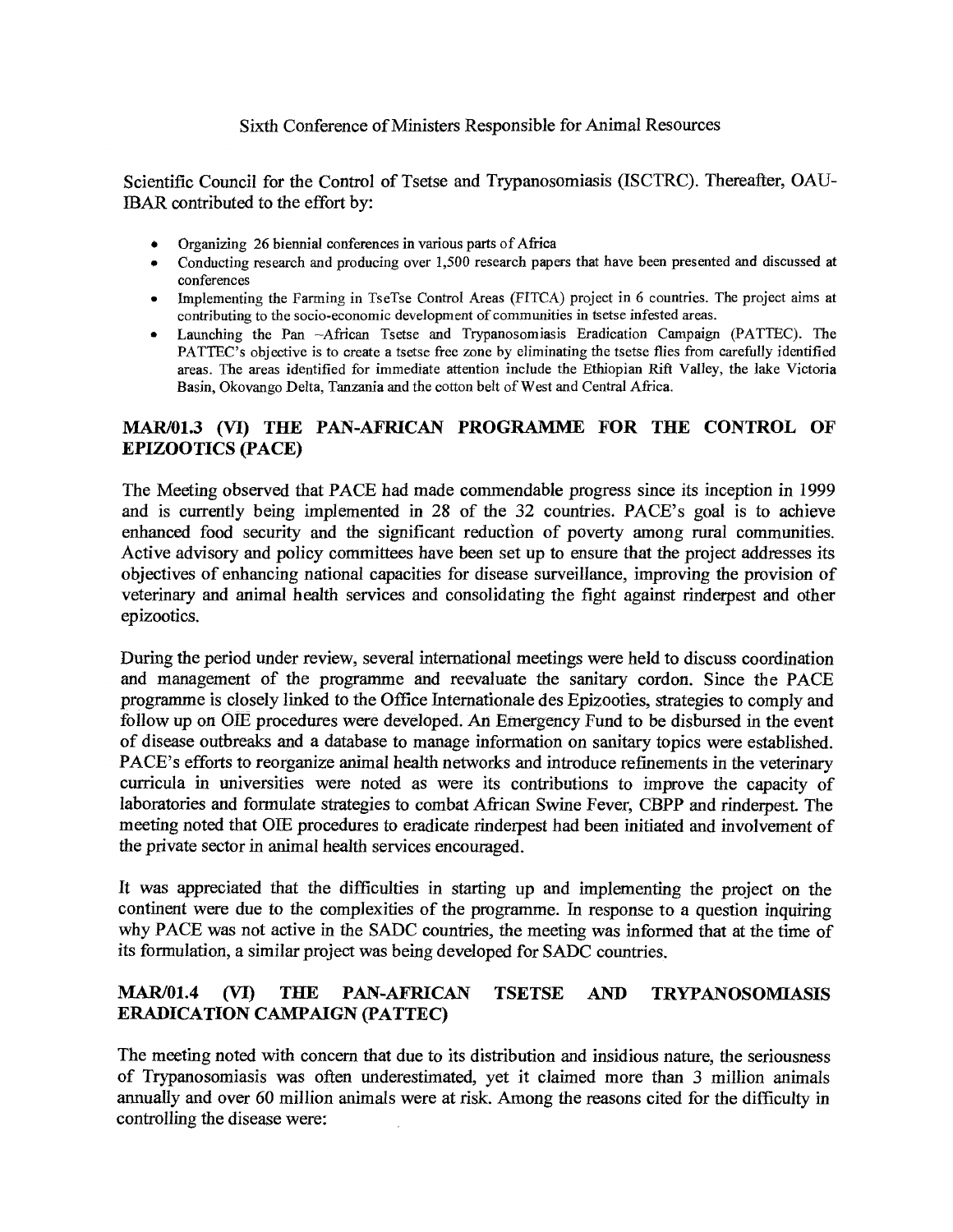- Changing budgets and national priorities, Wars and civil disturbances, Failure of national governments to invest in control
- Environmental concerns related to the use of insecticides like DDT
- Perception that since it is primarily a rural problem it does not merit attention
- Popular misconception that it only affects livestock
- Perception that it is an unsolvable problem
- Being restricted to Africa it has not received global attention
- Diminishing funds for research
- Historically, research has not focused on eradication

It was noted that the tsetse fly had been eliminated from the island of Zanzibar and this success augured well for other areas. It was also recommended that the resistance of Ndama cattle to the disease be exploited in combating the disease. In response to the question on how participating countries were selected for the PATTEC programme, the meeting was informed that participating countries had come forward on their own initiative and in accordance with their national priorities. There was a general feeling that PATTEC should become proactive in sourcing funds for continued work. There was also a suggestion that PATTEC be relocated to Nairobi.

### MAR/08 (VI): STRENGTHENING AFRICAN VETERINARY SERVICES WITH REFERENCE TO SUCCESS STORIES IN UNDER-SERVED AREAS

It was agreed that the market promoting, state restricting policies that have dominated African economic development in the last twenty years are by themselves unable to bring about growth and development in the livestock sector. The meeting rejected the notion that the market was the only driving force in rejuvenating and revitalizing African economies. Non-market failures such as weak public institutions were equally responsible for Africa's poor economic performance. The livestock sector plays a key role in Africa's development and there is clear evidence from across the continent that in the absence of strong institutions to serve and support the sector, it falters.

Members reviewed case studies from Mali, Central African Republic, Botswana, Guinea, Senegal, and Ethiopia that clearly illustrated the importance of strong institutions and progressive policies in maintaining animal health and promoting trade in the livestock sector. Conversely, the absence of such institutions in Somalia and Southern Sudan may have contributed to the persistence of disease and the loss of critical trading opportunities. In examining the success stories, several common factors emerged. These included strong partnerships between the public and the private sector, efficient and accountable public institutions, permissive policies and legal environments and the application of multiple strategies to achieve desired goals.

In view of the lessons emerging from these case studies, the meeting urged governments to invest in the strengthening of national veterinary services and other institutions serving the livestock sector so as to enable the sector achieve its full potential.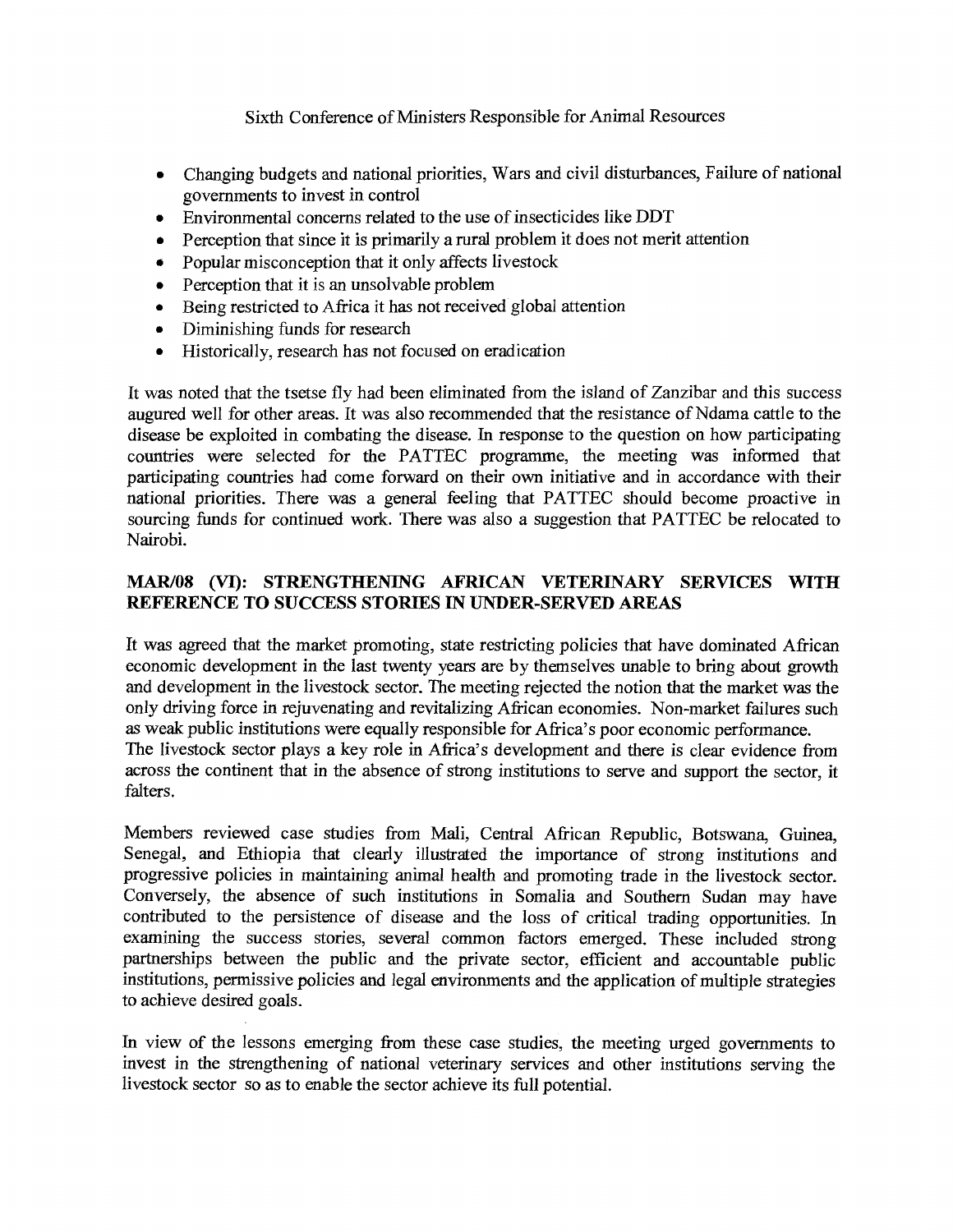### MAR/03 (VI): TOWARDS POVERTY-FOCUSED POLICIES, LEGISLATION AND INSTITUTIONS FOR ANIMAL HEALTH SERVICE DELIVERY IN AFRICA.

In recent years, economic theory has highlighted the importance of institutions in creating a socalled 'enabling environment' for economic growth. This is because institutions define incentives in society by setting rules that determine the profitability and viability of economic activities.

The key institutions governing veterinary service delivery in Africa are the State Veterinary Services and veterinary boards (or councils). In terms of poverty —focused development, veterinary and allied institutions have not adequately addressed the needs and problems specific to the livestock types reared by poor people. This shortcoming appears to be widespread as revealed by a recent review of more than 800 livestock development projects supported by a range of donors and implementing agencies. The consequence of this has been failure to achieve or sustain livestock development objectives.

While economic theory and past experience indicate a clear need for poverty-focused livestock institutions, the question of how to promote pro-poor institutional change remains a subject for discussion. Equally contentious is the question of whether it makes good sense to secure greater involvement of poor people in designing better policies and rules for primary animal health service delivery. An examination of current development and business management theory and practice presents persuasive arguments for such an approach. A recent review of livestock projects by DfID identified a few "islands of success" with regard to impact on poor livestock keepers. Community-based animal health services featured prominently among the successful projects and their geographical distribution in Ethiopia, Southern Sudan, Kenya and Tanzania helped dispel the myth that such interventions are only appropriate for "war zones".

The meeting observed that the main constraint facing community- based animal health services is the lack of legal recognition. An enabling environment for such a system of service delivery requires that it be legitimised through the enactment of legislation that not only guarantees quality and conformity with professional ethics but is also flexible enough to cater for variations in conditions, needs and problems. The long and daunting task of legislative reform can be made simpler by adopting the Tanzanian proposal of placing the activities of para-veterinary professionals and community-based Animal Health Workers in the realm of subsidiary legislation that is more amenable to amendment. It was also recommended that Veterinary institutions carry out a critical review of their impact on poor people and objectively assess the opportunities and potential inherent in community-based approaches. However, the meeting strongly emphasised that the role of the public and private sector in providing veterinary services be clearly defined and appropriate measures instituted to ensure proper supervision and regulation of community —based animal health service providers.

The meeting supported the idea of greater involvement of Livestock Owner Associations in the formulation of policy and livestock development strategies.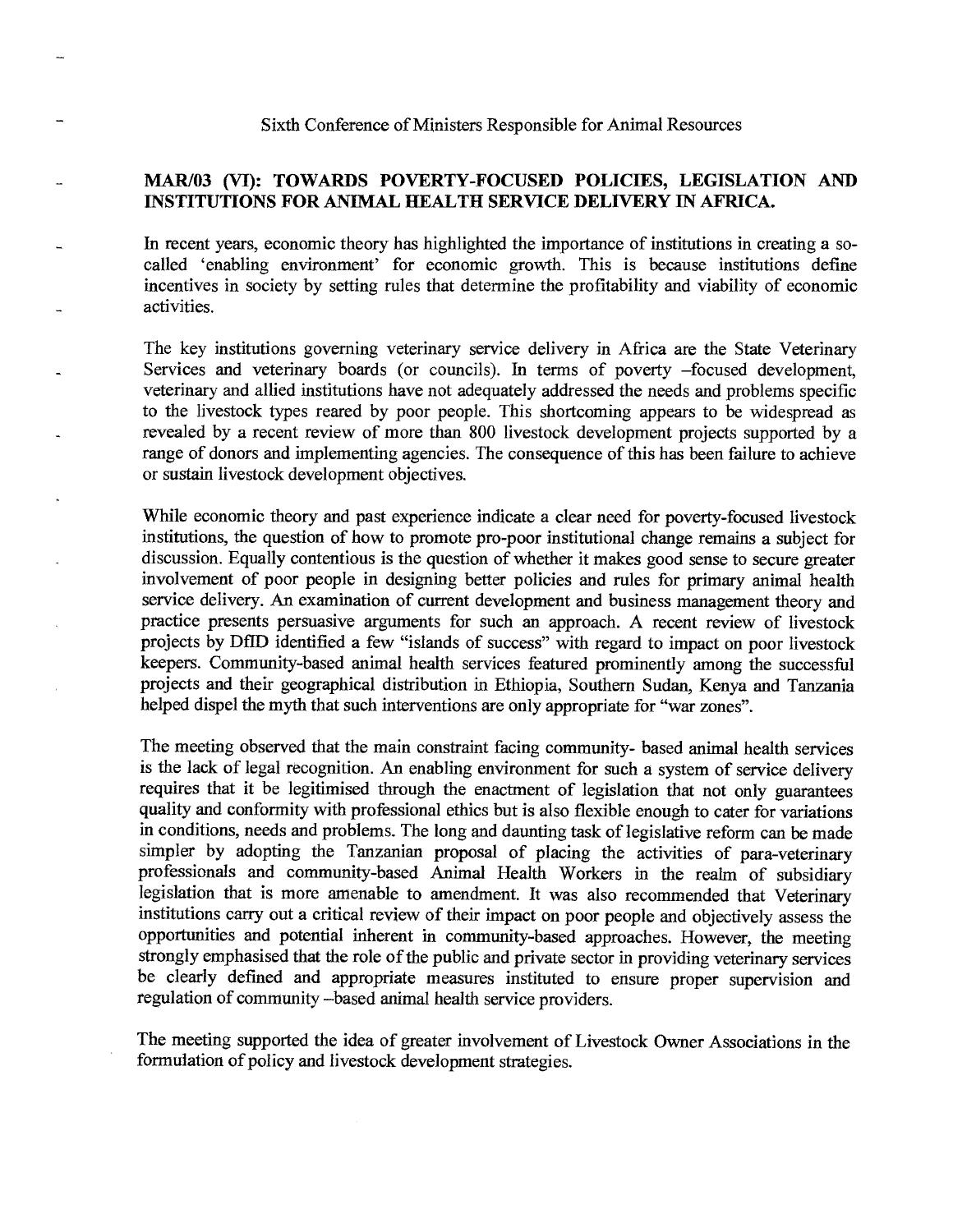### MAR/02(VI): POLICY FOR RE-ORGANIZATION OF NATIONAL ANIMAL HEALTH NETWORKS.

In the light of the global environment for trade in animal products introduced by the World Trade Organisation (WTO) and relayed by 01E, exporting countries are obliged to certify that animal products destined for export comply with international sanitary regulations. At present most African countries are unable to fulfil this requirement because government veterinary services in many countries are under researched and unable to provide adequate national coverage or issue certificates that reflect the real sanitation situation in the field.

The meeting observed that in order to overcome these constraints to trade, an alternative way of organising the management of animal health at the national level must be adopted. Such a strategy should aim at enhancing the delivery of services and putting in place a credible certification process while relieving the burden on the state. The achievement of this goal presents a new challenge to OAU-IBAR.

The meeting recommended an approach that involves the private sector, re-organises State veterinary services and regulates the activities of all actors in the animal health sector including the farmers themselves.

### THE BACKGROUND AND PRESENT STATUS OF THE PAN-AFRICAN VETERINARY VACCINE CENTER (PANVAC)

The meeting reviewed the history of PANVAC and members' concerns over recent developments in its operation. The salient points arising were as follows:

- In 1986, FAO established 2 Regional Vaccine Quality Control and Training Centres in Dakar (Senegal) and Debre Zeit (Ethiopia)
- In 1988, the two centres were amalgamated into a single project (PANVAC) funded by UNDP and placed under the responsibility of OAU-IBAR
- ♦ In 1995, PANVAC closed temporarily due to lack of funds but was reactivated the same year with funds availed by FAO and EU. It was envisaged at this time that PANVAC would ultimately be absorbed as a constituent institution of OAU and FAO would transfer all equipment to the Ethiopian government. This has not happened.
- Due to delays on the part of the Ethiopian Government to sign the host agreement, a decision was taken by OAU-IBAR, to look for an alternative host institution. The Regional Vaccine Quality Control and Training Centre in Dakar was identified to temporarily carry out the function of vaccine testing, while awaiting for OAU to resolve the issue of taking full responsibility of PANVAC.
- OAU was to have appointed a Director to head PANVAC, but because of delays due to restructuring this did not happen.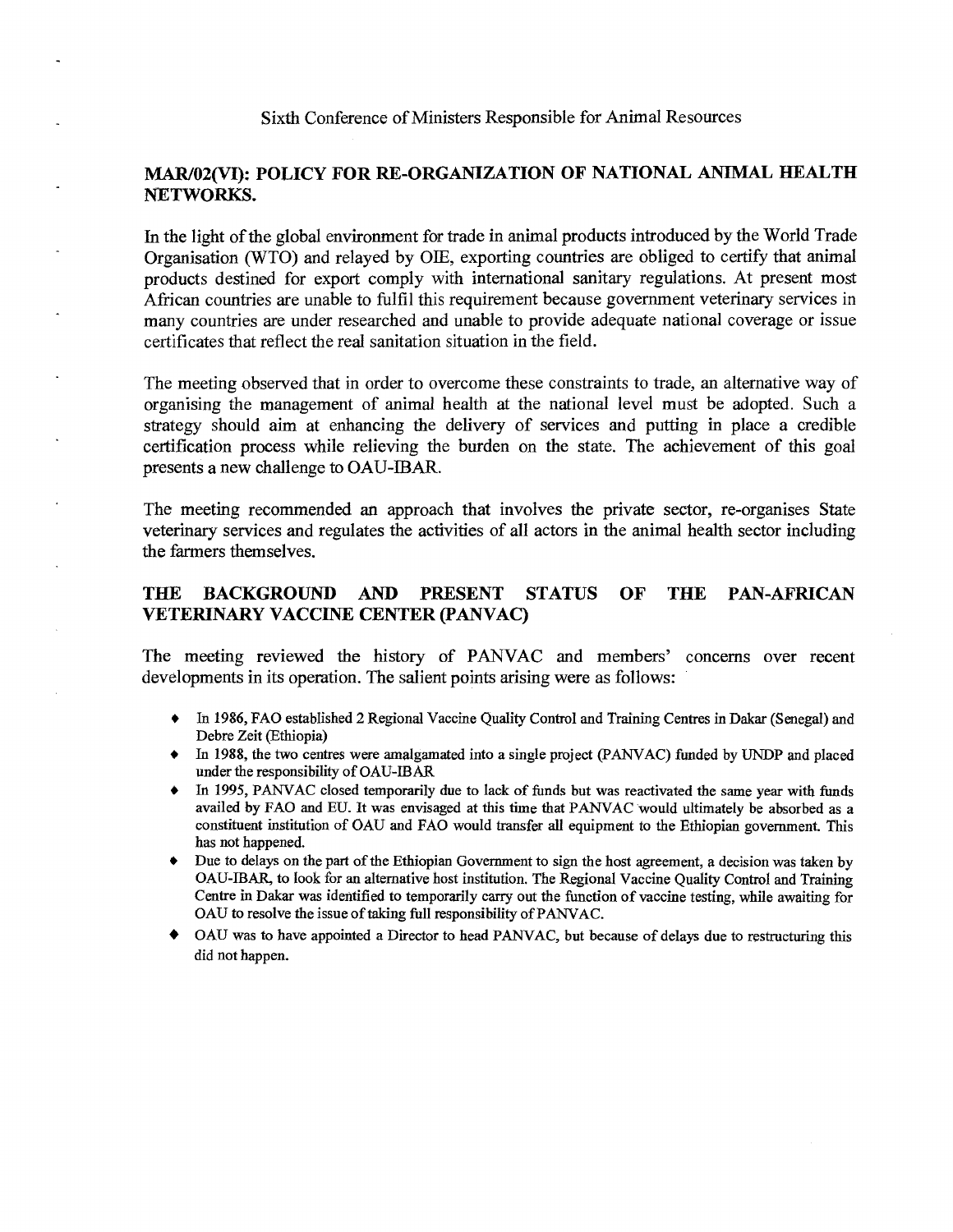The meeting considered the 3 suggestions proposed by Ethiopia and recommended that the Ethiopian government expedite the signing of the agreement with OAU as soon as possible, FAO transfers equipment over to the Ethiopian government and OAU and African governments source funds for the running of PANVAC.

### MAR/04 (VI): PROGRESS IN THE CONTROL OF PRIORITY ANIMAL DISEASES IN SUB-SAHARAN AFRICA.

The unparalleled abundance and diversity of ungulates in Africa has spawned an array of disease causing agents that, sometimes, infect livestock with devastating consequences. Apart from these agents, many others have been imported into the continent and have become well established. Eradication, or at least cost effective control, of these infectious agents is recognised as essential for efficient livestock production and trade and unless this is done the future holds unfavourable consequences for food production, human health and economic development for many parts of Africa.

The OIE has developed a list of 15 diseases (list A) that is generally considered to contain the "most important" epidemic (epizootic) diseases of animals. Fourteen of these diseases have been recorded in Africa and associated islands and explains the difficulty African countries have in exporting their livestock and products derived from them.

In Southern Africa generally, FMD is accorded the highest priority because of its impact on trade between countries of the region and those in Europe in particular. Tick borne diseases of cattle are the costliest erosive diseases in the region in terms of impact on animal production and control by dipping. With the exception of Angola and northern Namibia, Southern Africa is free of contagious bovine pleuro-pneumonia (CBPP).

In Central and West Africa, the cross- border movement of livestock as a result of intra-regional trade and transhumance of pastoralists constitutes a major constraint in the control of contagious livestock diseases. Rinderpest, CBPP and peste des petits ruminants are accorded the highest priority although in the coastal belt of West Africa, African Swine Fever and New Castle Disease inflict the greatest losses.

In Eastern Africa, including the Horn of Africa, rinderpest has for many years been the disease of highest priority. CBPP has also been recognised as a constraint to animal production. The most acute animal health problem to face Eastern Africa recently has been the effect of the occurrence of Rift Valley Fever (RVF) in the Arabian Peninsula.

It is clear that vaccination in isolation is inadequate for controlling or eradicating many of the epizootic infections in Africa. Movement control is vital but is difficult if not impossible to achieve in sub-Saharan Africa other than Southern Africa. Yet, failure to control animal movement is likely to perpetuate the problem indefinitely.

It was recommended that since movement of animals in pastoral systems is a necessary strategy, we should secure the participation of traders and herders in monitoring movements and maintaining surveillance of disease outbreaks. It was also recommended that African countries step up efforts in wildlife disease surveillance.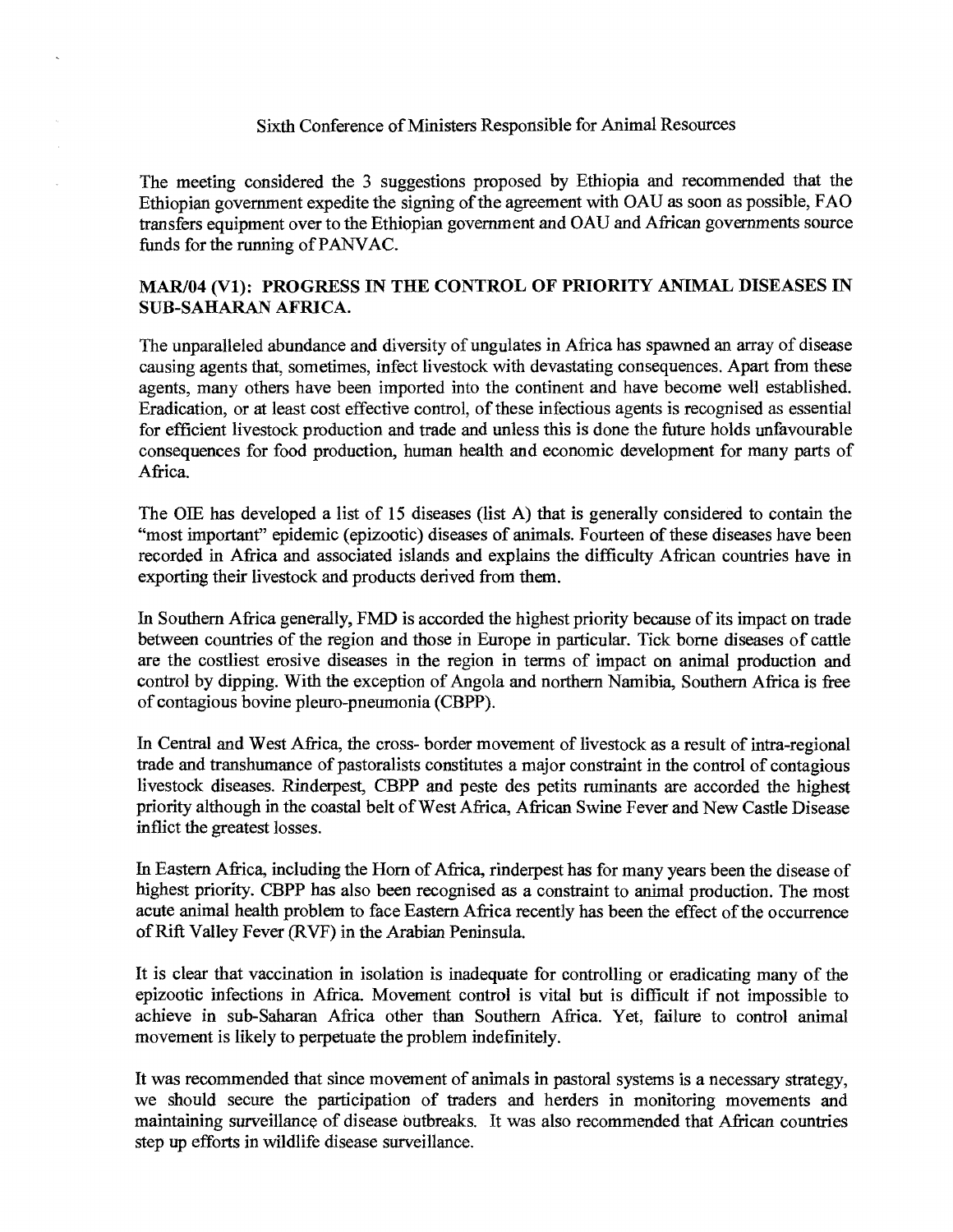### MAR/05 (VI): POLICIES FOR IMPROVED LIVESTOCK DEVELOPMENT AND TRADE IN AFRICA

The meeting observed that livestock are essential for food security and poverty alleviation in Africa. It was also noted that African people consume more livestock products than they produce locally and thus import the deficit at an annual cost currently estimated at US\$ 1.5 billion. It was further suggested that African countries find it difficult to increase production and exports of livestock products because of weak domestic economies and political systems; absence of an enabling economic environment: inappropriate institutional settings; biophysical, technical and socio-economic constraints; and unfavourable developed countries policies. Notwithstanding these policy and non-policy constraints, African countries still find it difficult to exploit the preferential access available under the Agricultural Agreement of the World Trade Organisation. The meeting agreed that liberalisation of trade, while creating favourable conditions for increased domestic production and faster trade growth in Africa, would not alone succeed in achieving this if not accompanied by macro-economic and sectoral policies that support the development of livestock export-oriented industries. Suggestions proposed for improved livestock development and trade in Africa included:

- Promoting small holder livestock enterprises in rural and peri-urban areas
- Improving capacity for planning in the livestock sector
- Intensifying production systems and adopting improved range management practices
- Adopting improved disease control and veterinary public health practices to meet the requirements for international trade in livestock and livestock products
- Introducing cost -recovery and hence private sector involvement to instill commercial attitudes in livestock production
- Creating an enabling environment for trade through price restructuring, realignment of exchange rates, lowering of tariffs and liberalization of the regulatory environment.
- Encouraging national governments and regional trade organizations to promote trade and building the capacity of producers to market their products effectively.
- ♦ Putting up a united African front when negotiating trade agreements with organizations like the WTO and OIE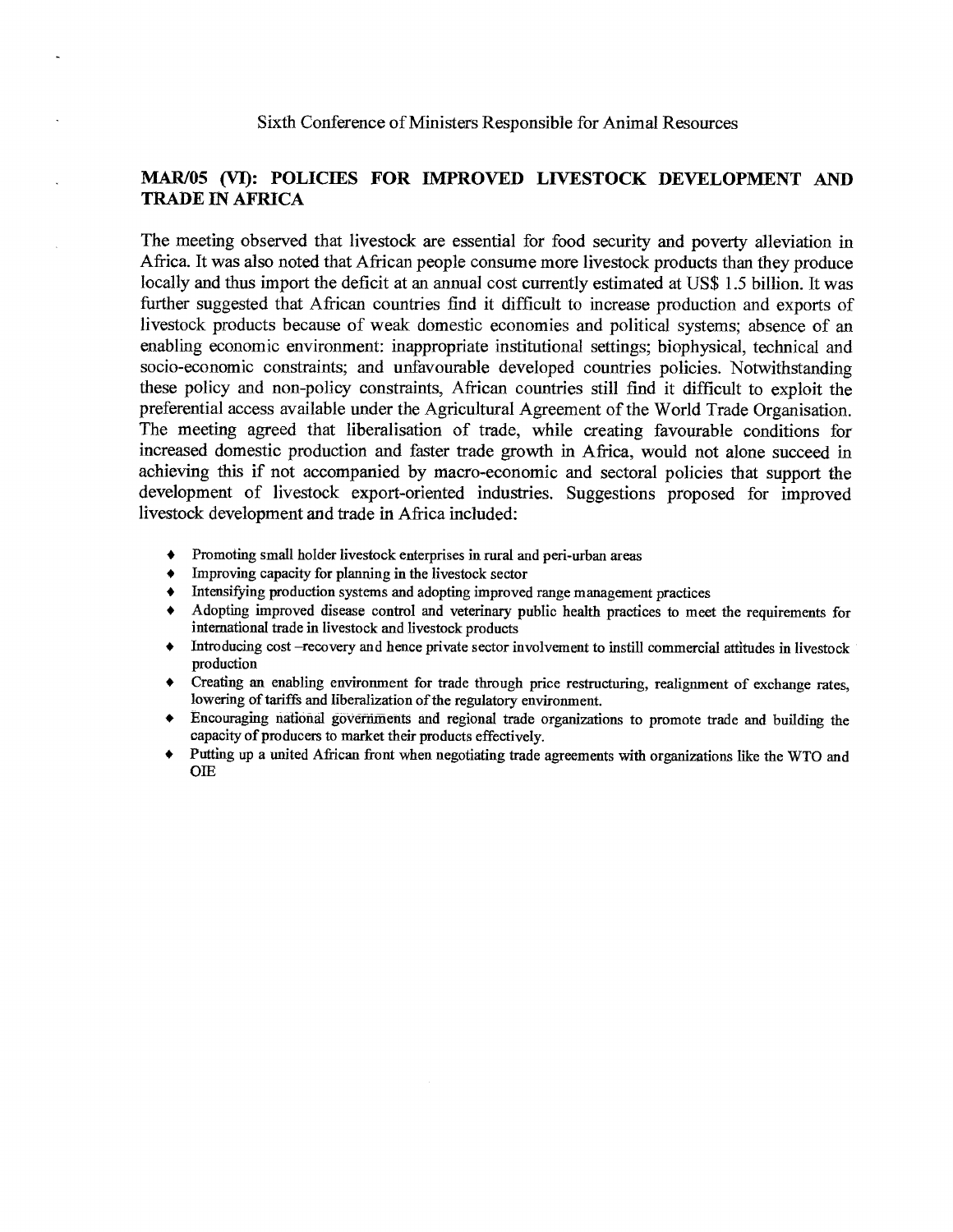### MAR/06 (VI): PASTORAL LIVELIHOODS-NEW PARADIGMS: THE LIVESTOCK TRADE COMMISSION AND DISEASE FORECASTING

The meeting was informed that during the EL Nino rainfall of 1998, there was an outbreak of Rift Valley Fever, which affected and killed both humans and animals in the Greater Horn of Africa (GHA) and resulted in the Gulf States slapping a ban on trade in livestock and livestock products from the region. To compound the situation, livestock diseases and the lack of quality animal health services in pastoral areas of the GHA not only undermined local and regional trade but eroded confidence that countries in the Horn can be a reliable sources of wholesome livestock and livestock products. The meeting was informed that concerted, coordinated and focused efforts are needed to address this damaged image. The Pastoral Livelihoods Programme (PLP) of the OAU/IBAR, whose main objective is to improve animal resources so as to enhance the nutrition and incomes of the people of GHA, is best placed to coordinate these efforts. The PLP focuses on several objectives including:

- 1. Establishing networks to improve accessibility to market and disease information in pastoral areas.
- 2. Promoting the development of appropriate legal and policy frameworks in collaboration with statutory boards and professional associations in the respective countries to better address livestock production, health and marketing constraints in pastoral areas
- 3 Lobbying for control and distribution of veterinary drugs by veterinary professionals.
- 4 Promoting harmonisation of cross border livestock movement.
- 5 Promoting community-based conflict resolution.

To achieve these objectives the capacity of IBAR in financial and project management shall be improved.

The proposed Livestock Marketing and Trade Programme on the other hand will have several objectives including:

- 1. Opening dialogue and information exchange channels between exporting and importing countries.
- 2. Collaborating with the Drought Monitoring Centre (DMC), regional meteorology departments and other climate outlook organisations to acquire, analyse and disseminate animal diseases forecasts based on climate outlook.
- 3. Harmonising trade between trading partners.
- 4.. Disseminating data on trade.

### MAR/07 (VI) LIVESTOCK MANAGEMENT, PRODUCTION AND ITS ENVIRONMENTAL IMPACT.

The meeting noted that population growth; urbanisation and increasing urban incomes are greatly increasing the demand for animal products in African countries. This demand is being met by an increase in the number of domestic animals reared and not from an increase in yield.

At the same time, competing land uses are limiting the availability of land and other resources for traditional livestock production thereby forcing producers towards more intensive systems of management. In the absence of mitigation measures, serious impacts have begun to emerge that pose a threat to human, animal and environmental health.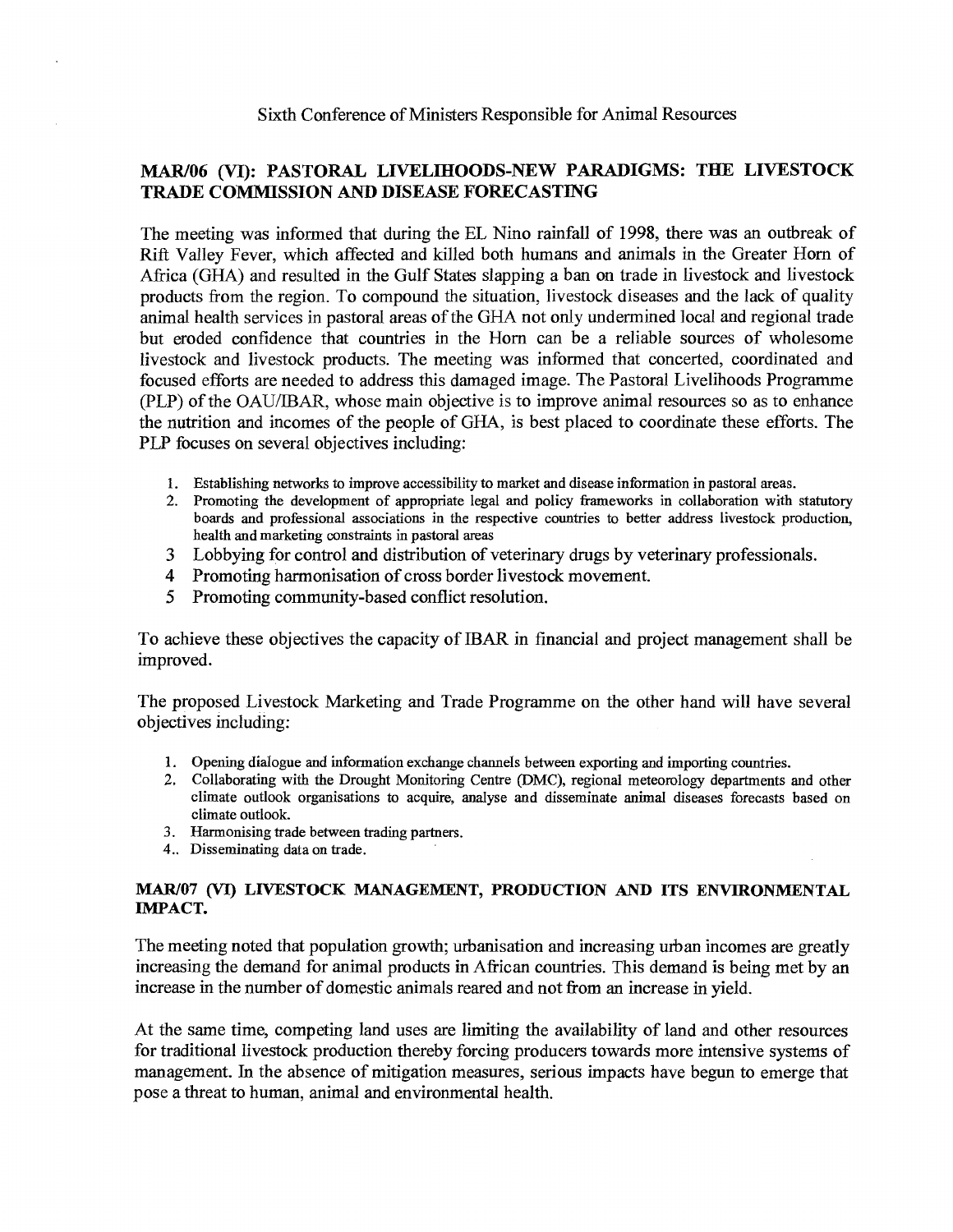In arid and semi-arid zones, the increase in livestock numbers has disrupted the traditional way in which nomadic and transhumant breeders manage their herds. Traditional agreements between users of shared resources break down when the numbers of animals exceed critical limits and conflict frequently ensues. Examples of this were cited from many parts of the continent.

Population growth and the advancing agricultural frontier have displaced pastoral populations and led to the fragmentation of pastoral lands. Dry season grazing areas have shrunk and their subsequent over utilisation has led to environmental degradation and a decrease in the floral and faunal biodiversity.

Although significant progress has been made in the control of major epizootics, animal health is still a concern in most extensive farming systems. Concern stems from the emergence or reemergence of diseases related to environmental change caused directly or indirectly by human activity. The incidence of bovine and ovine schistosomiasis in central Senegal provides a case in point. The concentration of livestock of mixed origin along cattle routes, at watering points and at overnight stops en route to markets (usually small towns or big villages) has resulted in overgrazing and denudation of pastures along the route, pollution of water sources and increased transmission of disease between animals and between animal and human populations.

Large wild mammals and domestic ruminants share the same range in savannah areas. Even when confined to national parks, wildlife act as a reservoir for several diseases of domestic ruminants.

Recent trends in livestock development show a rapid increase in the number of intensive and semi-intensive livestock units established at the periphery of large towns and within the suburbs and town centres. These units raise ruminants, pigs and poultry and act as foci for the dissemination of disease. In the absence of appropriate sanitary measures, poultry and pig units pose a threat to human health through transmission of zoonotic diseases. The sale of animal products that circumvent sanitary inspection has resulted in an increase in "process related" bacterial diseases among urban consumers.

The discharge of untreated effluent from slaughterhouses into rivers has resulted in pollution effects that pose a serious threat to the health of downstream users. Effluent from livestock units located in towns with inadequate waste collection and treatment facilities pose a growing threat to surface and ground water resources.

### **PROGRESS IN DISEASE REPORTING**

The meeting noted that countries need information on the status of animal disease within and beyond their borders to enable them take informed decisions and actions. It was also reiterated that adequate disease reporting is one of the major criteria for progress along the OIE pathway. One of the four major objectives of OAU/IBAR is to collect and disseminate information on all aspects of animal health and production. Article 7 of the SPS agreement stipulates that members "shall notify changes in their sanitary or phytosanitary measures and provide information on them promptly through a designated enquiry point".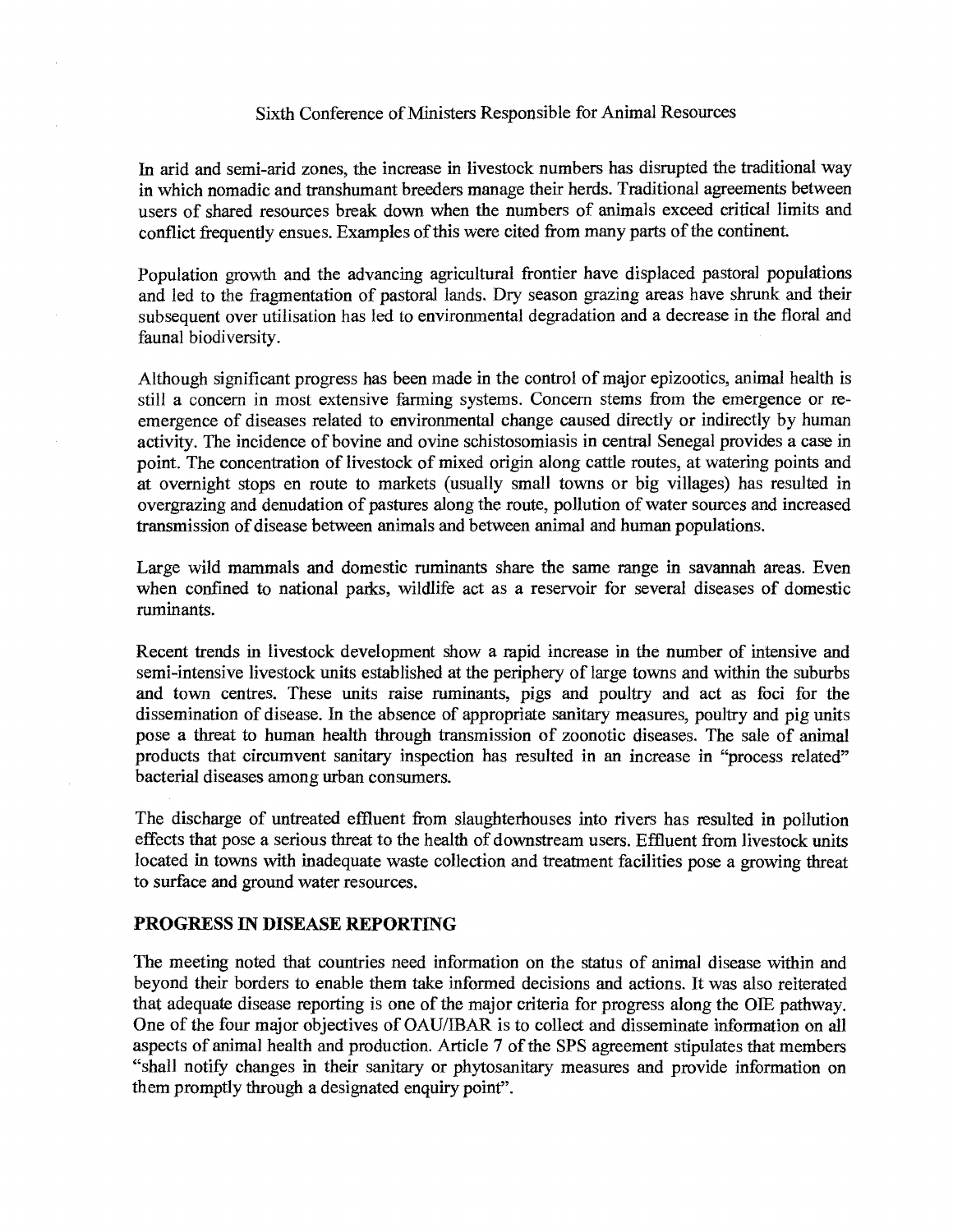The meeting noted that the performance of disease reporting by African countries to the OIE had declined since 1999. In the year 2001, only 350 reports were filed which fell far short of the optimum level of 550 reports/annum.

During the period 1998 to 2001, reporting performance by PACE area countries trailed behind non-PACE area countries. Neither group attained the optimum level of reporting.

In 2001, Algeria and Somalia led the field in submitting reports to OAU-IBAR. They were followed by Senegal and Tunisia.

The meeting was appraised of some of the problems encountered by OAU-IBAR in relation to reports submitted in 2001. The absence of a standard reporting format and spatial data were mentioned. It was noted that important figures such as the number of cases, deaths and number of PAR were frequently omitted, as was data on the species affected in multi-species disease reports. The meeting agreed that governments should be requested to invest more resources in disease surveillance so as to improve the quality and quantity of data collected. The private sector should also be involved in data collection. A recommendation was made for countries to share information on disease status with each other and with trading partners.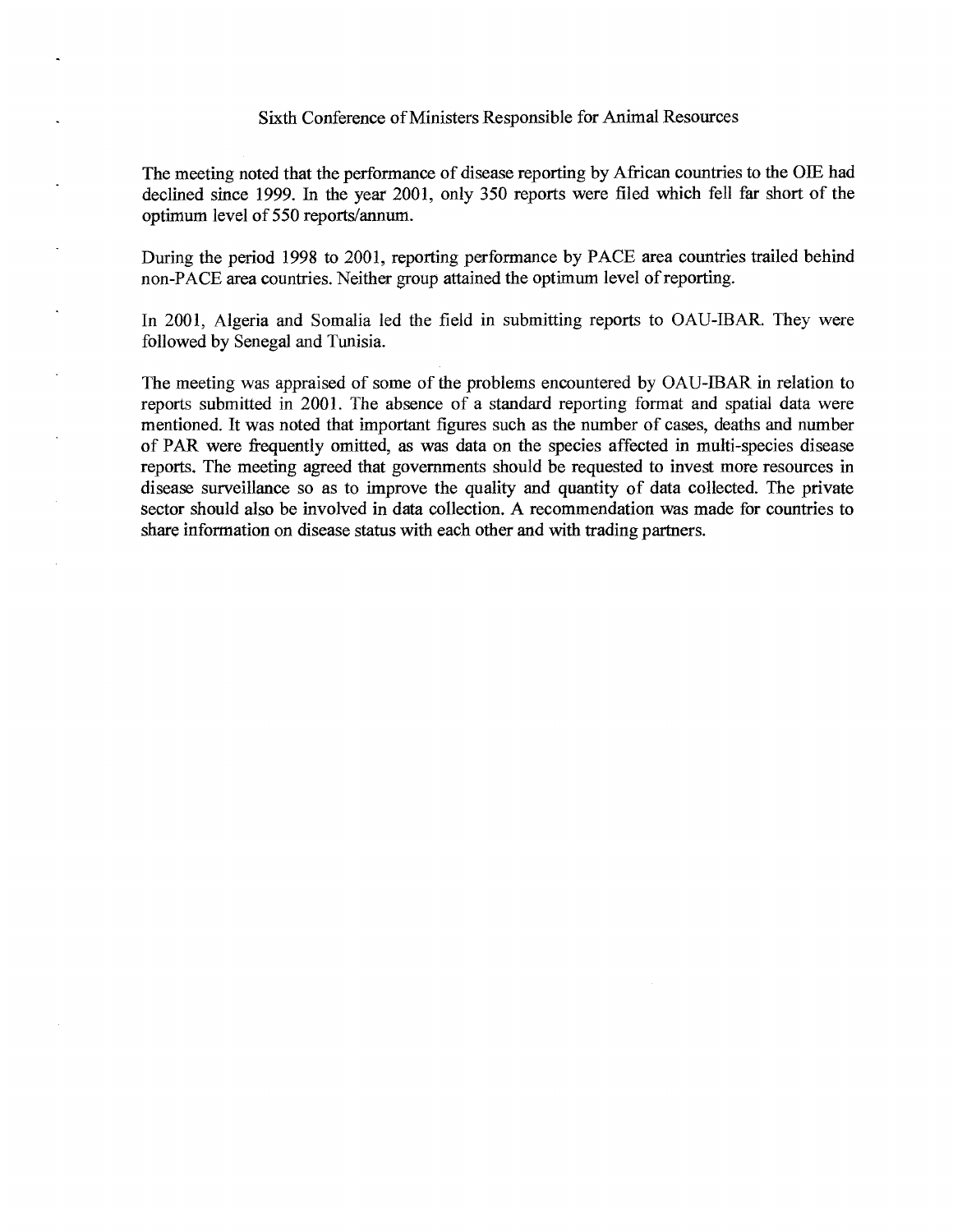Appendix 4

### SIXTH CONFERENCE OF MINISTERS RESPONSIBLE FOR ANIMAL RESOURCES

Addis Ababa, Ethiopia (18 —22 March, 2002)

### AGENDA (DIRECTORS' MEETING)

### Monday 18<sup>th</sup> March

| $08.30 - 09.00$ | Registration and Distribution of Documents                                                                                                                                                                                                                                       |
|-----------------|----------------------------------------------------------------------------------------------------------------------------------------------------------------------------------------------------------------------------------------------------------------------------------|
| $09.00 - 10.00$ | <b>OPENING CEREMONY</b><br>1. Welcome address by Outgoing Chairman,<br>the Director of Veterinary Services of Swaziland<br>2. Address by The Director of Veterinary Services<br>of Ethiopia<br>3. Address by The Ag. Director of OAU/IBAR<br>4. Address by The Guest of Honour   |
| $10.00 - 10.30$ | Coffee Break                                                                                                                                                                                                                                                                     |
|                 | <b>SESSION I</b><br>Adoption of Agenda and Election of the<br>Bureau                                                                                                                                                                                                             |
|                 | Report of the Ag. Director OAU/IBAR<br>including presentation of IBAR's main regional<br>progammes: PATTEC, FITCA & PACE<br>MAR/01.1 (V1) - Dr. Jotham Musiime<br>MAR/01.2 (V1) - Dr. Solomon Haile Mariam<br>MAR/01.3 (V1) - Dr. John Kabayo<br>MAR/01.4 (V1) - Dr. René Bessin |
|                 | Discussions                                                                                                                                                                                                                                                                      |
| $13.00 - 14.30$ | Lunch Break                                                                                                                                                                                                                                                                      |

 $\hat{\mathcal{A}}$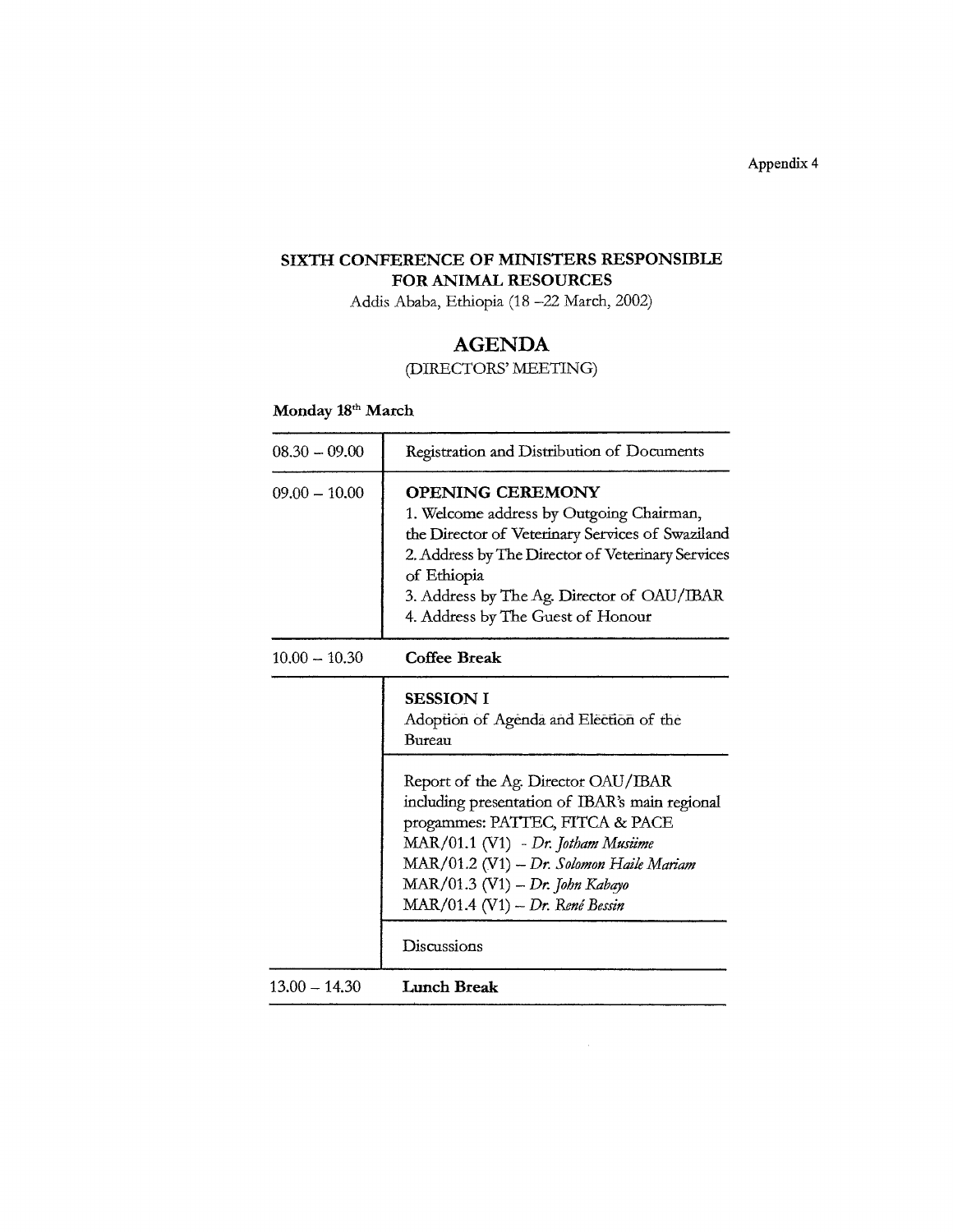|                 | <b>SESSION II</b><br>Strengthening African Veterinary Services with<br>reference to Success Stories in Under-served<br>Areas<br>MAR/08 (V1) - Dr. Tim Leyland                          |
|-----------------|----------------------------------------------------------------------------------------------------------------------------------------------------------------------------------------|
|                 | Policies, Legislation and Institutions for<br>Animal Health Service Delivery:<br>Approaches for Poverty Alleviation<br>MAR/03 (V1) - Dr. Andy Catley<br>MAR/02 (V1) - Dr. Yvon Le Brun |
|                 | Discussions                                                                                                                                                                            |
| $16.00 - 16.30$ | Coffee Break                                                                                                                                                                           |
|                 | Draft Recommendations                                                                                                                                                                  |